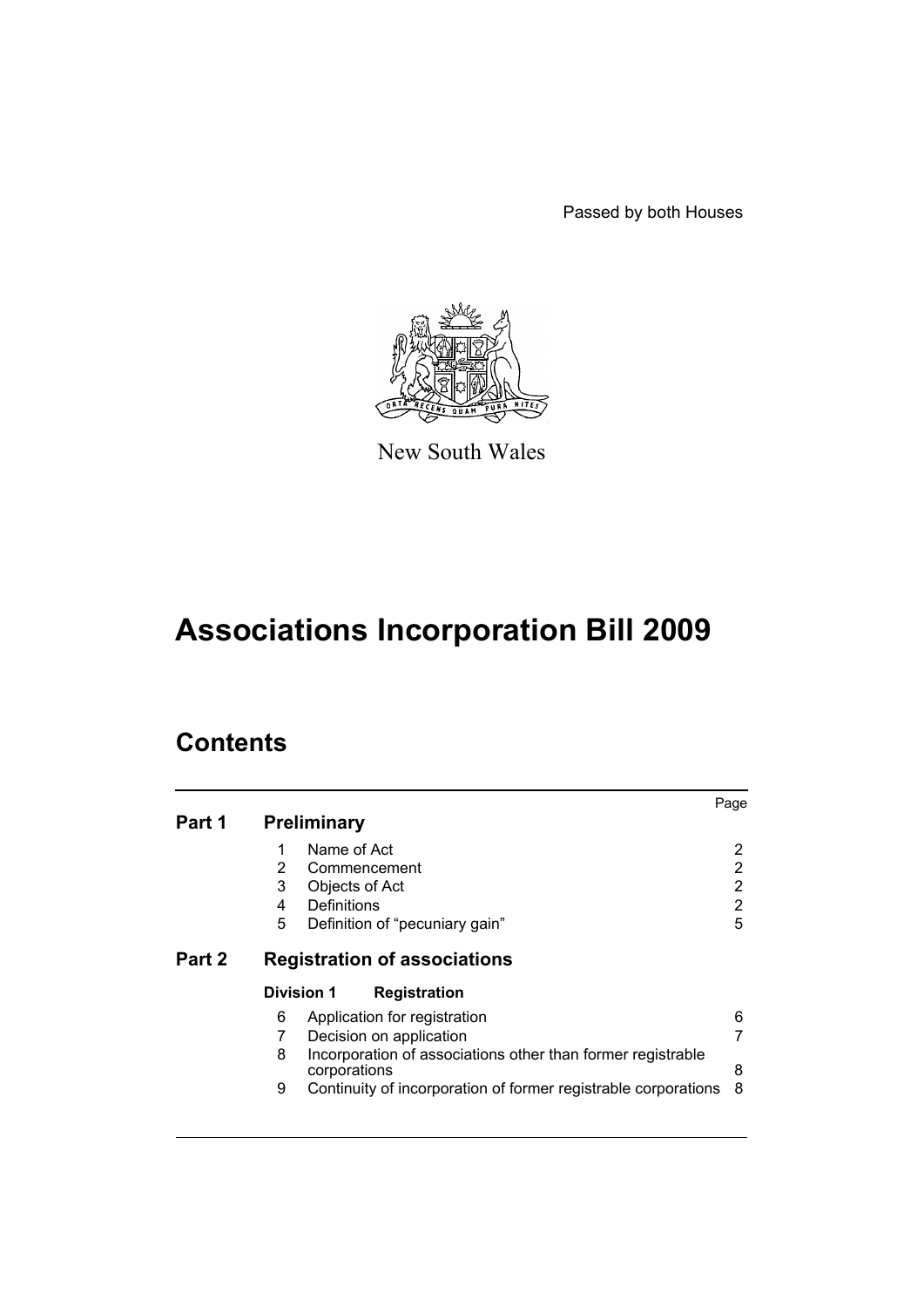Contents

|        |                                         |             |                                                                                                                                                                                                                                                                        | Page                             |
|--------|-----------------------------------------|-------------|------------------------------------------------------------------------------------------------------------------------------------------------------------------------------------------------------------------------------------------------------------------------|----------------------------------|
|        | <b>Division 2</b>                       |             | Changing association's name, objects,<br>constitution or official address                                                                                                                                                                                              |                                  |
|        | 10<br>11<br>12 <sub>2</sub><br>13<br>14 |             | Application for change of particulars<br>Director-General may direct association to change its name<br>Decision on application<br>Notification of change of official address<br>Effect of registration of change of name, objects,<br>constitution or official address | 8<br>9<br>9<br>10<br>10          |
|        | Division 3                              |             | <b>Reservation of names</b>                                                                                                                                                                                                                                            |                                  |
|        | 15<br>16<br>17<br>18                    |             | Application for reservation of name<br>Decision on application<br>Duration of reservation of name<br>Unacceptable names                                                                                                                                                | 10<br>11<br>11<br>11             |
| Part 3 |                                         |             | <b>Basic features of associations</b>                                                                                                                                                                                                                                  |                                  |
|        | <b>Division 1</b>                       |             | <b>Association powers</b>                                                                                                                                                                                                                                              |                                  |
|        | 19<br>20<br>21<br>22                    | association | Legal capacity and powers<br>Constitution may limit powers<br>Agent exercising association's power to make contracts<br>Execution of documents (including deeds) by an                                                                                                 | 13<br>13<br>13<br>13             |
|        | <b>Division 2</b>                       |             | Assumptions people dealing with<br>associations are entitled to make                                                                                                                                                                                                   |                                  |
|        | 23<br>24                                |             | Entitlement to make assumptions<br>Assumptions that may be made                                                                                                                                                                                                        | 14<br>14                         |
|        | <b>Division 3</b>                       |             | General                                                                                                                                                                                                                                                                |                                  |
|        | 25<br>26<br>27                          |             | Provisions of model constitution to apply if appropriate<br>provision not otherwise made<br>Nature of association<br>Pre-registration contracts                                                                                                                        | 15<br>16<br>16                   |
| Part 4 |                                         |             | <b>Management of associations</b>                                                                                                                                                                                                                                      |                                  |
|        | <b>Division 1</b>                       |             | <b>Committee members</b>                                                                                                                                                                                                                                               |                                  |
|        | 28<br>29<br>30<br>31<br>32<br>33        |             | Committee to be established<br>Register of committee members<br>Committee meetings<br>Disclosure of interests<br>Dishonest use of information<br>Dishonest use of position                                                                                             | 17<br>17<br>18<br>18<br>19<br>20 |
|        |                                         |             |                                                                                                                                                                                                                                                                        |                                  |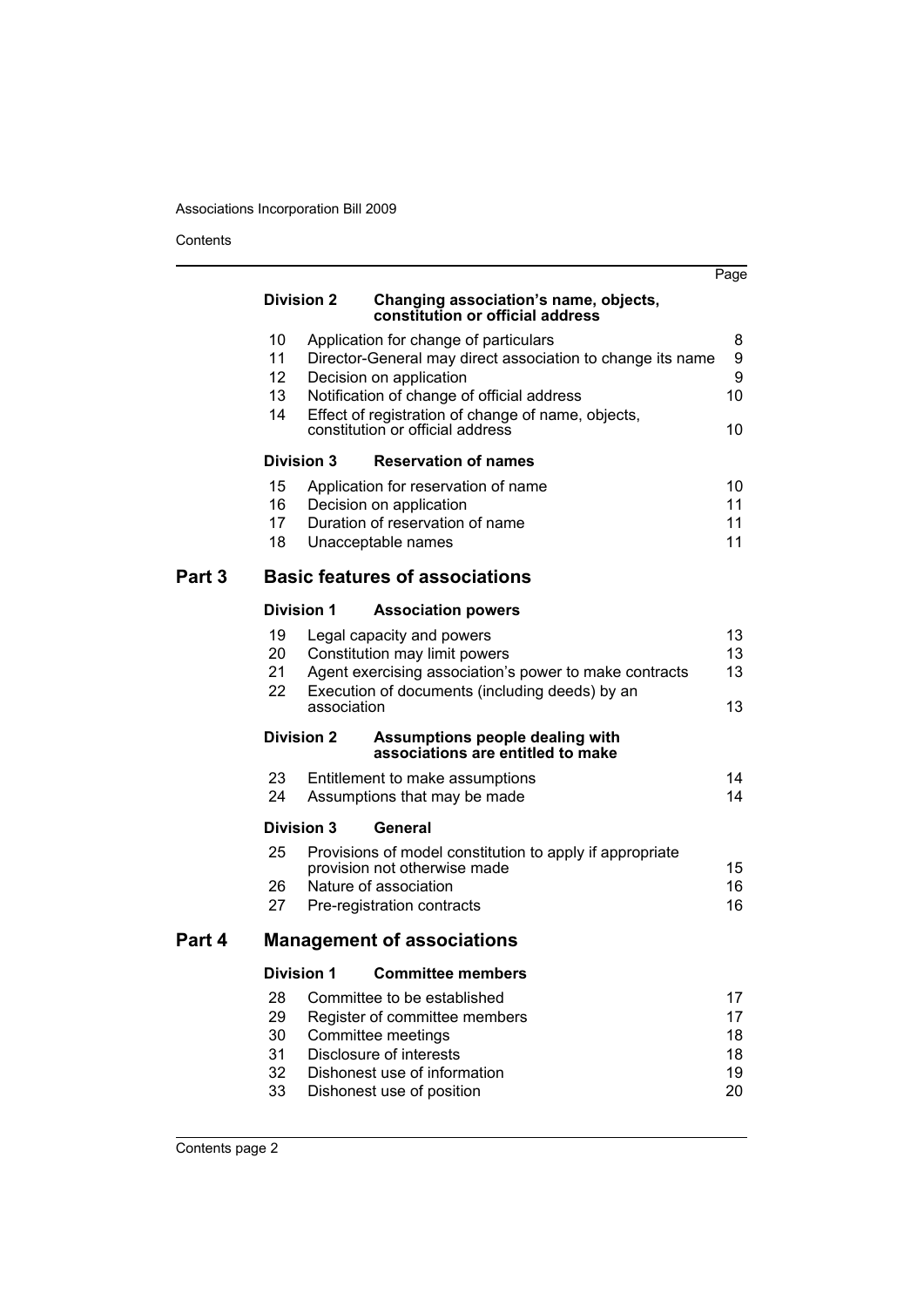Contents

|        |                                               |  |                                                                                     | Page     |  |  |
|--------|-----------------------------------------------|--|-------------------------------------------------------------------------------------|----------|--|--|
|        | <b>Division 2</b>                             |  | <b>Public officer and authorised signatories</b>                                    |          |  |  |
|        | 34<br>Public officer                          |  |                                                                                     |          |  |  |
|        | 35                                            |  | Vacation of office of public officer                                                | 21       |  |  |
|        | 36                                            |  | Authorised signatories                                                              | 22       |  |  |
|        | <b>Division 3</b>                             |  | General                                                                             |          |  |  |
|        | 37                                            |  | General meetings                                                                    | 22       |  |  |
|        | 38                                            |  | Voting generally                                                                    | 23       |  |  |
|        | 39                                            |  | Voting on special resolutions                                                       | 23       |  |  |
|        | 40<br>41                                      |  | Association not to provide pecuniary gain for its members<br>Where name must appear | 24<br>24 |  |  |
|        |                                               |  |                                                                                     |          |  |  |
| Part 5 |                                               |  | <b>Financial reporting</b>                                                          |          |  |  |
|        | <b>Division 1</b>                             |  | <b>Tier 1 associations</b>                                                          |          |  |  |
|        | 42                                            |  | Application of Division                                                             | 25       |  |  |
|        | 43                                            |  | <b>Financial statements</b>                                                         | 25       |  |  |
|        | 44                                            |  | Submission of financial statements to AGM                                           | 26       |  |  |
|        | 45                                            |  | Lodgment of documents with Director-General                                         | 26       |  |  |
|        | <b>Division 2</b>                             |  | <b>Tier 2 associations</b>                                                          |          |  |  |
|        | 46                                            |  | Application of Division                                                             | 26       |  |  |
|        | 47                                            |  | <b>Financial statements</b>                                                         | 27       |  |  |
|        | 48                                            |  | Submission of reports and statements to AGM                                         | 27       |  |  |
|        | 49                                            |  | Lodgment of summary with Director-General                                           | 27       |  |  |
|        | <b>Division 3</b>                             |  | General                                                                             |          |  |  |
|        | 50                                            |  | Keeping of accounts and minutes of proceedings                                      | 27       |  |  |
|        | 51                                            |  | Audit at the Director-General's direction                                           | 28       |  |  |
|        | 52                                            |  | Auditor to be qualified and independent                                             | 28       |  |  |
|        | 53                                            |  | Power of Director-General to grant exemptions                                       | 29       |  |  |
| Part 6 | <b>External administration and winding up</b> |  |                                                                                     |          |  |  |
|        | <b>Division 1</b>                             |  | <b>External administration on grounds of</b><br>insolvency                          |          |  |  |
|        | 54                                            |  | Appointment of administrator-Corporations legislation                               | 30       |  |  |
|        | <b>Division 2</b>                             |  | External administration on grounds other<br>than insolvency                         |          |  |  |
|        | 55                                            |  | Appointment of administrator by Director-General                                    | 31       |  |  |
|        | 56                                            |  | Effect of appointment of administrator                                              | 31       |  |  |
|        | 57                                            |  | Revocation of appointment                                                           | 31       |  |  |
|        | 58                                            |  | Expenses of administration                                                          | 32       |  |  |
|        |                                               |  |                                                                                     |          |  |  |

Contents page 3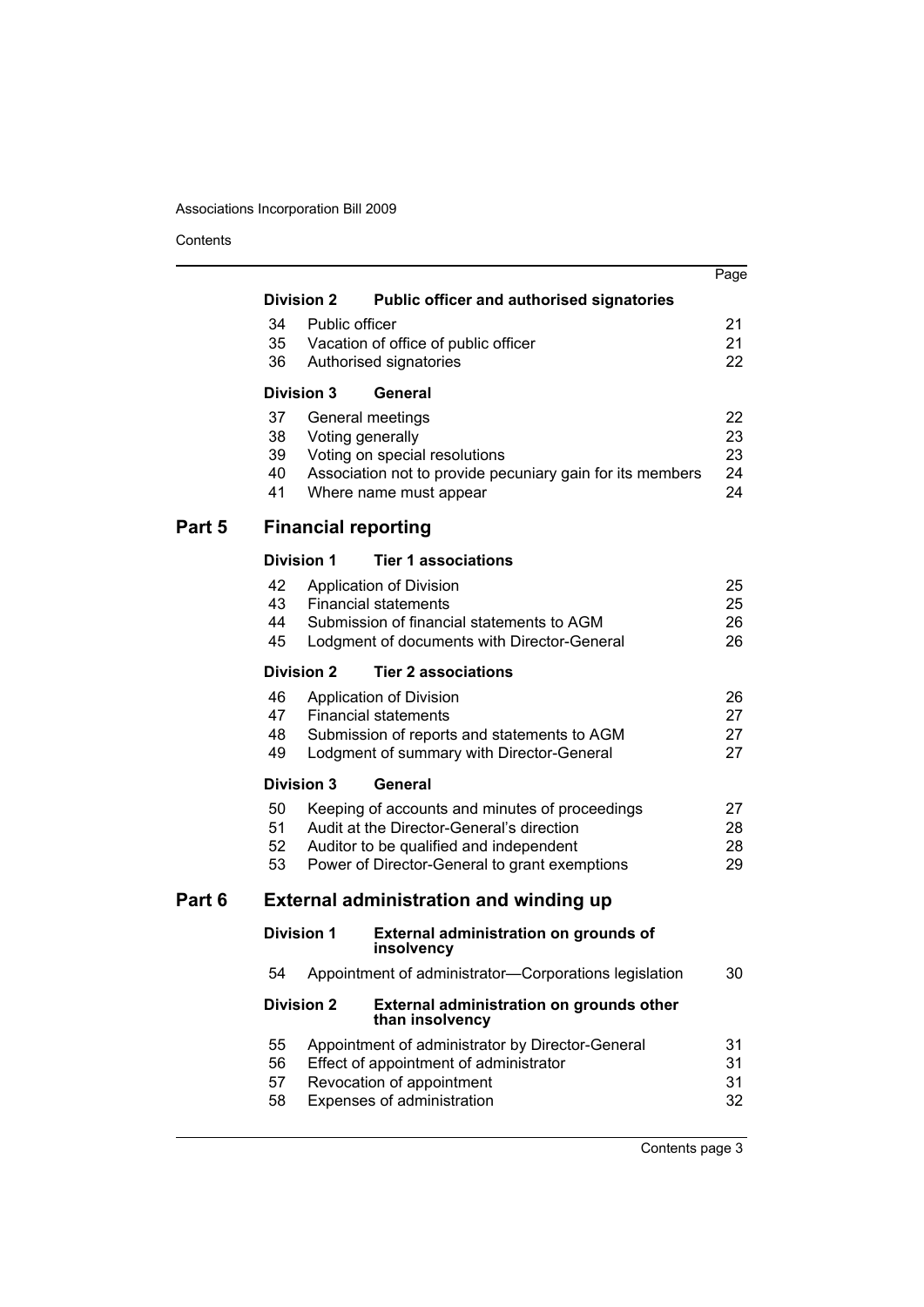Contents

|        |          |                                                                                       | Page     |
|--------|----------|---------------------------------------------------------------------------------------|----------|
|        | 59       | Liabilities arising from administration                                               | 32       |
|        | 60       | Stay of proceedings                                                                   | 33       |
|        | 61       | Administrator to report to Director-General                                           | 33       |
|        |          | <b>Division 3</b><br><b>Winding up</b>                                                |          |
|        |          |                                                                                       |          |
|        | 62       | Voluntary winding up                                                                  | 33       |
|        | 63<br>64 | Involuntary winding up<br>Modifications to text of applied Corporations Act 2001 of   | 33       |
|        |          | the Commonwealth                                                                      | 34       |
|        | 65       | Distribution of surplus property                                                      | 35       |
|        | 66       | Appeal                                                                                | 35       |
|        |          | <b>Division 4</b><br>Offences relating to incurring of debts or<br>fraudulent conduct |          |
|        | 67       | Definitions                                                                           | 36       |
|        | 68       | Incurring of debts in respect of association to which this                            |          |
|        |          | Division applies                                                                      | 36       |
|        | 69       | Fraudulent conduct in respect of association to which this<br>Division applies        | 37       |
|        | 70       | Powers of Supreme Court                                                               | 37       |
|        | 71       | Certain rights not affected                                                           | 38       |
|        |          |                                                                                       |          |
|        |          |                                                                                       |          |
| Part 7 |          | <b>Cancellation and transfer of registration</b>                                      |          |
|        |          | <b>Division 1</b><br><b>Voluntary cancellation</b>                                    |          |
|        | 72       | Application for cancellation                                                          | 39       |
|        | 73       | Director-General may direct association to apply for                                  |          |
|        |          | cancellation                                                                          | 39       |
|        | 74       | Decision on application                                                               | 39       |
|        | 75       | Distribution of assets                                                                | 40       |
|        |          | <b>Division 2</b><br><b>Involuntary cancellation</b>                                  |          |
|        | 76       | Director-General may cancel registration                                              | 41       |
|        | 77       | Distribution of assets                                                                | 42       |
|        |          | Division 3<br><b>Transfer of registration</b>                                         |          |
|        | 78       | Application for transfer of registration declaration                                  | 43       |
|        | 79       | Decision on application                                                               | 43       |
|        | 80       | Effect of transfer of registration declaration                                        | 43       |
|        |          | <b>Division 4</b><br>General                                                          |          |
|        | 81       | Loss of corporate status                                                              | 44       |
|        | 82       | Notice of cancellation to be sent to association                                      | 44       |
|        | 83<br>84 | Certain liabilities not affected by cancellation<br>Reinstatement of registration     | 44<br>44 |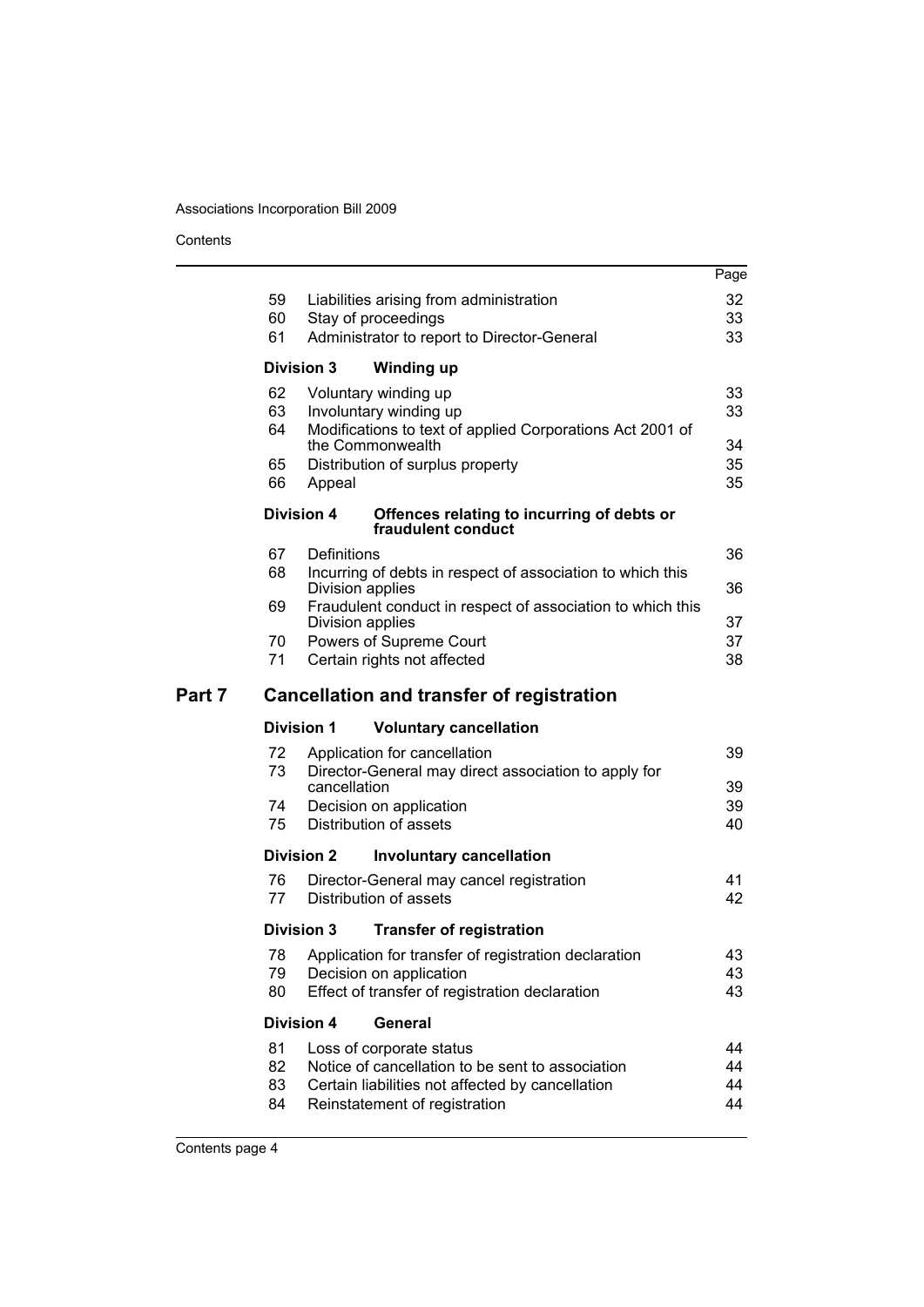Contents

|                   |            |                                                                          | Page     |
|-------------------|------------|--------------------------------------------------------------------------|----------|
| Part 8            |            | <b>Enforcement provisions</b>                                            |          |
|                   |            | <b>Division 1</b><br>Power to require information and documents          |          |
|                   | 85         | Power to require information and documents                               | 45       |
|                   | 86         | Power to enter premises                                                  | 45       |
|                   | 87         | Search warrants                                                          | 46       |
|                   | 88<br>89   | Manner in which power of entry to be exercised<br>Damage to be minimised | 46<br>46 |
|                   |            | <b>Division 2</b><br><b>Offences</b>                                     |          |
|                   | 90         | Offence of using certain names                                           | 47       |
|                   | 91         | Offences by committee members                                            | 47       |
|                   | 92         | Obstruction of authorised officers                                       | 47       |
|                   | 93         | Penalty notices                                                          | 47       |
|                   | 94         | Proceedings for offences                                                 | 48       |
| Part 9            |            | <b>Application of Corporations legislation</b>                           |          |
|                   | 95         | <b>Excluded matters</b>                                                  | 49       |
|                   | 96         | Applying the Corporations legislation to associations                    | 50       |
|                   | 97         | Modifications to applied provisions                                      | 51       |
| Part 10           |            | <b>Miscellaneous</b>                                                     |          |
|                   | 98         | Register of Incorporated Associations                                    | 52       |
|                   | 99         | Power of Director-General to refuse to register or reject                |          |
|                   |            | documents                                                                | 52       |
|                   | 100<br>101 | Evidentiary certificates<br>Service of documents                         | 52<br>53 |
|                   | 102        | Authorised officers                                                      | 53       |
|                   | 103        | Exclusion of personal liability                                          | 53       |
|                   | 104        | Review of decisions of Director-General                                  | 54       |
|                   | 105        | Waiver, remittal and postponement of fees                                | 54       |
|                   | 106        | Delegation of Director-General's functions                               | 54       |
|                   | 107        | Regulations                                                              | 54       |
|                   | 108        | Repeals                                                                  | 55       |
|                   | 109        | <b>Review of Act</b>                                                     | 55       |
| <b>Schedule 1</b> |            | Matters to be addressed in association's                                 |          |
| <b>Schedule 2</b> |            | constitution                                                             | 56       |
|                   |            | Provisions relating to association's<br>assets, rights and liabilities   | 58       |
| <b>Schedule 3</b> |            | <b>Amendment of other Acts</b>                                           | 61       |
| <b>Schedule 4</b> |            | Savings, transitional and other provisions                               | 66       |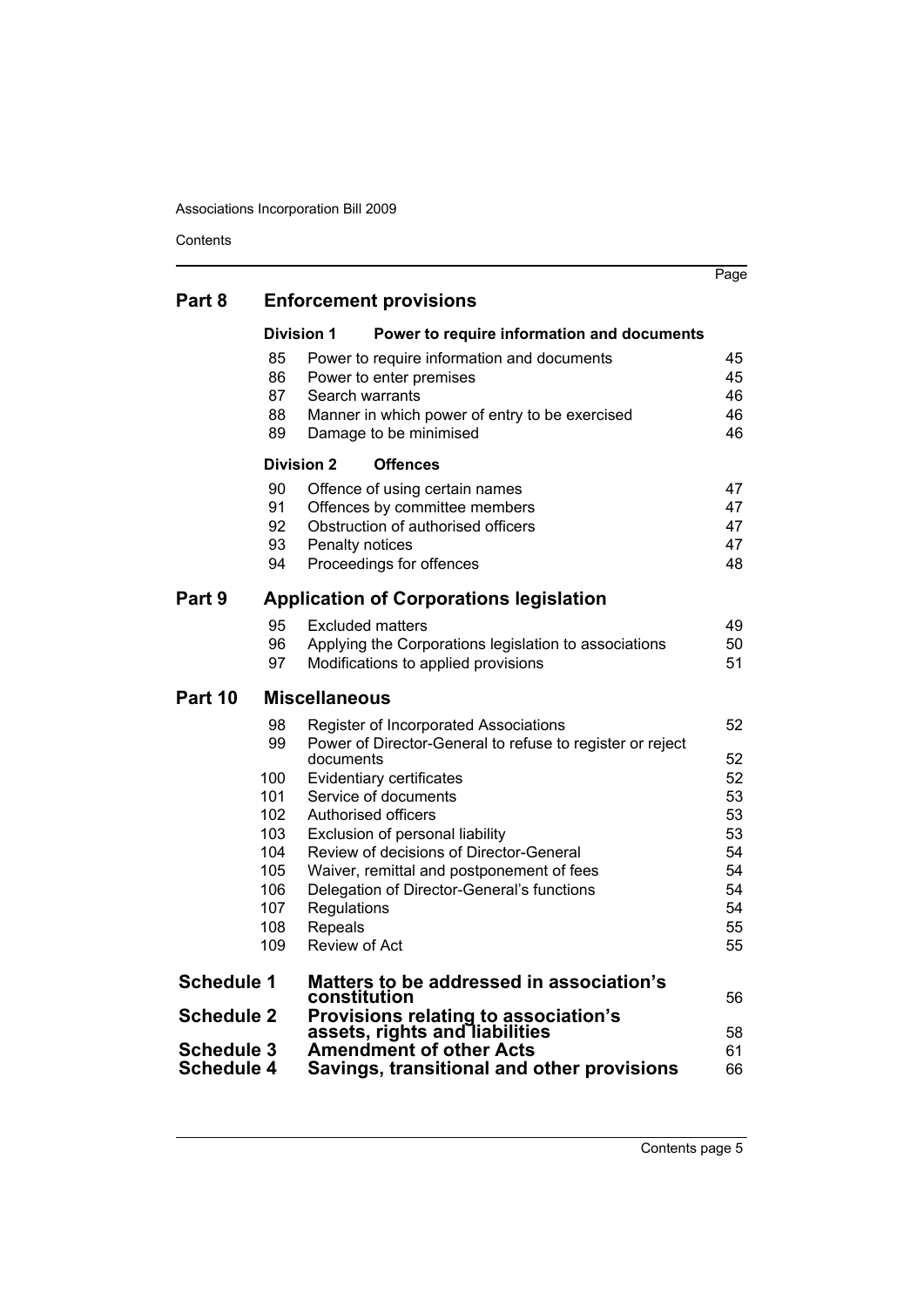*I certify that this public bill, which originated in the Legislative Assembly, has finally passed the Legislative Council and the Legislative Assembly of New South Wales.*

> *Clerk of the Legislative Assembly. Legislative Assembly, Sydney, , 2009*



New South Wales

# **Associations Incorporation Bill 2009**

Act No , 2009

An Act to provide for the registration of clubs, societies and other non-profit associations; to provide for the regulation of those associations after registration; and for other purposes.

*I have examined this bill and find it to correspond in all respects with the bill as finally passed by both Houses.*

*Assistant Speaker of the Legislative Assembly.*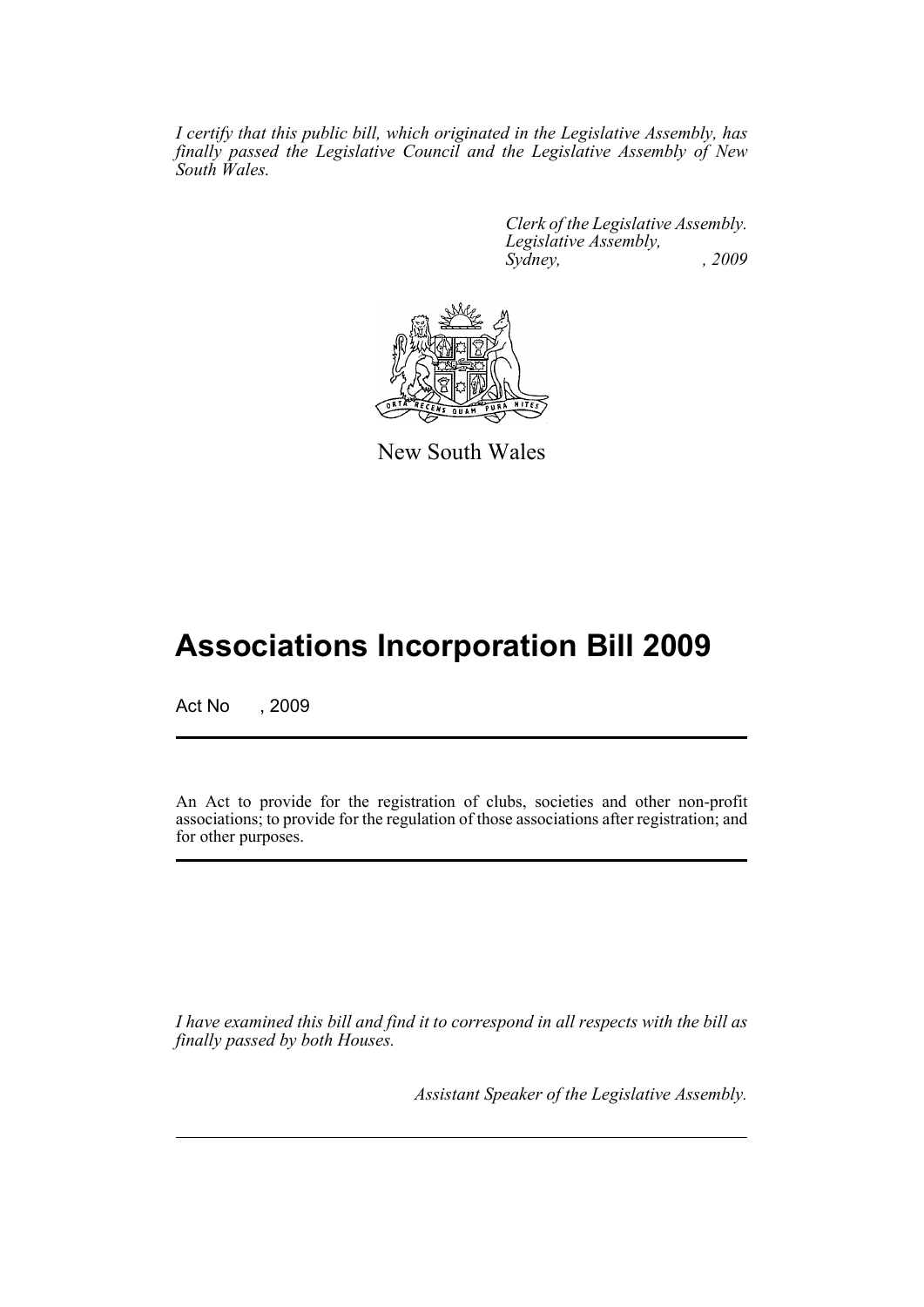#### Clause 1 Associations Incorporation Bill 2009

Part 1 Preliminary

**The Legislature of New South Wales enacts:**

# <span id="page-6-1"></span><span id="page-6-0"></span>**Part 1 Preliminary**

### **1 Name of Act**

This Act is the *Associations Incorporation Act 2009*.

### <span id="page-6-2"></span>**2 Commencement**

This Act commences on a day to be appointed by proclamation.

### <span id="page-6-3"></span>**3 Objects of Act**

The objects of this Act are:

- (a) to establish a scheme for the registration of associations that are constituted for the purpose of engaging in small-scale, non-profit and non-commercial activities, including:
	- (i) associations that are currently unincorporated (which become bodies corporate when they are registered), and
	- (ii) associations that are currently incorporated under other legislation (which retain their corporate status following registration), and
- (b) to make provision with respect to the corporate governance and financial accountability of associations registered under that scheme.

### <span id="page-6-4"></span>**4 Definitions**

(1) In this Act:

*approved*, in relation to a form, means approved by the Director-General.

*ASIC* means the Australian Securities and Investments Commission.

*assets* means any legal or equitable estate or interest (whether present or future, whether vested or contingent and whether personal or assignable) in real or personal property of any description (including money), and includes securities, choses in action and documents.

*association* means an association registered under this Act.

*Australian Accounting Standards* means the standards issued by the Australian Accounting Standards Board, as in force for the time being, and including any modifications prescribed by the regulations.

*Australian Auditing Standards* means the standards issued by the Auditing and Assurance Standards Board, as in force for the time being, and including any modifications prescribed by the regulations.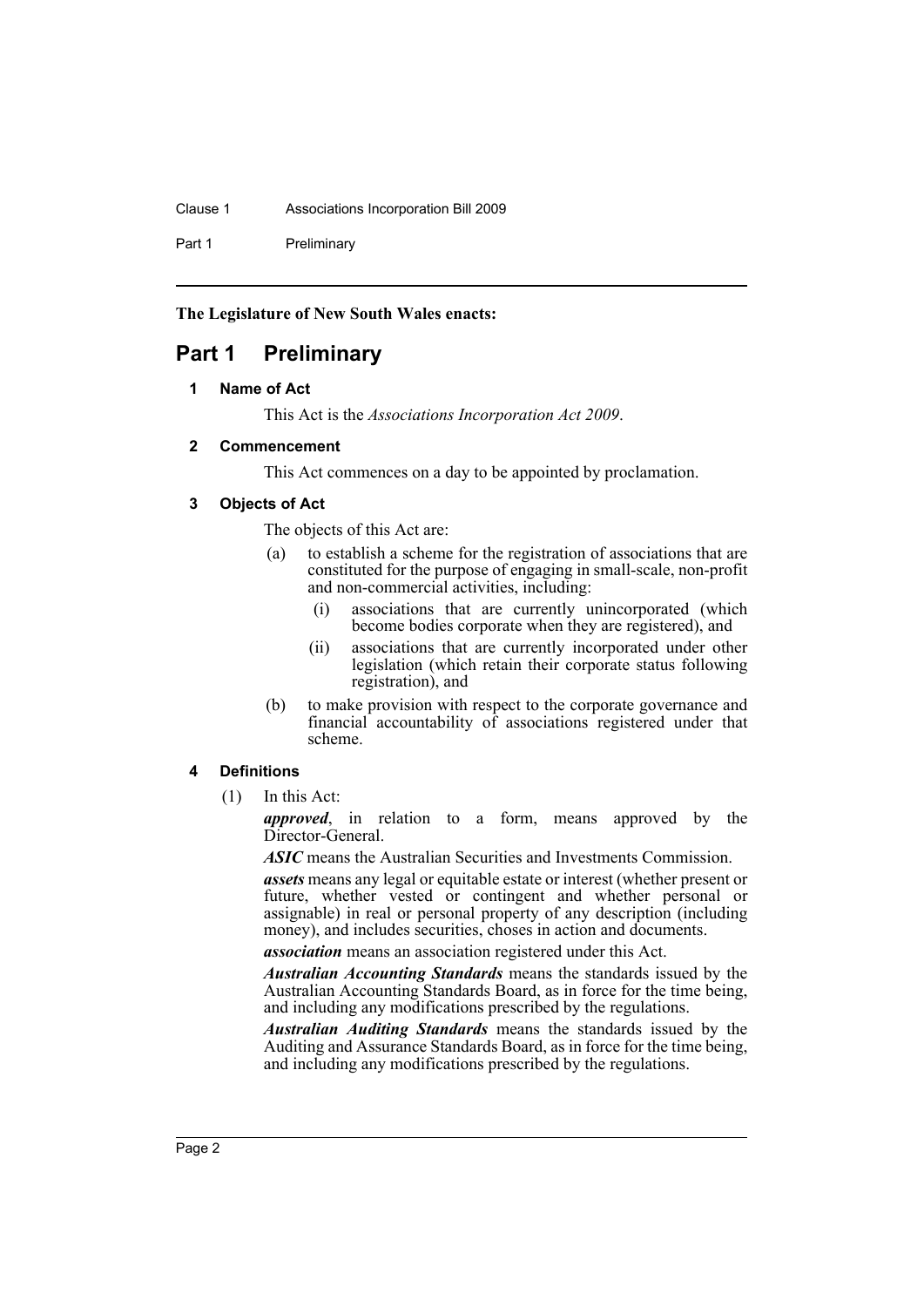Associations Incorporation Bill 2009 Clause 4

Preliminary **Preliminary Part 1** 

*authorised officer* means a person who is appointed as an authorised officer under section 102.

*authorised signatory*, in relation to an association, means a person who is appointed under section 36 as an authorised signatory for the association, and includes the association's public officer.

*committee*, in relation to an association, means the governing body of the association, however described.

*committee member*, in relation to an association, means a person who is elected or appointed under the association's constitution as a committee member of the association.

*constitution*, in relation to an association, means the constitution that is recorded in the Register of Incorporated Associations in relation to the association.

#### *corresponding law* means:

- (a) the *Co-operatives Act 1992*, or
- (b) the *Corporations Act 2001* of the Commonwealth,

and includes any law of this or another State or Territory, or any law of the Commonwealth, that is declared by the regulations to be a corresponding law for the purposes of this Act.

*court* includes tribunal.

*Department* means the Department of Commerce.

*Director-General* means:

- (a) the Commissioner for Fair Trading, Department of Commerce, or
- (b) if there is no such position in the Department, the Director-General of the Department.

*exercise* a function includes perform a duty.

*financial year*, in relation to an association, means:

- (a) a period of 12 months, or such other period (whether longer or shorter than 12 months) not exceeding 18 months as the association resolves, commencing on the date of incorporation of the association, and
- (b) each period of 12 months, or such other period (whether longer or shorter than 12 months) not exceeding 18 months as the association resolves, commencing at the expiration of the previous financial year of the association.

*function* includes a power, authority or duty.

*liabilities* means any liabilities, debts or obligations (whether present or future, whether vested or contingent and whether personal or assignable).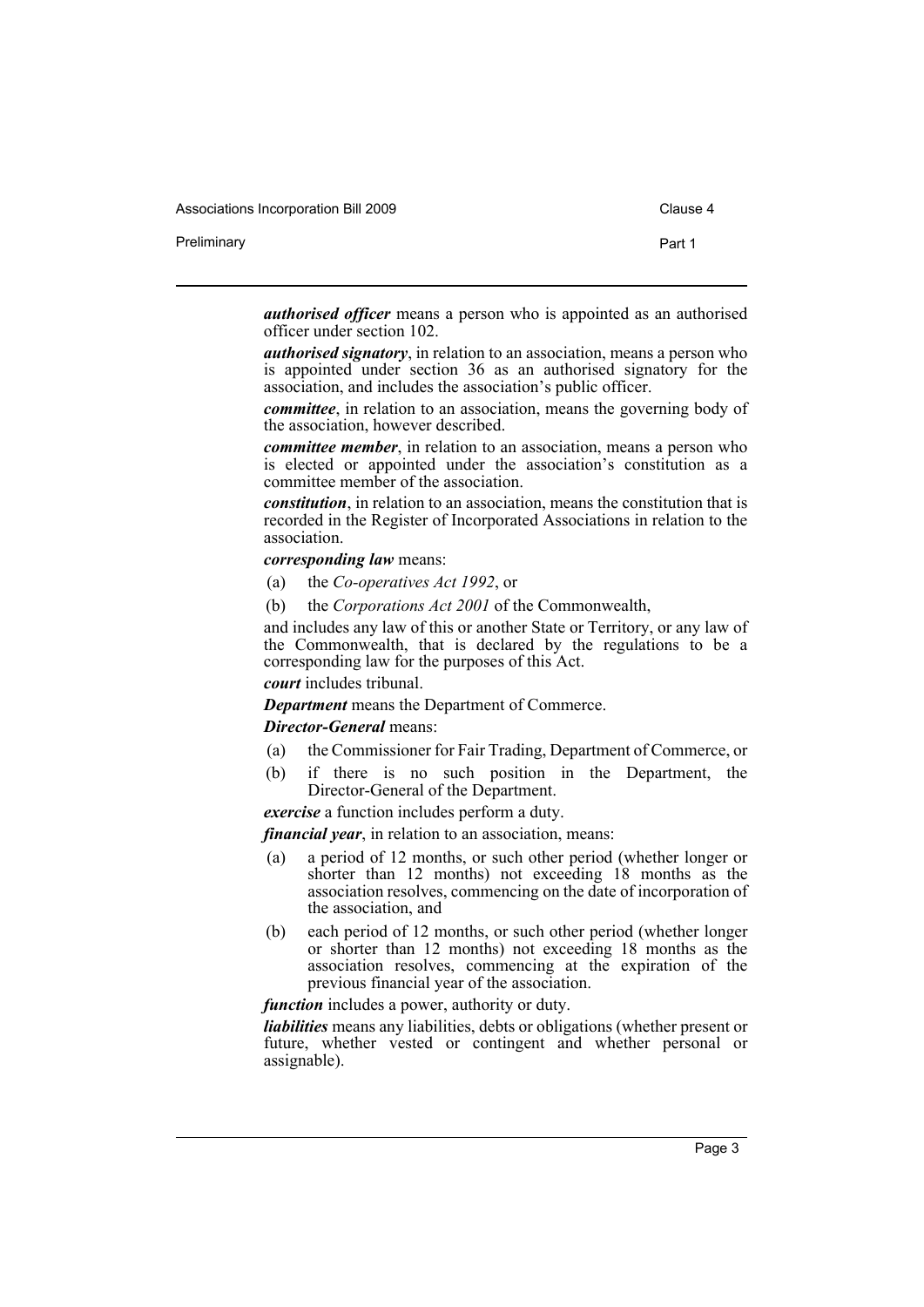#### Clause 4 Associations Incorporation Bill 2009

Part 1 Preliminary

*model constitution* means the model constitution prescribed by the regulations.

*objects*, in relation to an association, means the objects that are recorded in the Register of Incorporated Associations in relation to the association.

*official address*, in relation to an association, means the address that is recorded in the Register of Incorporated Associations as the association's official address.

*pecuniary gain*—see section 5.

*public officer*, in relation to an association, means the person who is appointed as the association's public officer, and, until he or she is replaced by a person so appointed, includes the person who is nominated as the association's public officer in the association's application for registration.

*register of committee members*, in relation to an association, means the register of committee members kept by the association for the purposes of section 29.

*Register of Incorporated Associations* means the Register of Incorporated Associations kept by the Director-General for the purposes of section 98.

*registrable corporation* means:

- (a) a co-operative registered under the *Co-operatives Act 1992*, or
- (b) a company registered under the *Corporations Act 2001* of the Commonwealth,

and includes any other entity that is constituted as a body corporate pursuant to registration under a corresponding law.

*rights* means any rights, powers, privileges or immunities (whether present or future, whether vested or contingent and whether personal or assignable).

*special resolution*—see section 39. *unacceptable name*—see section 18.

- (2) In this Act, a reference to the *Corporations Act 2001* of the Commonwealth (or to a provision of that Act) as applying under this Act is a reference to that Act (or provision) to the extent to which it is declared to apply to a matter for the purposes of Part 3 of the *Corporations (Ancillary Provisions) Act 2001*.
- (3) Notes included in this Act do not form part of this Act.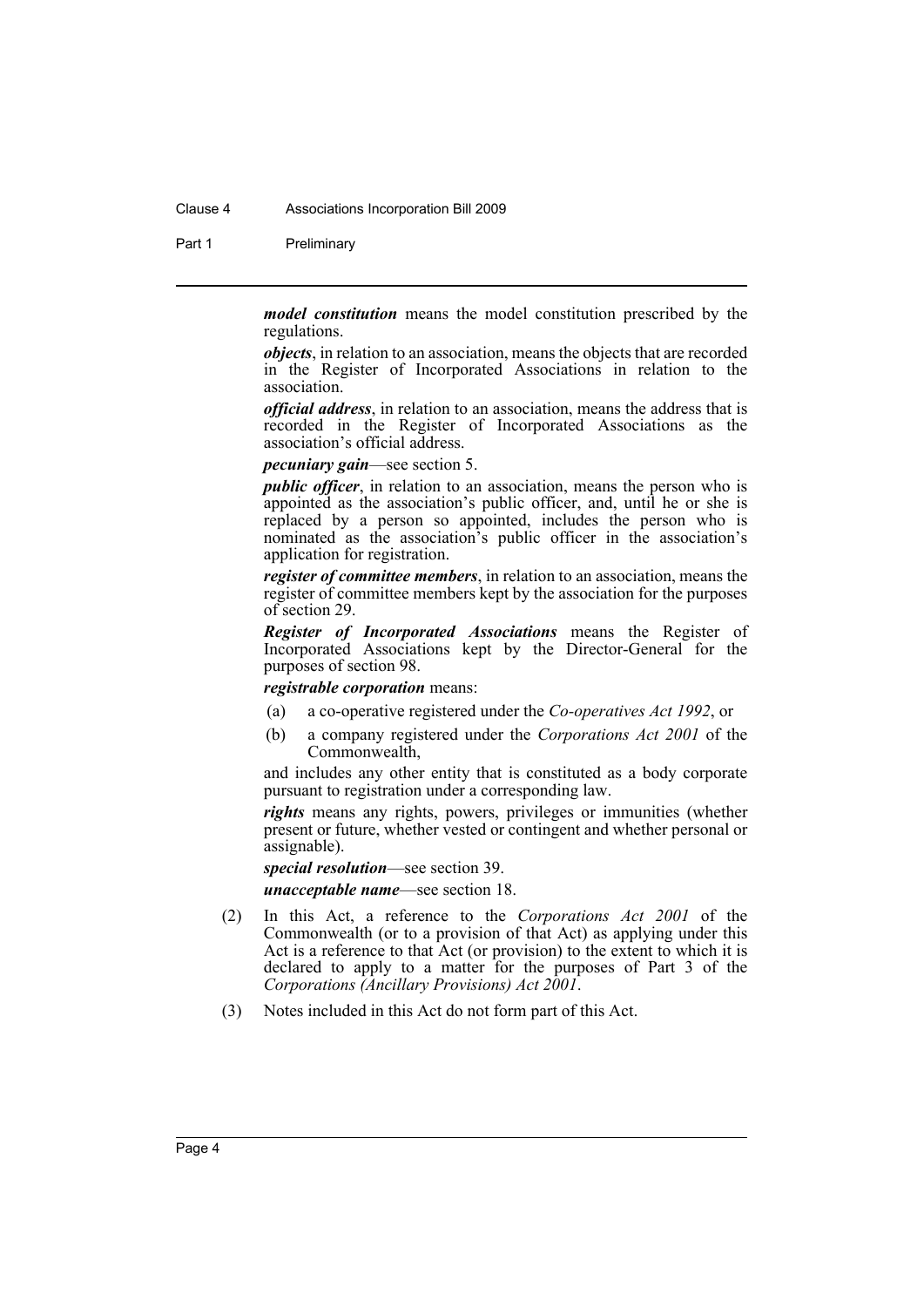Associations Incorporation Bill 2009 Clause 5

Preliminary **Preliminary Part 1** 

#### <span id="page-9-0"></span>**5 Definition of "pecuniary gain"**

- (1) An organisation provides *pecuniary gain* for its members if:
	- (a) it carries on any activity for the purpose of securing pecuniary gain for its members, or
	- (b) it has capital that is divided into shares or stock held by the organisation's members, or
	- (c) it holds property in which the organisation's members have a disposable interest (whether directly, or in the form of shares or stock in the capital of the organisation or otherwise), or
	- (d) it is an organisation that is, or is included in a class of organisations that is, prescribed by the regulations for the purposes of this subsection.
- (2) For the purposes of subsection (1) (a), an organisation does not provide pecuniary gain for its members merely because of any of the following:
	- (a) the organisation itself makes a pecuniary gain, unless that gain or any part of it is divided among or received by the organisation's members or any of them,
	- (b) the organisation is established for the protection of a trade, business, industry or calling in which the organisation's members are engaged or interested, but the organisation itself does not engage or take part in, or in any part or branch of, any such trade, business, industry or calling,
	- (c) members of the organisation derive pecuniary gain through the enjoyment of facilities or services provided by the organisation for social, recreational, educational or other like purposes,
	- (d) members of the organisation derive pecuniary gain from the organisation by way of bona fide payment of remuneration,
	- (e) members of the organisation derive pecuniary gain from the organisation of a kind which they could also derive if they were not members of the organisation,
	- (f) members of the organisation compete for trophies or prizes in contests directly related to the objects of the organisation,
	- (g) the organisation provides pecuniary gain of a class prescribed by the regulations for the purposes of this section.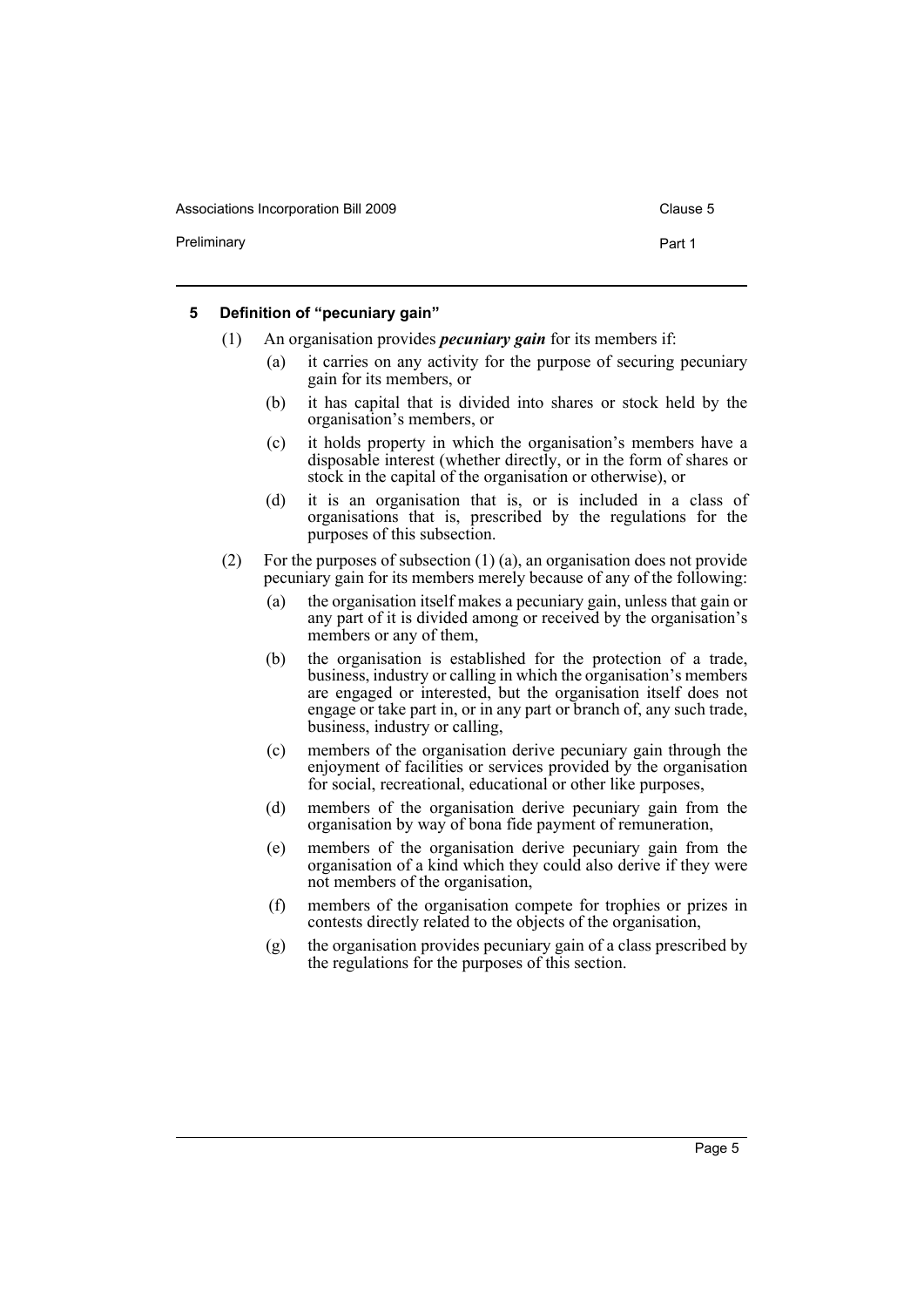## Clause 6 Associations Incorporation Bill 2009

Part 2 Registration of associations

# <span id="page-10-0"></span>**Part 2 Registration of associations**

## <span id="page-10-2"></span><span id="page-10-1"></span>**Division 1 Registration**

## **6 Application for registration**

- (1) An application for registration of an association may be made to the Director-General on behalf of:
	- (a) 5 or more individuals, or
	- (b) an unincorporated body having 5 or more members, or
	- (c) a registrable corporation having 5 or more members or shareholders, or
	- (d) 2 or more existing associations together having 5 or more members.
- (2) Such an application must be authorised:
	- (a) in the case of an application made on behalf of 5 or more individuals, by each of the individuals, and
	- (b) in the case of an application made on behalf of an unincorporated body, by a special resolution passed by the members of the body, and
	- (c) in the case of an application made on behalf of a registrable corporation, by a special resolution passed by the members of the corporation, and
	- (d) in the case of an application made on behalf of 2 or more associations proposing to amalgamate, by special resolutions passed by the members of each association.
- (3) An application:
	- (a) must be in the approved form, and
	- (b) must specify the association's proposed name and the address that is to be the association's first official address, and
	- (c) must include a statement of the association's objects, and
	- (d) must annex a copy of the association's proposed constitution, and
	- (e) must identify the person who is to be the association's first public officer, and
	- (f) must include copies of any special resolution referred to in subsection  $(2)$  (b),  $(c)$  or  $(d)$ , and
	- (g) in the case of an application made on behalf of a registrable corporation, must annex a document (issued by the relevant regulatory authority under the law under which it is currently incorporated) declaring that the requirements of that law in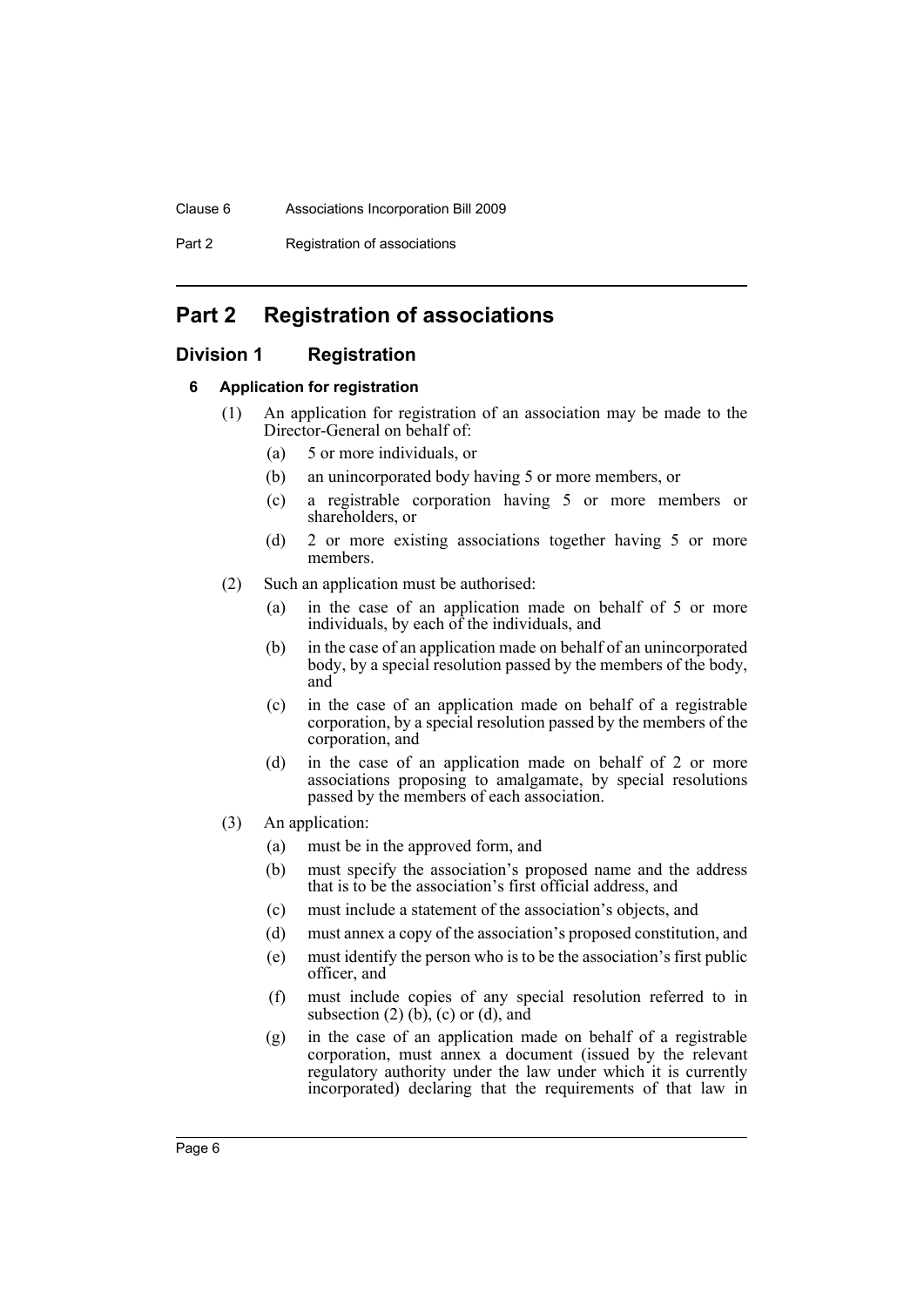| Associations Incorporation Bill 2009 | Clause 7 |
|--------------------------------------|----------|
|                                      |          |

Registration of associations **Part 2** 

relation to the transfer of its registration under that law to registration under some other law have been complied with, and

- (h) must include any information required by the regulations, and
- (i) must be accompanied by the fee prescribed by the regulations.
- (4) An association's proposed official address must be an address, within New South Wales:
	- (a) at which any premises used by the association are located, or
	- (b) at which the proposed public officer resides, is employed or carries on business.
- (5) An association's proposed constitution must address each of the matters referred to in Schedule 1.
- (6) An application need not annex a copy of an association's proposed constitution if the application indicates that the association is to be governed solely by the model constitution.

### <span id="page-11-0"></span>**7 Decision on application**

- (1) The Director-General may determine an application for registration of an association by registering the association or by refusing the application.
- (2) An application for registration may be refused if:
	- (a) the application does not comply with section 6, or
	- (b) the name of the association has not been reserved or is unacceptable, or

**Note.** Changing circumstances may mean that a name that was acceptable when it was reserved has since become unacceptable.

- (c) the Director-General is satisfied that, having regard to the objects of this Act, the association should not be registered:
	- (i) because some provision of the association's constitution is contrary to law, or
	- (ii) because of the association's objects or the Director-General's assessment of the likely nature or extent of the association's proposed activities, or
	- (iii) because of the likely nature or extent of the association's dealings with the public, or
	- (iv) for any other reason that appears sufficient to the Director-General.
- (3) The Director-General registers an association by recording its name, objects, constitution and official address in the Register of Incorporated Associations.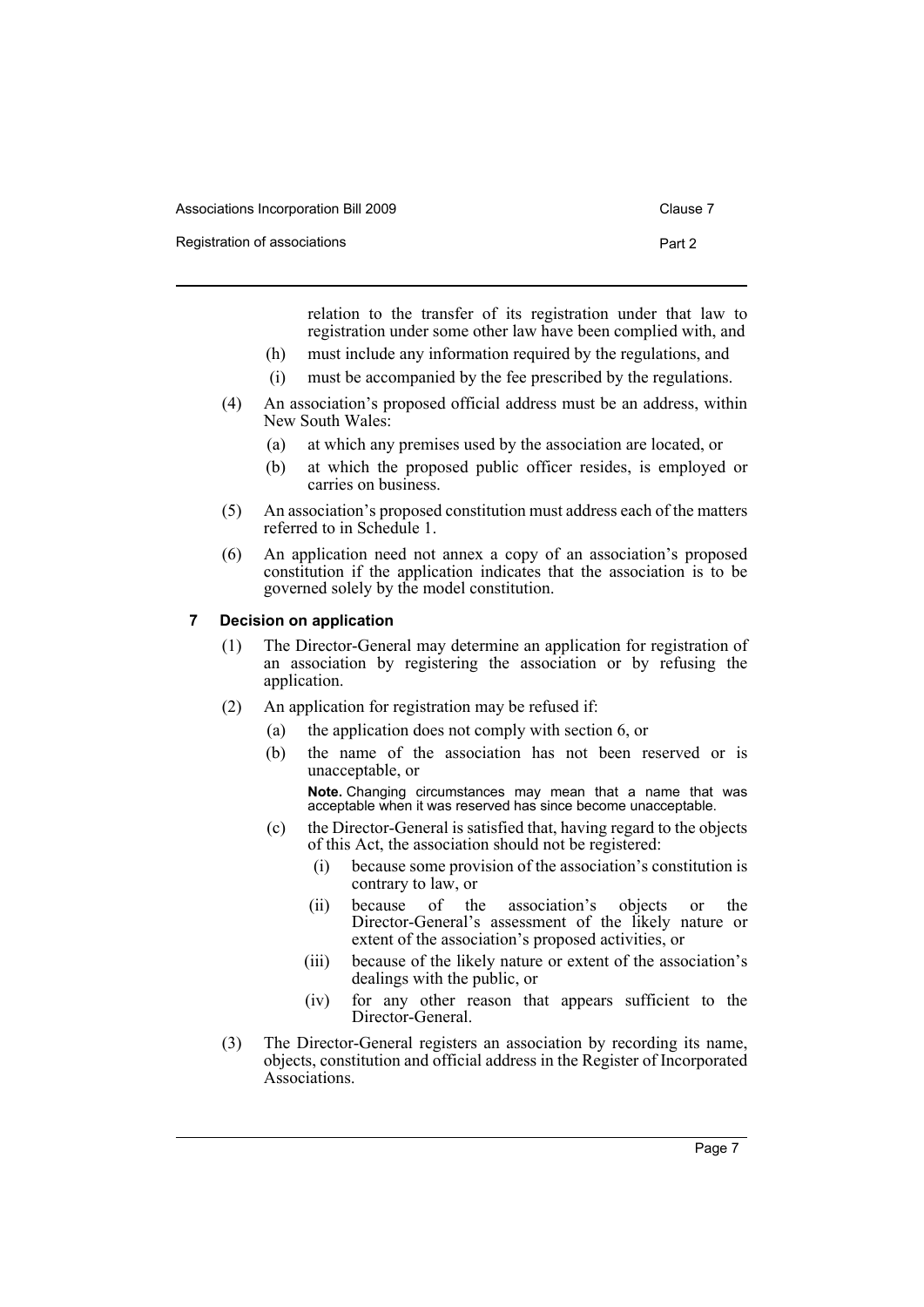#### Clause 8 Associations Incorporation Bill 2009

Part 2 Registration of associations

- (4) On registering an association, the Director-General:
	- (a) must cause a certificate of registration for the association to be given to the applicant, and
	- (b) if the applicant is a registrable corporation, must cause notice of its registration to be given to the relevant regulatory authority under the law under which it was formerly registered.
- (5) In the case of 2 or more associations that become a single association, the registration of each of the former associations is to be cancelled when the amalgamated association is registered.

#### <span id="page-12-0"></span>**8 Incorporation of associations other than former registrable corporations**

- (1) An association that arises otherwise than from the registration of a registrable corporation becomes a body corporate when it is registered under this Act.
- (2) Schedule 2 contains provisions relating to an association that arises from the registration of an unincorporated body or from the amalgamation of 2 or more associations.

#### <span id="page-12-1"></span>**9 Continuity of incorporation of former registrable corporations**

- (1) An association that arises from the registration of a registrable corporation is a continuation of, and the same legal entity as, the registrable corporation.
- (2) Without limiting subsection (1):
	- (a) the assets, rights and liabilities of the registrable corporation become the assets, rights and liabilities of the association, and
	- (b) proceedings that have been commenced by or against the registrable corporation may be continued by or against the association in its own name or in the name of the registrable corporation.

### <span id="page-12-2"></span>**Division 2 Changing association's name, objects, constitution or official address**

### <span id="page-12-3"></span>**10 Application for change of particulars**

- (1) An association may apply to the Director-General for registration of a change in the association's name, objects or constitution.
- (2) An application may only be made pursuant to a special resolution passed by the association.
- (3) An application:
	- (a) must be in the approved form, and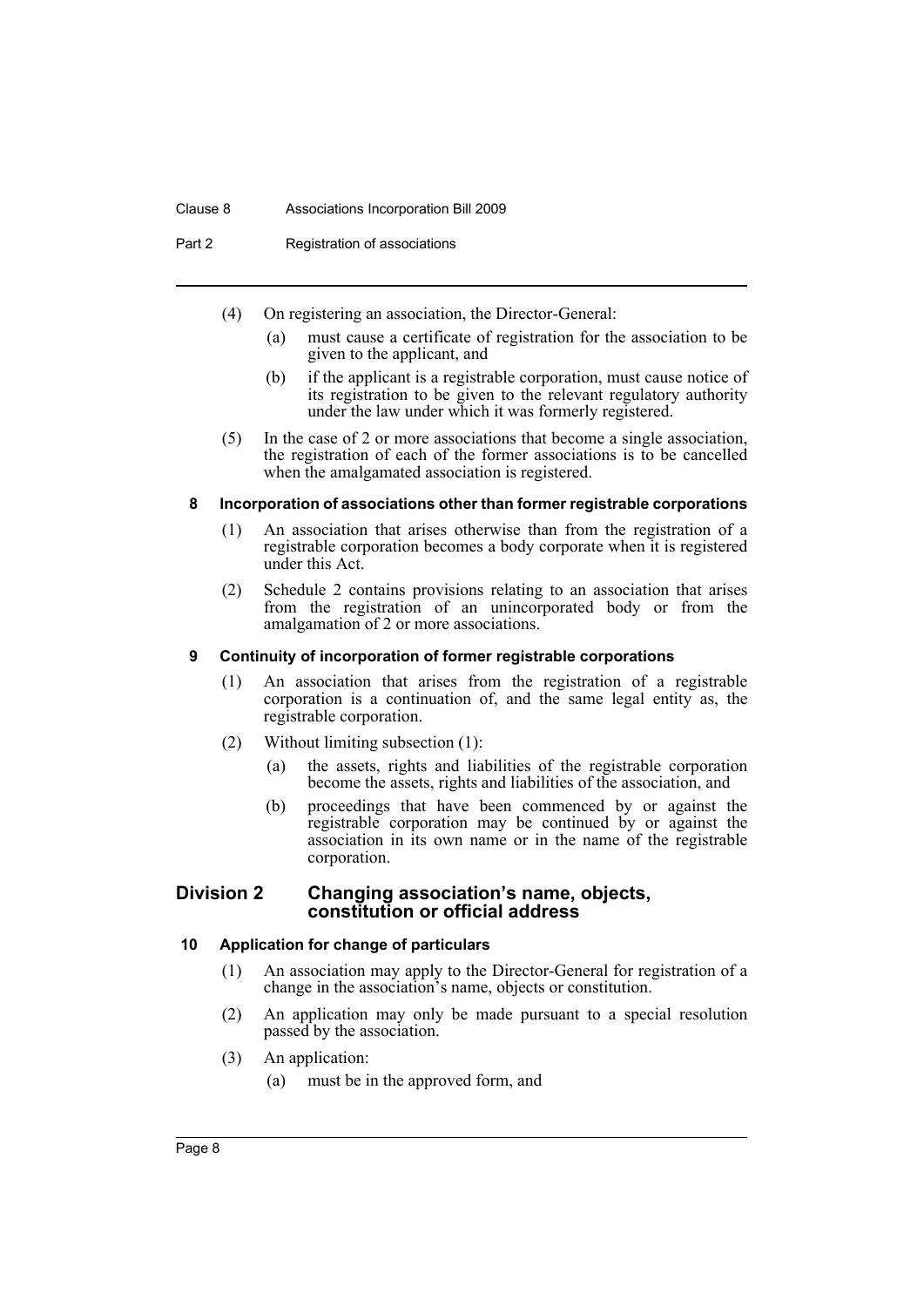| Associations Incorporation Bill 2009<br>Clause 11 |
|---------------------------------------------------|
|---------------------------------------------------|

Registration of associations **Part 2 Part 2** 

- 
- (b) must include details of the proposed change, and
- (c) must include a copy of the special resolution by which the association has approved the change, and
- (d) must be accompanied by the fee prescribed by the regulations.
- (4) An association's constitution, as proposed to be changed, must address each of the matters referred to in Schedule 1. **Note.** A change in an association's name, objects or constitution does not take effect until it is registered: see section 14.

#### <span id="page-13-0"></span>**11 Director-General may direct association to change its name**

- (1) The Director-General may, by order in writing served on an association that has an unacceptable name, direct the association to adopt a new name.
- (2) Such a direction may be given whether or not the association's name was acceptable when the association was registered. **Note.** Changing circumstances may mean that a name that was acceptable when the association was registered has since become unacceptable.
- (3) A direction:
	- (a) must specify the grounds on which the association's current name is unacceptable, and
	- (b) must specify a date by which an application for registration of a change of name must be made (being a date no less than 2 months after the date on which the direction is given), and
	- (c) must state that the association's registration may be cancelled if such an application is not made on or before that date.

#### <span id="page-13-1"></span>**12 Decision on application**

- (1) The Director-General may determine an application for registration of a change of name, objects or constitution by registering the change or by refusing the application.
- (2) An application for registration of a change of name, objects or constitution may be refused if:
	- (a) the application does not comply with section 10, or
	- (b) the special resolution was approved by the association more than 28 days before the application was made, or
	- (c) in the case of an application for a change of name, the new name has not been reserved or is unacceptable.
- (3) On registering an association's change of name, the Director-General is to cause a replacement certificate of registration, bearing the association's new name, to be given to the applicant.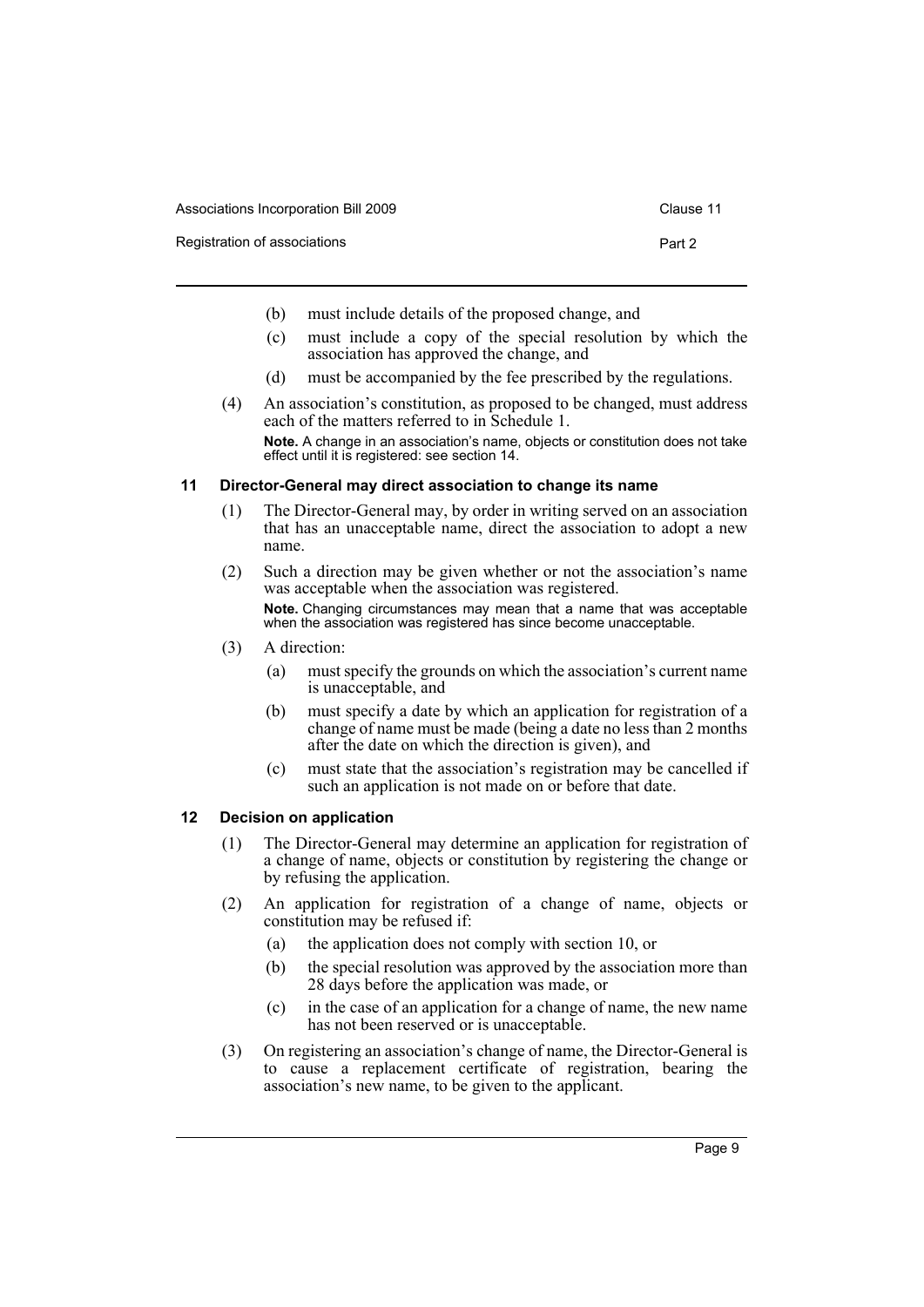#### Clause 13 Associations Incorporation Bill 2009

Part 2 Registration of associations

#### <span id="page-14-0"></span>**13 Notification of change of official address**

(1) Within 28 days after an association's official address becomes obsolete or unusable, the association's public officer must notify the Director-General, in the approved form, of the association's new address.

Maximum penalty: 5 penalty units.

- (2) Without limiting subsection (1), an association's public officer may at any time notify the Director-General, in the approved form, of a change in the association's official address.
- (3) The new address must be an address, within New South Wales:
	- (a) at which any premises used by the association are located, or
	- (b) at which the public officer resides, is employed or carries on business.
- (4) On receiving a notification under this section, the Director-General must register the new address as the association's official address. **Note.** A change of official address does not take effect until it is registered: see section 14.

#### <span id="page-14-1"></span>**14 Effect of registration of change of name, objects, constitution or official address**

- (1) A change of name, objects, constitution or official address that is registered under this Division takes effect when it is registered.
- (2) Section 53 of the *Interpretation Act 1987* applies to an association in respect of which a change of name, objects or constitution has been registered under this Division in the same way as it would apply to the association had the change been made by an Act or statutory rule.

## <span id="page-14-2"></span>**Division 3 Reservation of names**

### <span id="page-14-3"></span>**15 Application for reservation of name**

- (1) An application for reservation of a name may be made to the Director-General by an association or by an applicant for registration as an association.
- (2) An application for reservation of a name:
	- (a) must be in the approved form, and
	- (b) must specify the name to be reserved, and
	- (c) must be accompanied by the fee prescribed by the regulations.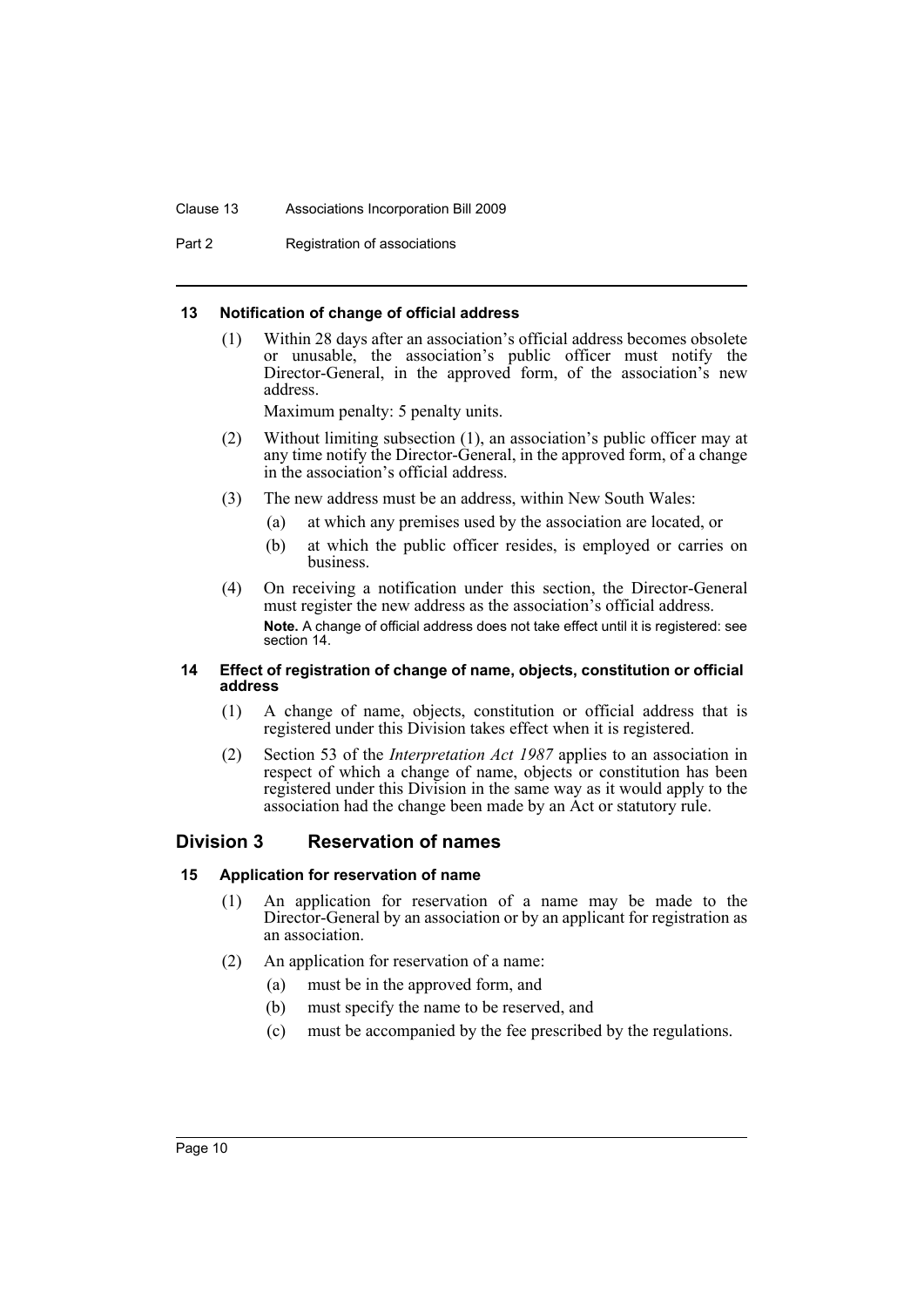| Associations Incorporation Bill 2009 | Clause 16 |
|--------------------------------------|-----------|
| Registration of associations         | Part 2    |

(3) The application may nominate alternative names (not exceeding the maximum number prescribed by the regulations) and indicate the order in which they are to be considered.

### <span id="page-15-0"></span>**16 Decision on application**

- (1) The Director-General may determine an application for reservation of a name by reserving the name or by refusing the application.
- (2) An application for reservation of a name may be refused:
	- (a) if each of the nominated names is unacceptable, or
	- (b) if the Director-General is satisfied that the application has been made for an improper purpose.
- (3) Unless each of the nominated names is unacceptable, the reserved name is to be the first of the nominated names that is not unacceptable.

## <span id="page-15-1"></span>**17 Duration of reservation of name**

Reservation of a name expires at the end of the period of 3 months after the name is reserved or, if an application for registration of an association or for a change in an association's name is made within that period, when the application is determined.

### <span id="page-15-2"></span>**18 Unacceptable names**

- (1) For the purposes of this Act, a name is unacceptable if:
	- (a) it does not include, at the end of the name, the word "Incorporated" or the abbreviation "Inc", or
	- (b) it contains foreign language characters, or
	- (c) it includes the word "police" or "sheriff", unless its use is the subject of a consent in force under section 204B of the *Police Act 1990* or section 12 of the *Sheriff Act 2005*, or
	- (d) the Director-General is of the opinion:
		- (i) that it is identical to, or closely resembles, some other name that is registered, that is reserved or that is the subject of an earlier application for reservation, and
		- (ii) that the public would be likely to be misled if associations operated under both names, or
	- (e) the Director-General is of the opinion that it suggests a connection with the Crown or the State, or
	- (f) the Director-General is of the opinion that it is offensive or undesirable, or
	- (g) it is declared by the regulations to be unacceptable.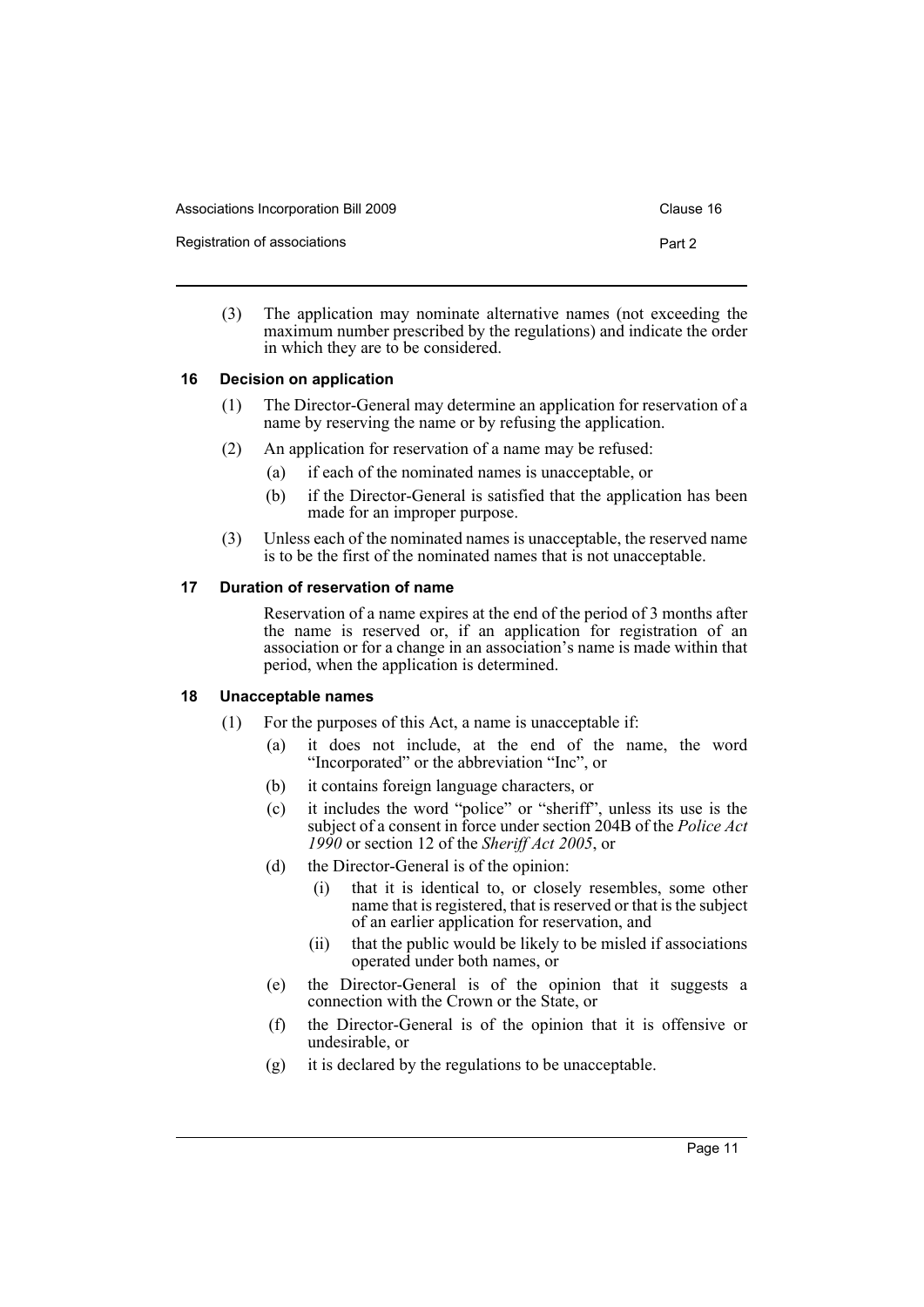#### Clause 18 Associations Incorporation Bill 2009

- Part 2 **Registration of associations** 
	- (2) A name is not unacceptable on a ground referred to in subsection  $(1)$  (e) or (f) if, in a particular case, the Minister directs that the name is acceptable.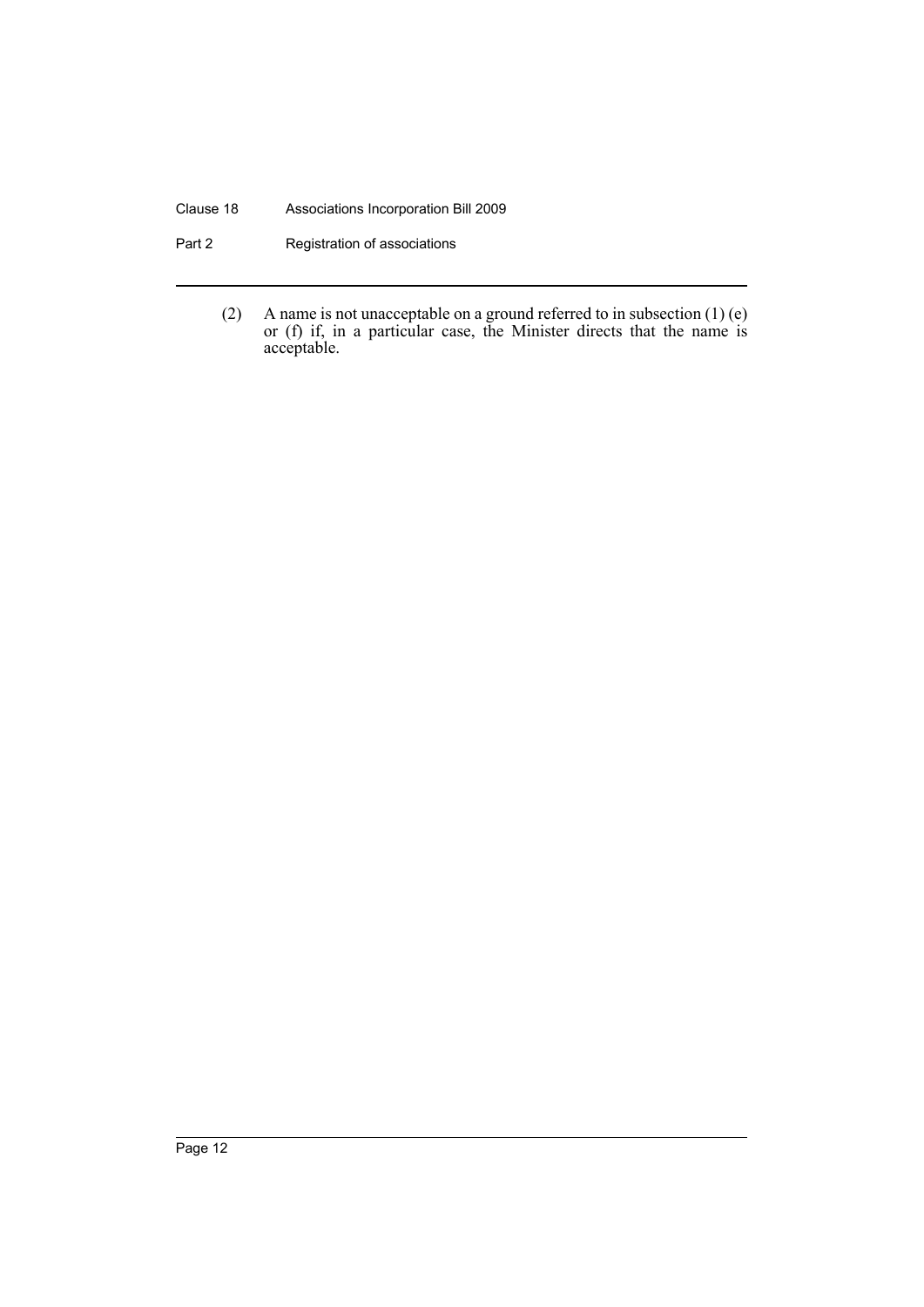Associations Incorporation Bill 2009 Clause 19

Basic features of associations **Part 3** 

# <span id="page-17-0"></span>**Part 3 Basic features of associations**

## <span id="page-17-1"></span>**Division 1 Association powers**

- <span id="page-17-2"></span>**19 Legal capacity and powers** (cf Corporations Act 2001 of the Commonwealth, section 124)
	- (1) An association has the legal capacity and powers of an individual both in and outside New South Wales.
	- (2) An association's legal capacity to do something is not affected by the fact that the association's interests are not, or would not be, served by doing it.

#### <span id="page-17-3"></span>**20 Constitution may limit powers** (cf Corporations Act 2001 of the Commonwealth, section 125)

- (1) An association's constitution may contain an express restriction on, or a prohibition of, the association's exercise of any of its powers, but the exercise of a power by the association is not invalid merely because it is contrary to such a restriction or prohibition.
- (2) An act of an association is not invalid merely because it is contrary to or beyond the association's objects.
- <span id="page-17-4"></span>**21 Agent exercising association's power to make contracts (cf Corporations)** Act 2001 of the Commonwealth, section 126)
	- (1) An association's power to make, vary, ratify or discharge a contract may be exercised by an individual acting with the association's express or implied authority and on behalf of the association.
	- (2) This section does not affect the operation of a law that requires a particular procedure to be complied with in relation to the contract.

#### <span id="page-17-5"></span>**22 Execution of documents (including deeds) by an association** (cf Corporations Act 2001 of the Commonwealth, section 127)

- (1) An association may execute a document without using a common seal if the document is signed by 2 of its authorised signatories.
- (2) An association with a common seal may execute a document if the seal is fixed to the document and the fixing of the seal is witnessed by 2 of its authorised signatories.
- (3) An association may execute a document as a deed if the document is expressed to be executed as a deed and is executed in accordance with subsection  $(1)$  or  $(2)$ .
- (4) This section does not limit the ways in which an association may execute a document (including a deed).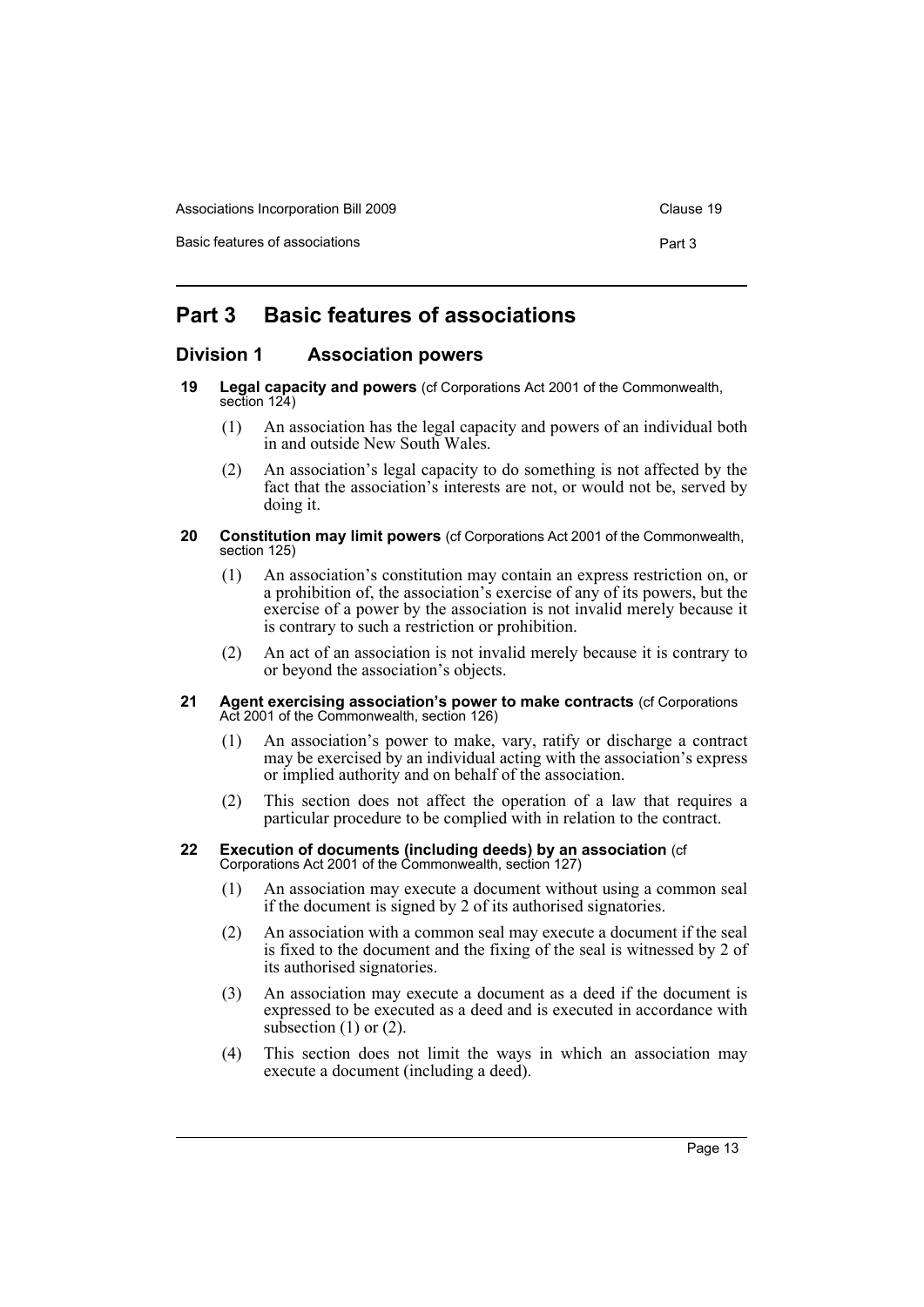#### Clause 23 Associations Incorporation Bill 2009

Part 3 Basic features of associations

(5) This section does not authorise an association to execute a document contrary to the provisions of its constitution.

### <span id="page-18-0"></span>**Division 2 Assumptions people dealing with associations are entitled to make**

- <span id="page-18-1"></span>**23 Entitlement to make assumptions** (cf Corporations Act 2001 of the Commonwealth, section 128)
	- (1) A person is entitled to make the assumptions in section 24 in relation to dealings with an association, and the association is not entitled to assert in proceedings in relation to the dealings that any of the assumptions are incorrect.
	- (2) A person is entitled to make the assumptions in section 24 in relation to dealings with another person who has, or purports to have, directly or indirectly acquired property from an association, and the association and the other person are not entitled to assert in proceedings in relation to the dealings that any of the assumptions are incorrect.
	- (3) The assumptions may be made even if anyone purporting to act on behalf of the association acts fraudulently, or forges a document, in connection with the dealings.
	- (4) A person is not entitled to make an assumption in section 24 if at the time of the dealings they knew or suspected that the assumption was incorrect.

#### <span id="page-18-2"></span>**24 Assumptions that may be made** (cf Corporations Act 2001 of the Commonwealth, section 129)

- (1) A person may assume that the association's constitution has been complied with.
- (2) A person may assume that anyone who appears, from information provided by the association that is available to the public from the Register of Incorporated Associations, to be the association's public officer:
	- (a) has been duly appointed, and
	- (b) has authority to exercise the functions customarily exercised by the public officer of a similar association.
- (3) A person may assume that anyone who appears, from information provided by the association, to be a committee member of the association:
	- (a) has been duly appointed, and
	- (b) has authority to exercise the functions customarily exercised by a committee member of a similar association.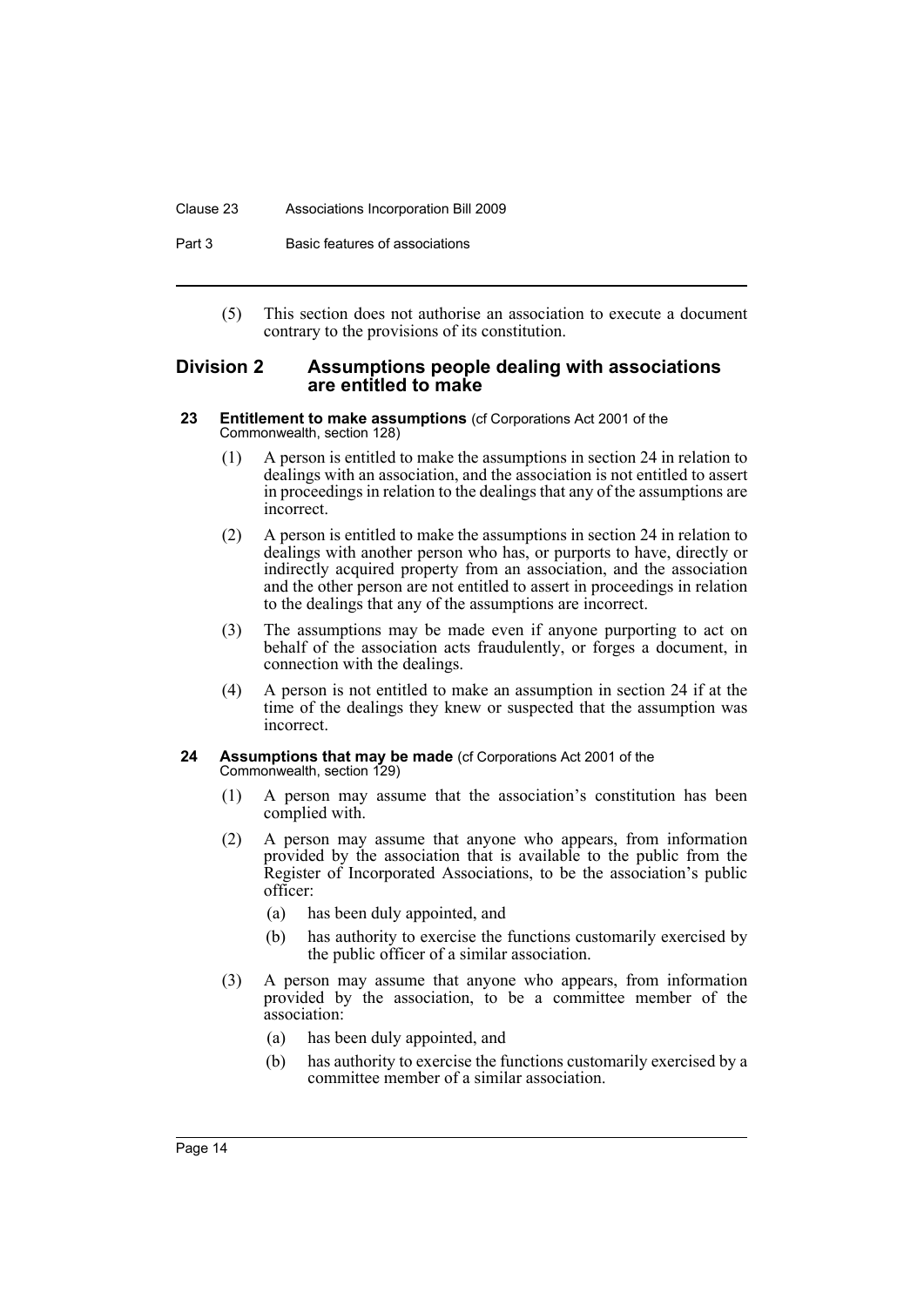| Associations Incorporation Bill 2009 | Clause 25 |
|--------------------------------------|-----------|
| Basic features of associations       | Part 3    |

- (4) A person may assume that anyone who is held out by the association to be an agent of the association:
	- (a) has been duly appointed, and
	- (b) has authority to exercise the functions customarily exercised or performed by an agent of a similar association.
- (5) A person may assume that persons acting on behalf of the association properly perform their duties to the association.
- (6) A person may assume that a document has been duly executed by the association if the document appears to have been signed in accordance with section 22 (1).
- (7) A person may assume that a document has been duly executed by the association if:
	- (a) the association's common seal appears to have been fixed to the document in accordance with section 22 (2), and
	- (b) the fixing of the common seal appears to have been witnessed in accordance with that subsection.
- (8) A person may assume that anyone who has, or may be assumed to have, the authority to issue a document or a certified copy of a document on behalf of the association also has authority to warrant that the document is genuine or is a true copy.
- (9) Without limiting the generality of this section, the assumptions that may be made under this section apply for the purposes of this section.

## <span id="page-19-0"></span>**Division 3 General**

#### <span id="page-19-1"></span>**25 Provisions of model constitution to apply if appropriate provision not otherwise made**

- (1) If an association's constitution fails to address a matter referred to in Schedule 1, the provisions of the model constitution with respect to the matter are taken to form part of the association's constitution.
- (2) For avoidance of doubt, an association's constitution may address a matter referred to in Schedule 1:
	- (a) by adopting the provisions of the model constitution with respect to the matter, or
	- (b) by adopting a modified version of the provisions of the model constitution with respect to the matter.
- (3) Subsection (2) does not limit the way in which an association's constitution may otherwise address a matter referred to in Schedule 1.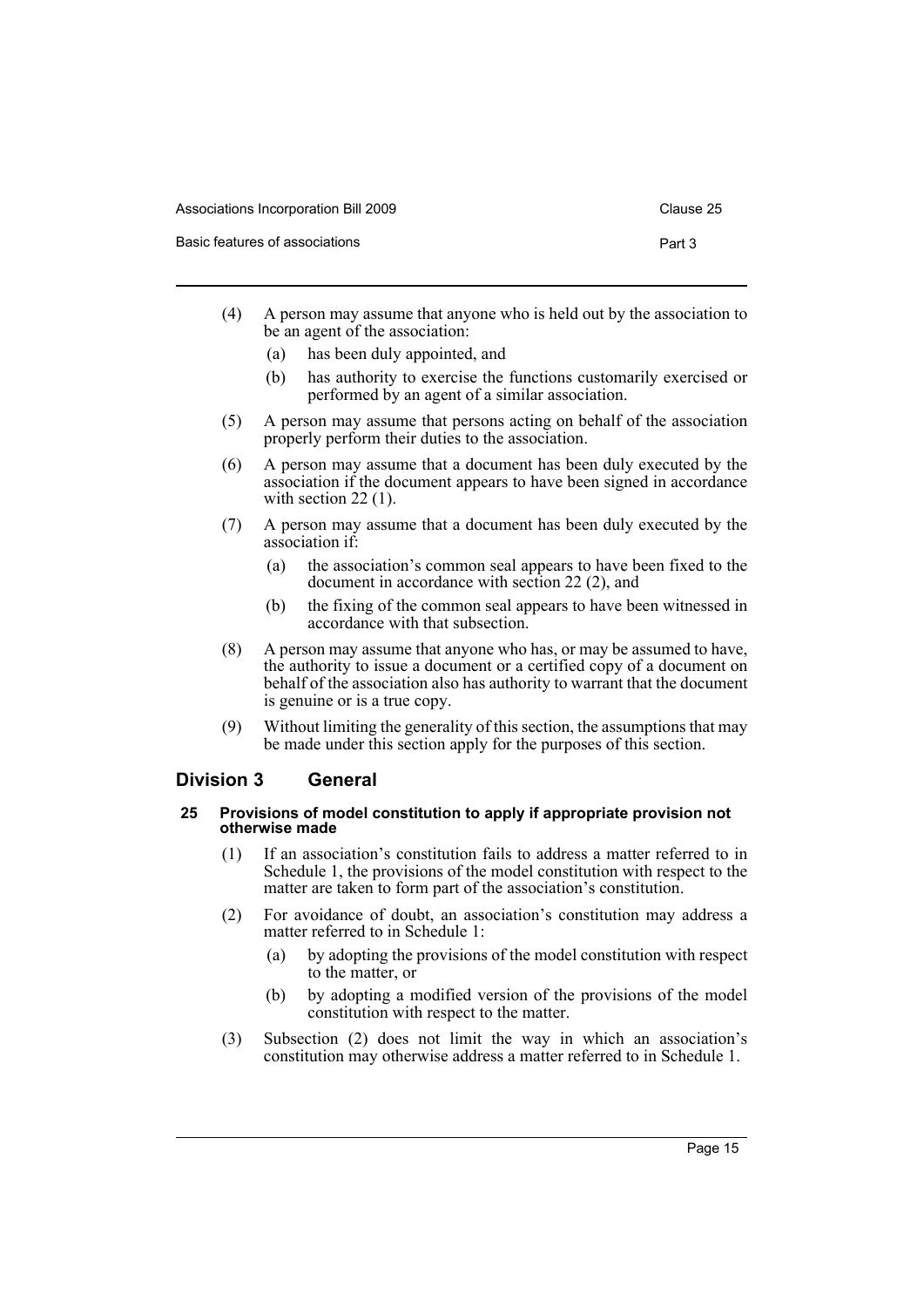#### Clause 26 Associations Incorporation Bill 2009

Part 3 Basic features of associations

(4) A provision of an association's constitution is of no effect to the extent to which it is contrary to this or any other Act or law.

#### <span id="page-20-0"></span>**26 Nature of association**

- (1) Subject to this Act, an association's constitution binds the association and its members to the same extent as if it were a contract between them under which they each agree to observe its provisions.
- (2) Subject to this Act, a member of an association (including a committee member and the public officer) is not, merely because of being such a member, liable in relation to the association's liabilities or the costs, charges and expenses of the winding up of the association.
- (3) Subject to this Act, membership of an association does not confer on a member any right, title or interest, whether legal or equitable, in the association's assets.

### <span id="page-20-1"></span>**27 Pre-registration contracts**

- (1) Contracts entered into before an association is registered under this Act are declared to be an applied Corporations legislation matter, for the purposes of Part 3 of the *Corporations (Ancillary Provisions) Act 2001*, in relation to Part 2B.3 of the *Corporations Act 2001* of the Commonwealth.
- (2) In subsection (1), the reference to an association does not include a reference to an association arising from the registration of an unincorporated body, the amalgamation of 2 or more associations or the registration of a registrable corporation.

**Note.** Contracts entered into by an association arising from the registration of an unincorporated body or the amalgamation of 2 or more associations are unaffected by registration (see section 8 and Schedule 2) as are those of an association arising from the registration of a registrable corporation (see section 9).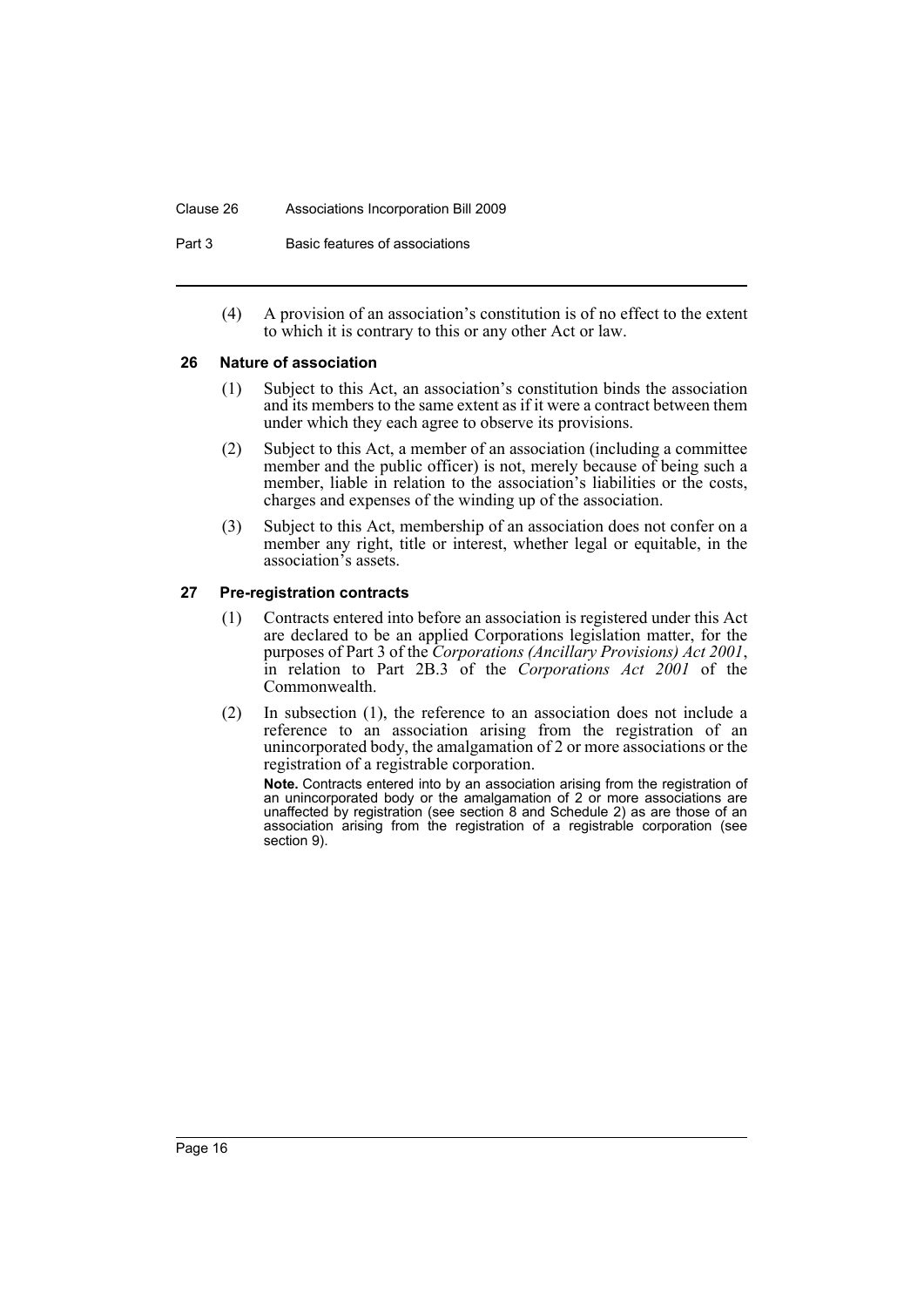Associations Incorporation Bill 2009 Clause 28

Management of associations **Part 4** and 2008 and 2008 and 2008 and 2008 and 2008 and 2008 and 2008 and 2008 and 2008 and 2008 and 2008 and 2008 and 2008 and 2008 and 2008 and 2008 and 2008 and 2008 and 2008 and 2008 and 20

## <span id="page-21-0"></span>**Part 4 Management of associations**

## <span id="page-21-1"></span>**Division 1 Committee members**

#### <span id="page-21-2"></span>**28 Committee to be established**

- (1) An association must establish a committee to manage its affairs. **Note.** An association's registration is liable to be cancelled if it does not comply with this subsection.
- (2) The committee must include 3 or more members, each of whom is aged 18 years or more and at least 3 of whom are ordinarily resident in Australia.

**Note.** An association's registration is liable to be cancelled if its committee does not comply with this subsection.

- (3) The committee may exercise such of the association's powers as are not required by this Act or its constitution to be exercised by the association in general meeting.
- (4) A committee member's acts are valid despite any defect in his or her appointment.
- (5) Within 14 days after vacating office, a former committee member of an association must ensure that all documents in his or her possession that belong to the association are delivered to the public officer for delivery to his or her successor.

Maximum penalty: 1 penalty unit.

## <span id="page-21-3"></span>**29 Register of committee members**

(1) An association must keep a register of committee members in accordance with this section.

Maximum penalty: 1 penalty unit.

- (2) The register must contain the following particulars in relation to each committee member:
	- (a) the committee member's name, date of birth and residential address,
	- (b) the date on which the committee member takes office
	- (c) the date on which the committee member vacates office,
	- (d) such other particulars as may be prescribed by the regulations.
- (3) The register must be kept in New South Wales:
	- (a) at the main premises of the association, or
	- (b) if the association has no premises, at the association's official address.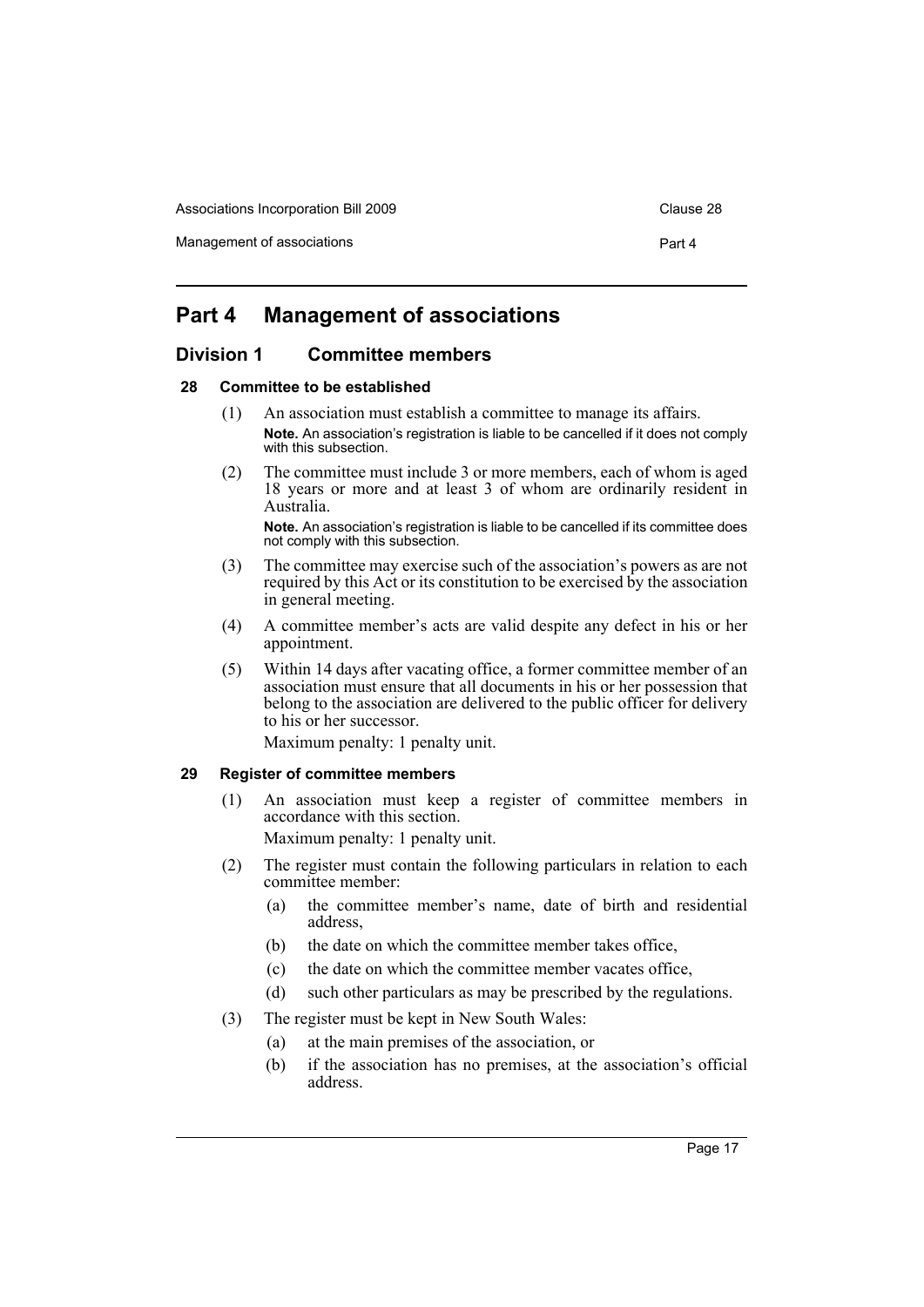#### Clause 30 Associations Incorporation Bill 2009

Part 4 Management of associations

- (4) Any change in the committee's membership must be recorded in the register within one month after the change occurs.
- (5) The register must, at all reasonable hours, be kept available for inspection, free of charge, by any person.

#### <span id="page-22-0"></span>**30 Committee meetings**

- (1) An association's committee meetings may be held as and when the association's constitution requires.
- (2) If the association's constitution so provides, a committee meeting may be held at 2 or more venues using any technology that gives each of the committee members a reasonable opportunity to participate.
- (3) In any legal proceedings, a committee meeting held in accordance with subsection  $(2)$ , or part of such a meeting, is not to be declared invalid on the ground that one or more committee members did not have a reasonable opportunity to participate unless the court is satisfied that:
	- (a) substantial injustice has been, or may be, caused, and
	- (b) the injustice cannot be remedied by any other order available to the court.

### <span id="page-22-1"></span>**31 Disclosure of interests**

- (1) If:
	- (a) a committee member has a direct or indirect interest in a matter being considered or about to be considered at a committee meeting, and
	- (b) the interest appears to raise a conflict with the proper performance of the committee member's duties in relation to the consideration of the matter,

the committee member must, as soon as possible after the relevant facts have come to the committee member's knowledge, disclose the nature of the interest at a committee meeting.

Maximum penalty: 60 penalty units.

- (2) A disclosure by a committee member at a committee meeting that the committee member:
	- (a) is a member, or is in the employment, of a specified company or other body, or
	- (b) is a partner, or is in the employment, of a specified person, or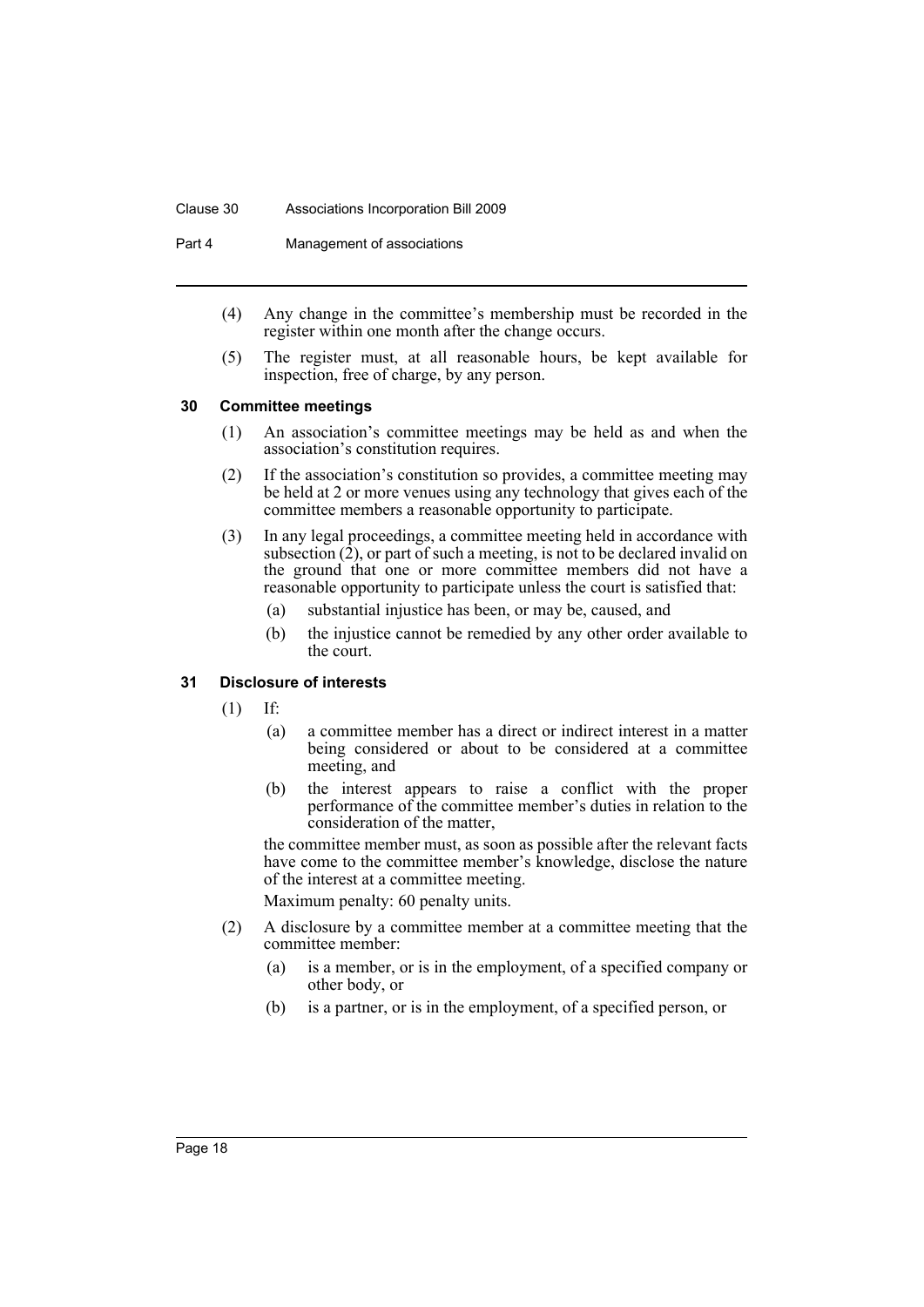| Associations Incorporation Bill 2009 | Clause 32 |
|--------------------------------------|-----------|
| Management of associations           | Part 4    |

(c) has some other specified interest relating to a specified company or other body or to a specified person,

is a sufficient disclosure of the nature of the interest in any matter relating to that company or other body or to that person that may arise after the date of the disclosure and that is required to be disclosed under subsection  $(1)$ .

- (3) Particulars of any disclosure made under this section must be recorded by the committee in a book kept for that purpose and that book must be open at all reasonable hours to inspection by any member of the association on payment of the fee determined by the committee (but not exceeding the maximum fee prescribed by the regulations).
- (4) The book must be kept at the same address as the register of committee members.
- (5) After a committee member has disclosed the nature of an interest in any matter, the committee member must not, unless the committee otherwise determines:
	- (a) be present during any deliberation of the committee with respect to the matter, or
	- (b) take part in any decision of the committee with respect to the matter.
- (6) For the purposes of the making of a determination by the committee under subsection (5), a committee member who has a direct or indirect interest in a matter to which the disclosure relates must not:
	- (a) be present during any deliberation of the committee for the purpose of making the determination, or
	- (b) take part in the making by the committee of the determination.
- (7) A contravention of this section does not invalidate any decision of the committee.

## <span id="page-23-0"></span>**32 Dishonest use of information**

A committee member or former committee member of an association who uses information obtained as a committee member dishonestly with the intention directly or indirectly of:

- (a) gaining an advantage for himself or herself or for any other person, or
- (b) causing detriment to the association,

## is guilty of an offence.

Maximum penalty: 240 penalty units or imprisonment for 2 years, or both.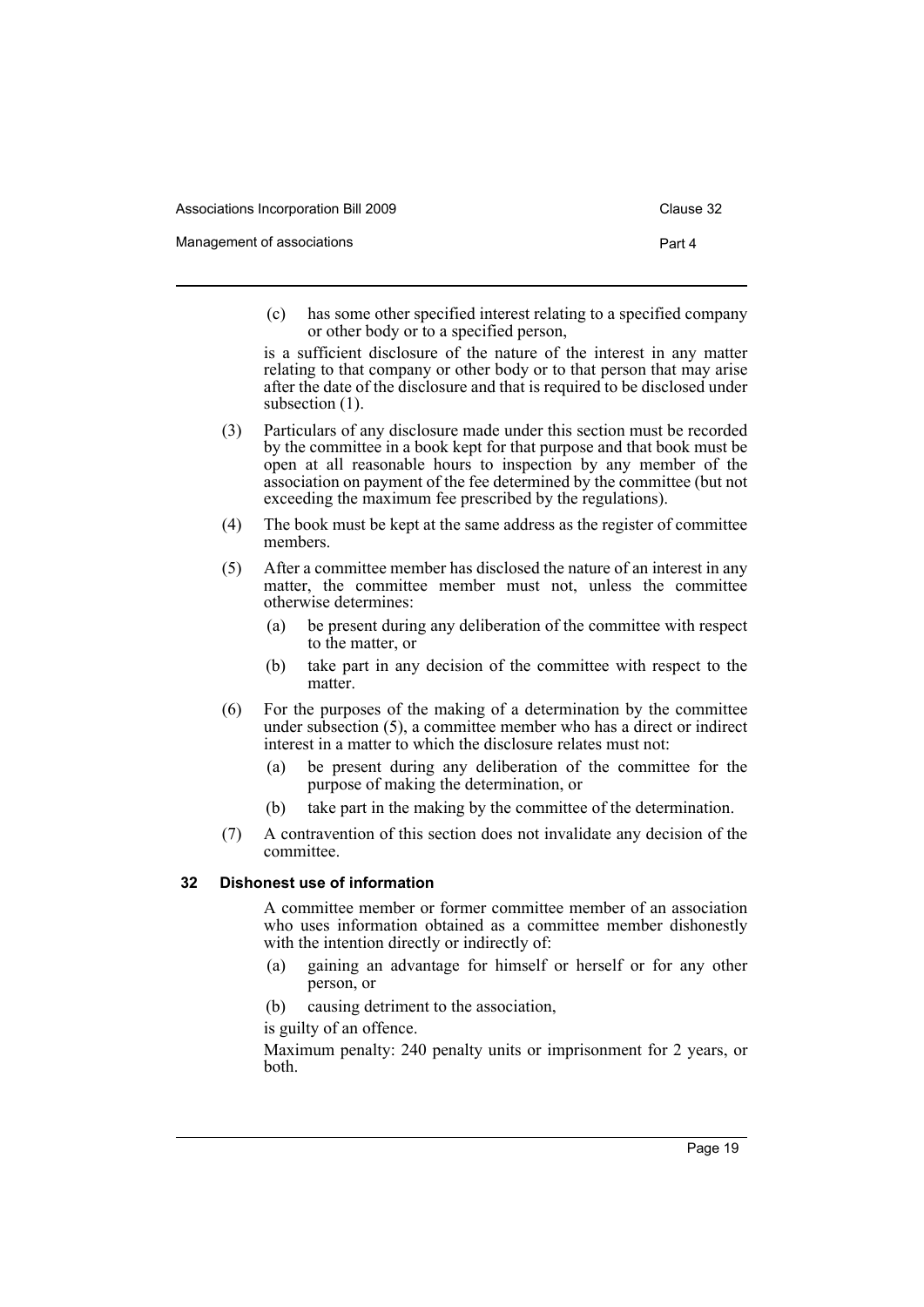#### Clause 33 Associations Incorporation Bill 2009

Part 4 Management of associations

#### <span id="page-24-0"></span>**33 Dishonest use of position**

A committee member of an association who uses his or her position as a committee member dishonestly with the intention of directly or indirectly:

- (a) gaining an advantage for himself or herself or for any other person, or
- (b) causing detriment to the association,

is guilty of an offence.

Maximum penalty: 240 penalty units or imprisonment for 2 years, or both.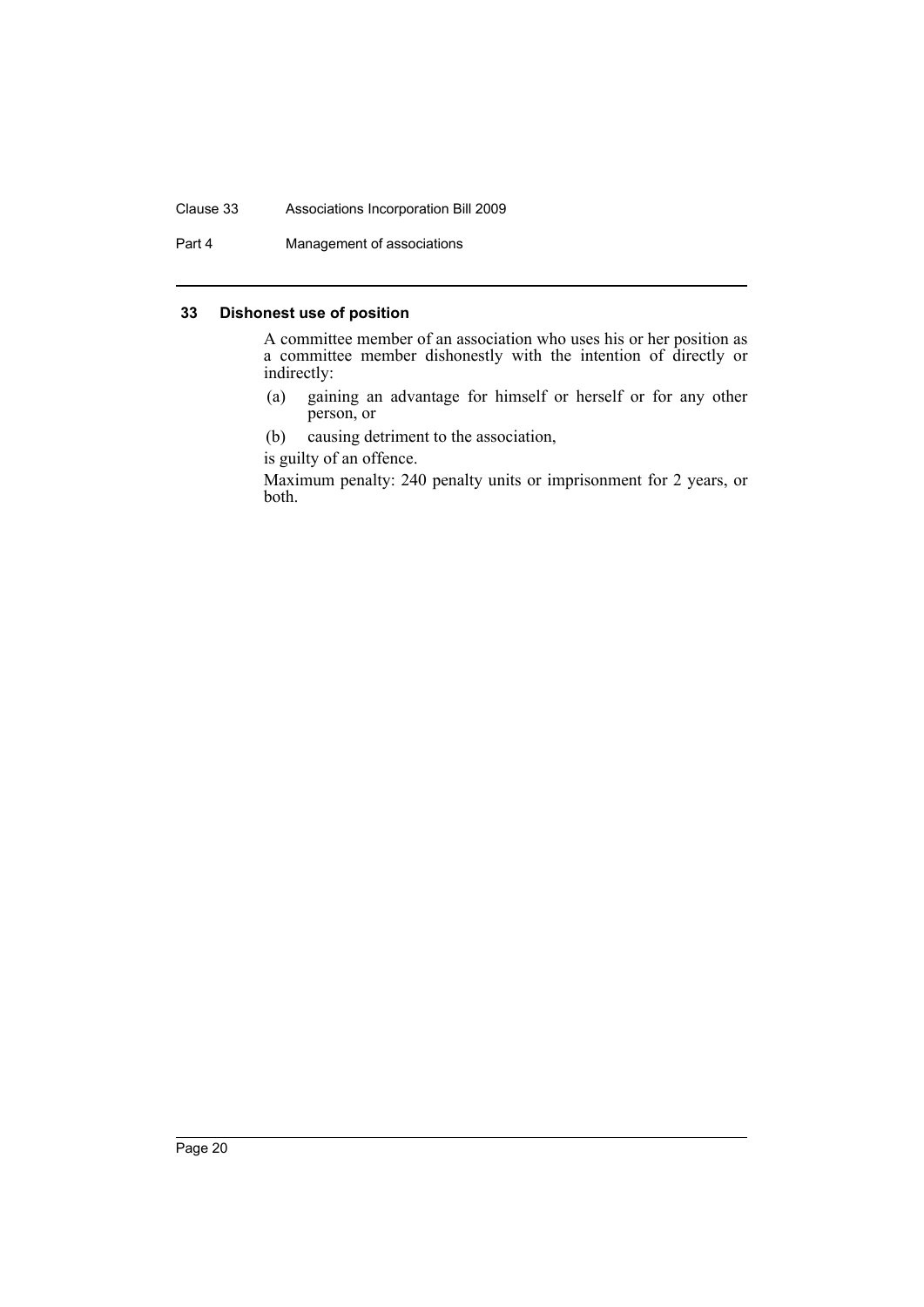| Associations Incorporation Bill 2009 | Clause 34 |
|--------------------------------------|-----------|
| Management of associations           | Part 4    |

## <span id="page-25-0"></span>**Division 2 Public officer and authorised signatories**

## <span id="page-25-1"></span>**34 Public officer**

- (1) An association's committee must appoint a public officer. Maximum penalty: 1 penalty unit.
- (2) The public officer must be a person who is aged 18 years or more and is ordinarily resident in New South Wales. **Note.** An association's registration is liable to be cancelled if its public officer does not comply with this subsection.
- (3) The position of public officer may, but need not be, held by a committee member.
- (4) The public officer's acts are valid despite any defect in his or her appointment.
- (5) The first public officer of an association is the person nominated as public officer in the application for registration of the association.
- (6) Within 28 days after taking office as an association's public officer (other than its first public officer), a person must notify the Director-General, in the approved form, of:
	- (a) the person's full name and date of birth, and
	- (b) the person's address for service of notices, being either the person's residential address or some other address at which the person can generally be found, and
	- (c) the fact that the person has taken office as public officer.

Maximum penalty: 1 penalty unit.

### <span id="page-25-2"></span>**35 Vacation of office of public officer**

- (1) An association's public officer vacates office in the following circumstances:
	- (a) if he or she dies,
	- (b) if he or she resigns the office in writing addressed to the association's committee,
	- (c) if he or she is removed from office by resolution of a general meeting of the association,
	- (d) if he or she becomes bankrupt, applies to take the benefit of any law for the relief of bankrupt or insolvent debtors, compounds with his or her creditors or makes an assignment of his or her remuneration for their benefit,
	- (e) if he or she becomes a mentally incapacitated person,
	- (f) if he or she ceases to ordinarily reside in New South Wales,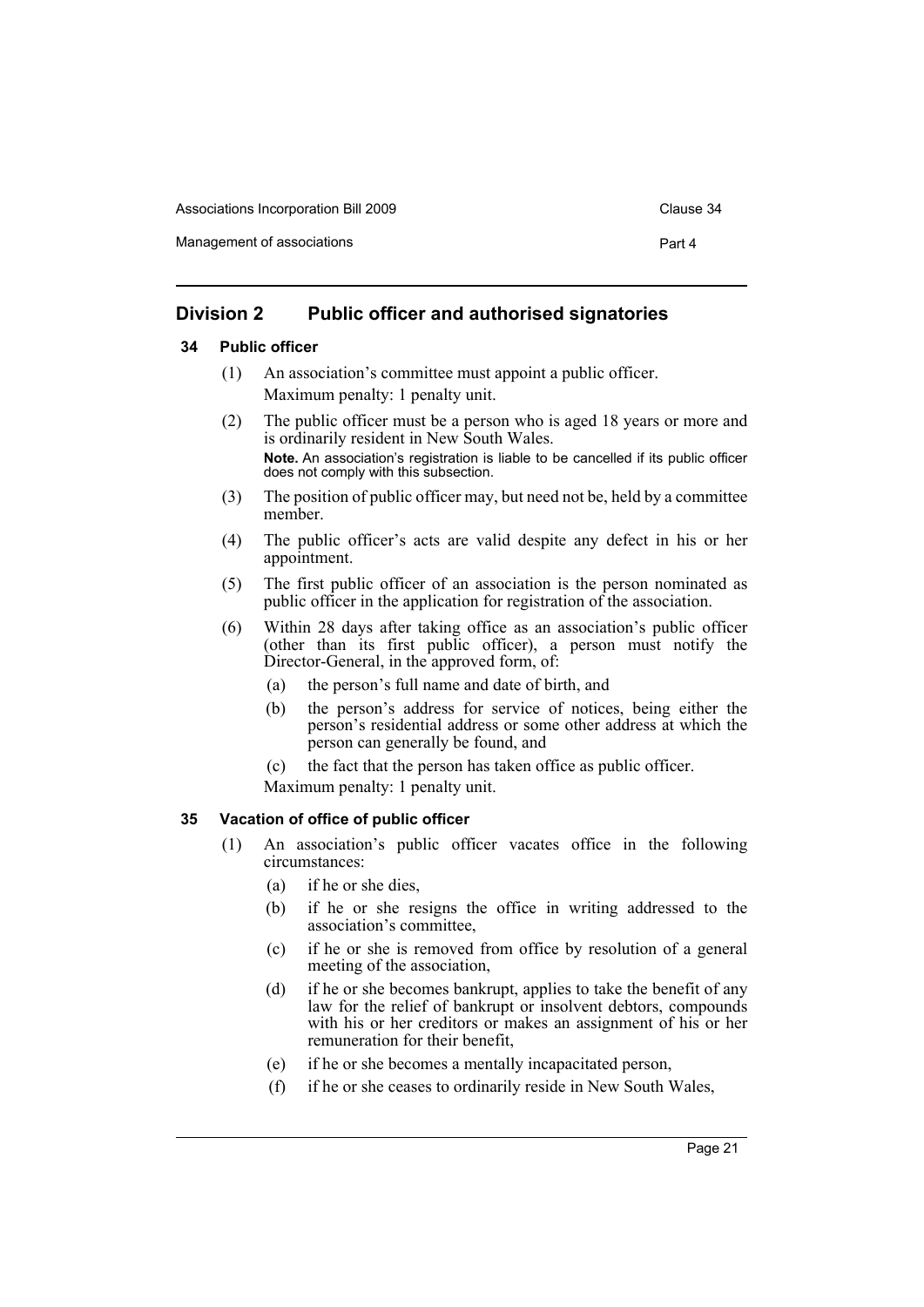#### Clause 36 Associations Incorporation Bill 2009

Part 4 Management of associations

- (g) in such other circumstances as the constitution of the association may provide.
- (2) Within 14 days after vacating office, a former public officer of an association must ensure that all documents in his or her possession that belong to the association are delivered to a committee member of the association.

Maximum penalty: 1 penalty unit.

(3) An association's committee must fill any vacancy in the office of public officer within 28 days after the vacancy arises. Maximum penalty: 1 penalty unit.

### <span id="page-26-0"></span>**36 Authorised signatories**

- (1) An association's public officer is, by virtue of that office, an authorised signatory for the association.
- (2) An association's committee may from time to time appoint additional authorised signatories from among such of its members as are ordinarily resident in Australia, and may at any time revoke any such appointment.
- (3) A person (other than the association's public officer) vacates office as an association's authorised signatory if:
	- (a) his or her appointment as an authorised signatory is revoked, or
	- (b) he or she ceases to be a committee member, or
	- (c) he or she ceases to be ordinarily resident in Australia.

### <span id="page-26-1"></span>**Division 3 General**

### <span id="page-26-2"></span>**37 General meetings**

(1) An association's committee must ensure that the association's first annual general meeting is held within 18 months after its registration under this Act.

Maximum penalty: 1 penalty unit.

- (2) An association's committee must ensure that annual general meetings are held:
	- (a) within 6 months after the close of the association's financial year, or
	- (b) within such further time as may be allowed by the Director-General or prescribed by the regulations.

Maximum penalty: 1 penalty unit.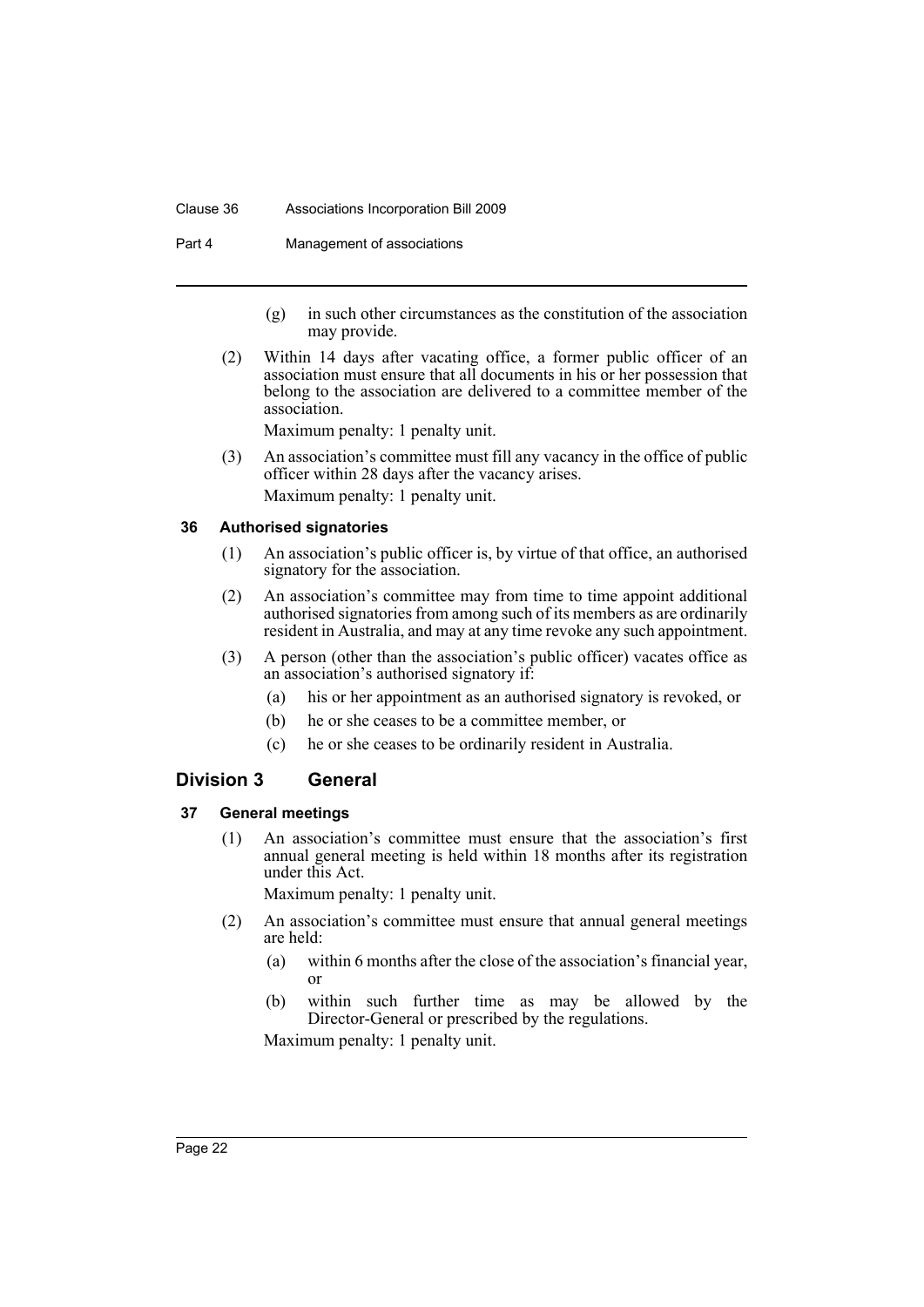| Associations Incorporation Bill 2009 | Clause 38 |
|--------------------------------------|-----------|
| Management of associations           | Part 4    |

- (3) If the association's constitution so provides, a general meeting may be held at 2 or more venues using any technology that gives each of the association's members a reasonable opportunity to participate.
- (4) In any legal proceedings, a general meeting held in accordance with subsection (3), or part of such a meeting, is not to be declared invalid on the ground that one or more of the association's members did not have a reasonable opportunity to participate unless the court is satisfied that:
	- (a) substantial injustice has been, or may be, caused, and
	- (b) the injustice cannot be remedied by any other order available to the court.

## <span id="page-27-0"></span>**38 Voting generally**

- (1) A resolution is passed by an association as an *ordinary resolution*:
	- (a) at a general meeting of the association, or
	- (b) in a postal ballot conducted by the association,

if it is supported by more than half of the votes cast by members of the association who, under the association's constitution, are entitled to vote on the proposed resolution.

(2) A postal ballot referred to in subsection (1) (b) may only be conducted in relation to resolutions of a kind that the association's constitution permits to be voted on by means of a postal ballot and, if conducted, must be conducted in accordance with the regulations.

## <span id="page-27-1"></span>**39 Voting on special resolutions**

- (1) A resolution is passed by an association as a *special resolution*:
	- (a) at a meeting of the association of which notice has been given to its members no later than 21 days before the date on which the meeting is held, or
	- (b) in a postal ballot conducted by the association, or
	- (c) in such other manner as the Director-General may direct,

if it is supported by at least three-quarters of the votes cast by members of the association who, under the association's constitution, are entitled to vote on the proposed resolution.

- (2) A notice referred to in subsection  $(1)$  (a) must include the terms of the resolution and a statement to the effect that the resolution is intended to be passed as a special resolution.
- (3) A postal ballot referred to in subsection (1) (b) may only be conducted in relation to resolutions of a kind that the association's constitution permits to be voted on by means of a postal ballot and, if conducted, must be conducted in accordance with the regulations.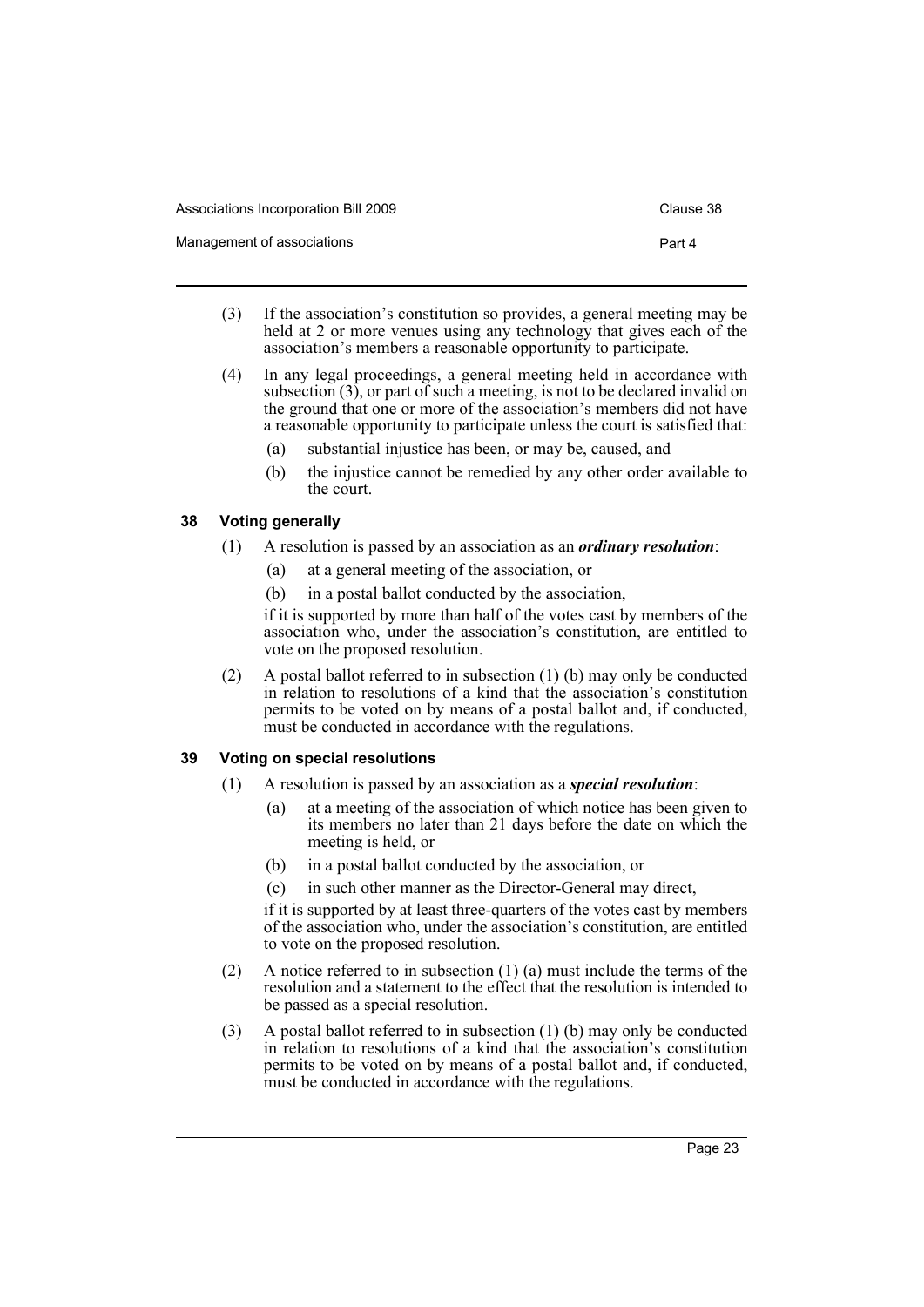#### Clause 40 Associations Incorporation Bill 2009

Part 4 Management of associations

(4) A direction under subsection (1) (c) may not be given unless the Director-General is satisfied that, in the circumstances, it is impracticable to require votes to be cast in the manner provided by subsection  $(1)$  (a) or  $(b)$ .

#### <span id="page-28-0"></span>**40 Association not to provide pecuniary gain for its members**

- (1) An association must not conduct its affairs (including its affairs as trustee of any trust) so as to provide pecuniary gain for its members. Maximum penalty: 60 penalty units.
- (2) Subsection (1) does not affect the association's civil liability to any person as a result of it having provided pecuniary gain for its members.

## <span id="page-28-1"></span>**41 Where name must appear**

(1) An association must not issue any letter, statement, invoice, notice, publication, order for goods or services or receipt in connection with its activities unless the association's name appears in legible characters on the document.

Maximum penalty: 1 penalty unit.

(2) This section does not limit the operation of section 24 of the *Business Names Act 2002* in relation to any association that carries on activities under a business name registered under that Act.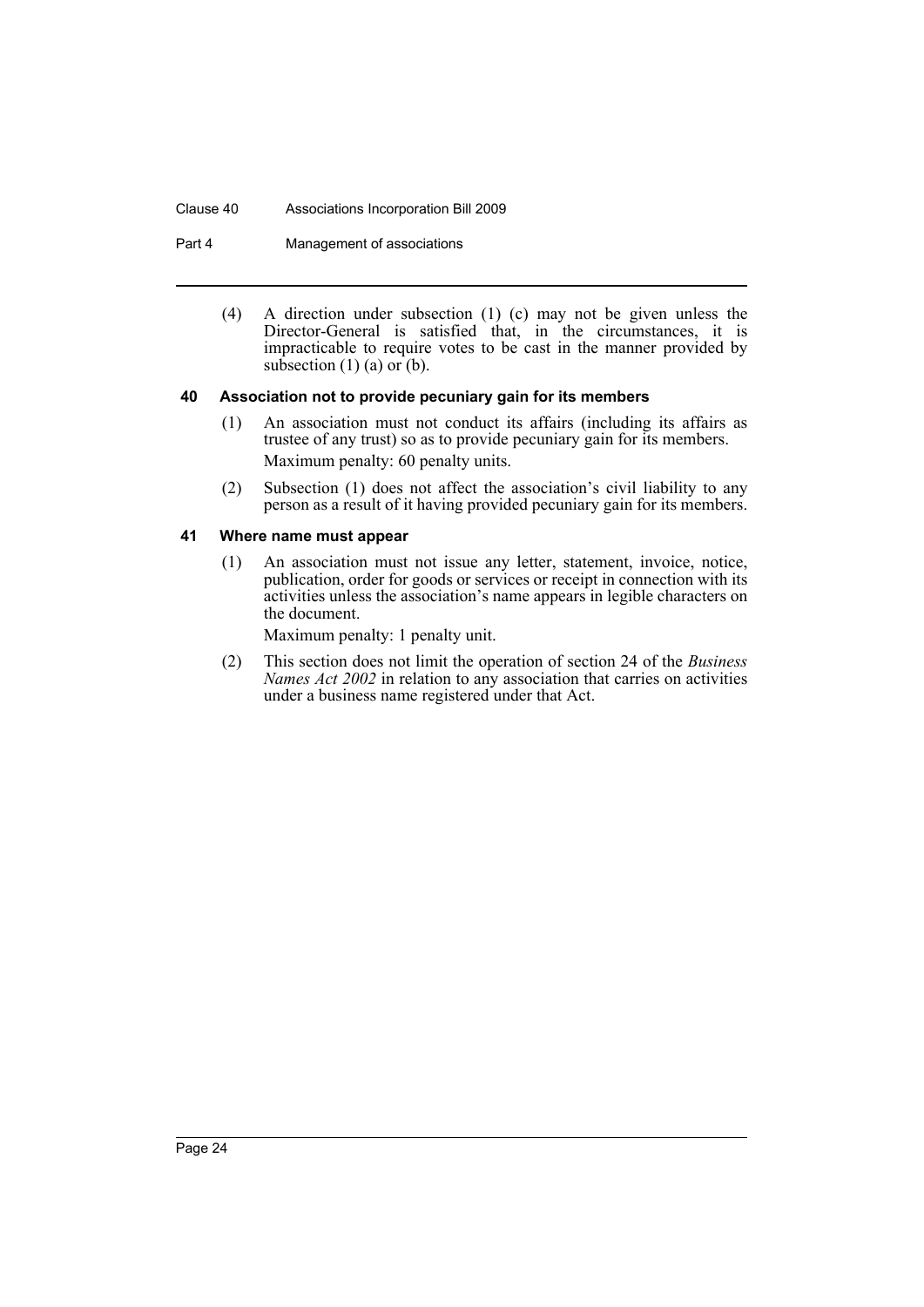Associations Incorporation Bill 2009 Clause 42

Financial reporting example of the part 5 and 2011 and 2012 and 2013 and 2013 and 2014 and 2013 and 2014 and 2013 and 2014 and 2013 and 2014 and 2013 and 2013 and 2013 and 2013 and 2013 and 2013 and 2013 and 2013 and 2013

## <span id="page-29-0"></span>**Part 5 Financial reporting**

## <span id="page-29-1"></span>**Division 1 Tier 1 associations**

#### <span id="page-29-2"></span>**42 Application of Division**

- (1) This Division applies to any association:
	- (a) whose gross receipts (as calculated in accordance with the regulations) for the financial year last ended, or
	- (b) whose current assets (as calculated in accordance with the regulations),

exceed such amount as may be prescribed by the regulations (*a Tier 1 association*).

- (2) Despite subsection (1), this Division does not apply to any association that the Director-General declares not to be a Tier 1 association.
- (3) Such a declaration may be made in respect of an association whose gross receipts for the financial year last ended were negligible, but whose current assets are such that it would (but for the declaration) be a Tier 1 association, and not otherwise.

#### <span id="page-29-3"></span>**43 Financial statements**

- (1) As soon as practicable after the end of each financial year, the committee of a Tier 1 association:
	- (a) must cause financial statements for that year to be prepared in relation to the association's financial affairs (including its affairs as trustee of any trust), and
	- (b) must cause the financial statements to be audited in time for them to be submitted to the association's next annual general meeting. Maximum penalty: 5 penalty units.
- (2) The financial statements must be prepared in accordance with the Australian Accounting Standards and must deal with such matters as are prescribed by the regulations.
- (3) The auditor's report:
	- (a) must be prepared in accordance with the Australian Auditing Standards, and
	- (b) must state whether the association has kept such financial records as are necessary to enable financial statements to be prepared in accordance with the Australian Accounting Standards.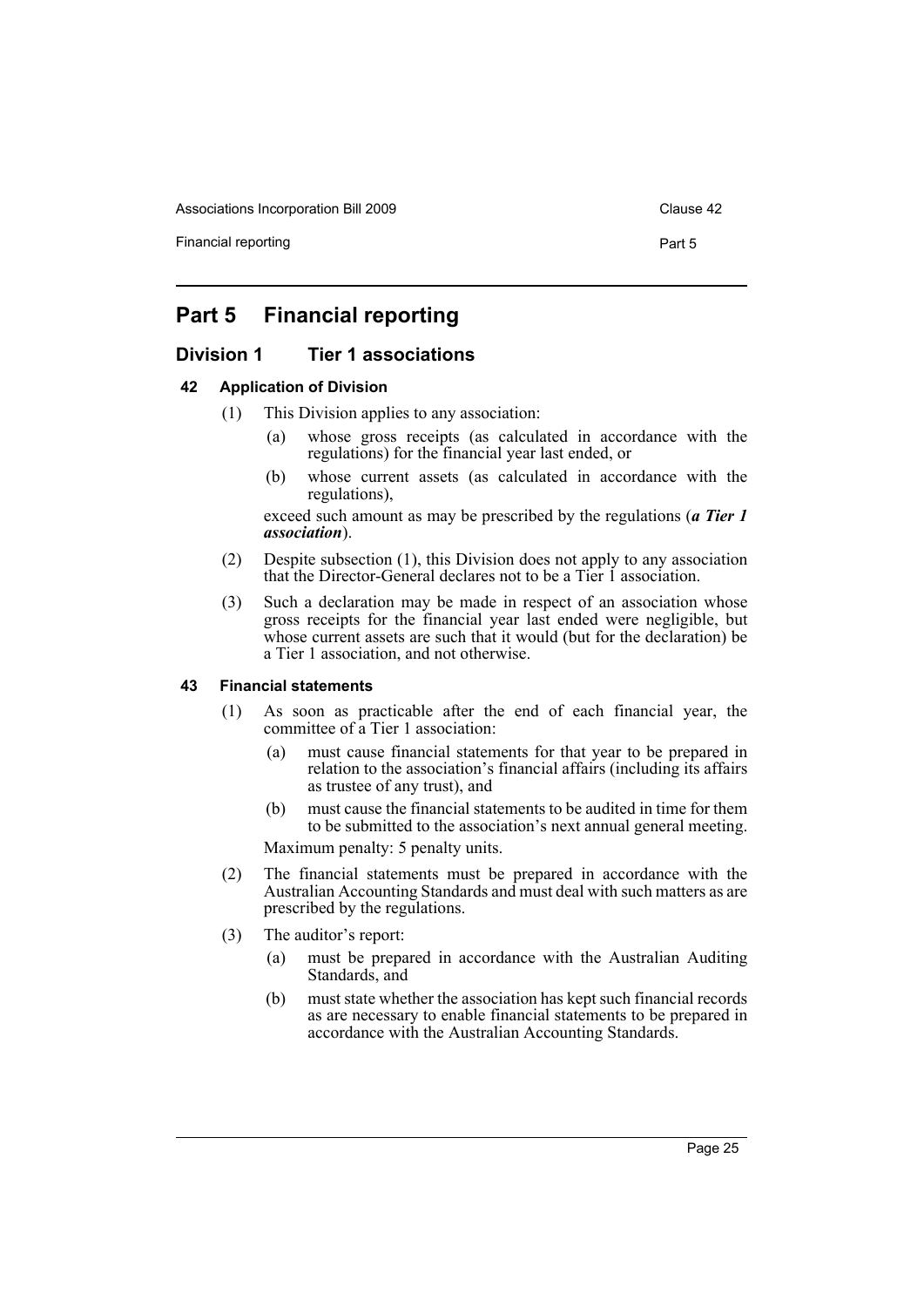#### Clause 44 Associations Incorporation Bill 2009

Part 5 Financial reporting

#### <span id="page-30-0"></span>**44 Submission of financial statements to AGM**

At each annual general meeting of a Tier 1 association, the association's committee must cause:

- (a) the association's financial statements for the previous financial year, and
- (b) the auditor's report for those statements,

to be submitted to the meeting.

Maximum penalty: 5 penalty units.

#### <span id="page-30-1"></span>**45 Lodgment of documents with Director-General**

- (1) The public officer of a Tier 1 association must lodge the following documents with the Director-General in accordance with this section:
	- (a) a summary, in the approved form, of the association's financial affairs for the previous financial year,
	- (b) the association's financial statements for that year,
	- (c) the auditor's report for those statements,
	- (d) a document setting out the terms of any resolution passed at the association's annual general meeting in connection with the documents referred to in paragraphs  $(b)$  and  $(c)$ .

Maximum penalty: 5 penalty units.

- (2) The documents referred to in subsection (1):
	- (a) must be lodged within:
		- (i) one month after the annual general meeting for the current financial year, or
		- (ii) 7 months after the end of the previous financial year,

whichever is the earlier, or within such further time as the Director-General may allow, and

- (b) must be accompanied by the fee prescribed by the regulations.
- (3) For the avoidance of doubt, the documents referred to in subsection (1) are taken not to have been lodged if the relevant fee has not been paid.

### <span id="page-30-2"></span>**Division 2 Tier 2 associations**

### <span id="page-30-3"></span>**46 Application of Division**

This Division applies to any association to which Division 1 does not apply (*a Tier 2 association*).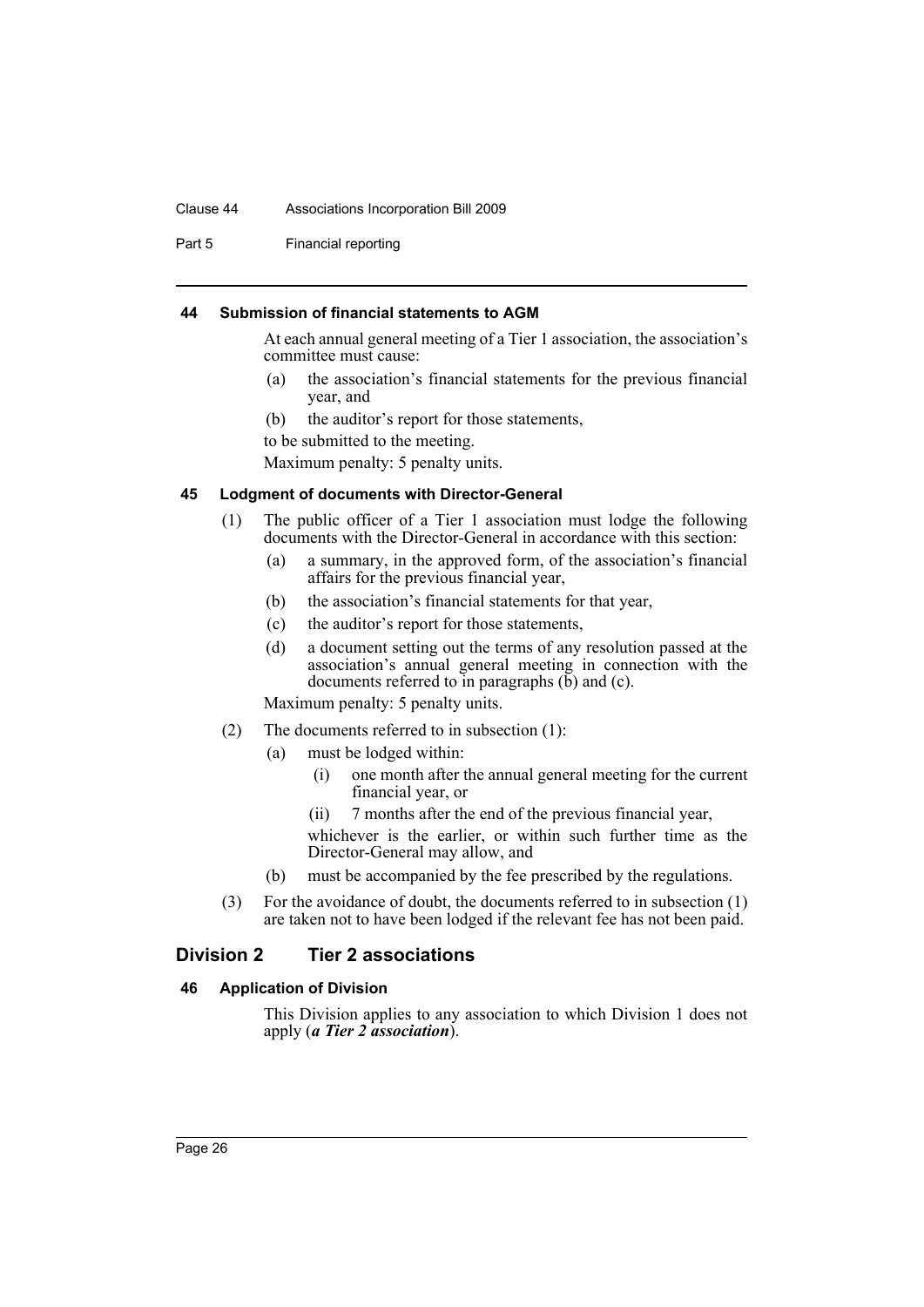Associations Incorporation Bill 2009 Clause 47

Financial reporting example of the part 5 and 2011 and 2012 and 2013 and 2013 and 2014 and 2013 and 2014 and 2013 and 2014 and 2013 and 2014 and 2013 and 2013 and 2013 and 2013 and 2013 and 2013 and 2013 and 2013 and 2013

#### <span id="page-31-0"></span>**47 Financial statements**

(1) As soon as practicable after the end of each financial year, the committee of a Tier 2 association must cause financial statements for that year to be prepared, in accordance with this section, in relation to the association's financial affairs (including its affairs as trustee of any trust).

Maximum penalty: 5 penalty units.

(2) The financial statements must give a true and fair view of the association's affairs and must deal with such matters as are prescribed by the regulations.

#### <span id="page-31-1"></span>**48 Submission of reports and statements to AGM**

At each annual general meeting of a Tier 2 association, the association's committee must cause the association's financial statements for the previous financial year to be submitted to the meeting. Maximum penalty: 5 penalty units.

#### <span id="page-31-2"></span>**49 Lodgment of summary with Director-General**

(1) The public officer of a Tier 2 association must lodge with the Director-General, in accordance with this section, a summary, in the approved form, of the association's financial affairs for the previous financial year.

Maximum penalty: 5 penalty units.

- (2) The summary:
	- (a) must be lodged within:
		- (i) one month after the annual general meeting for the current financial year, or
		- (ii) 7 months after the end of the previous financial year,
		- whichever is the earlier, or within such further time as the Director-General may allow, and
	- (b) must be accompanied by the fee prescribed by the regulations.
- (3) For the avoidance of doubt, the summary is taken not to have been lodged if the relevant fee has not been paid.

## <span id="page-31-3"></span>**Division 3 General**

### <span id="page-31-4"></span>**50 Keeping of accounts and minutes of proceedings**

- (1) An association:
	- (a) must keep records that correctly record and explain its financial transactions and financial position, and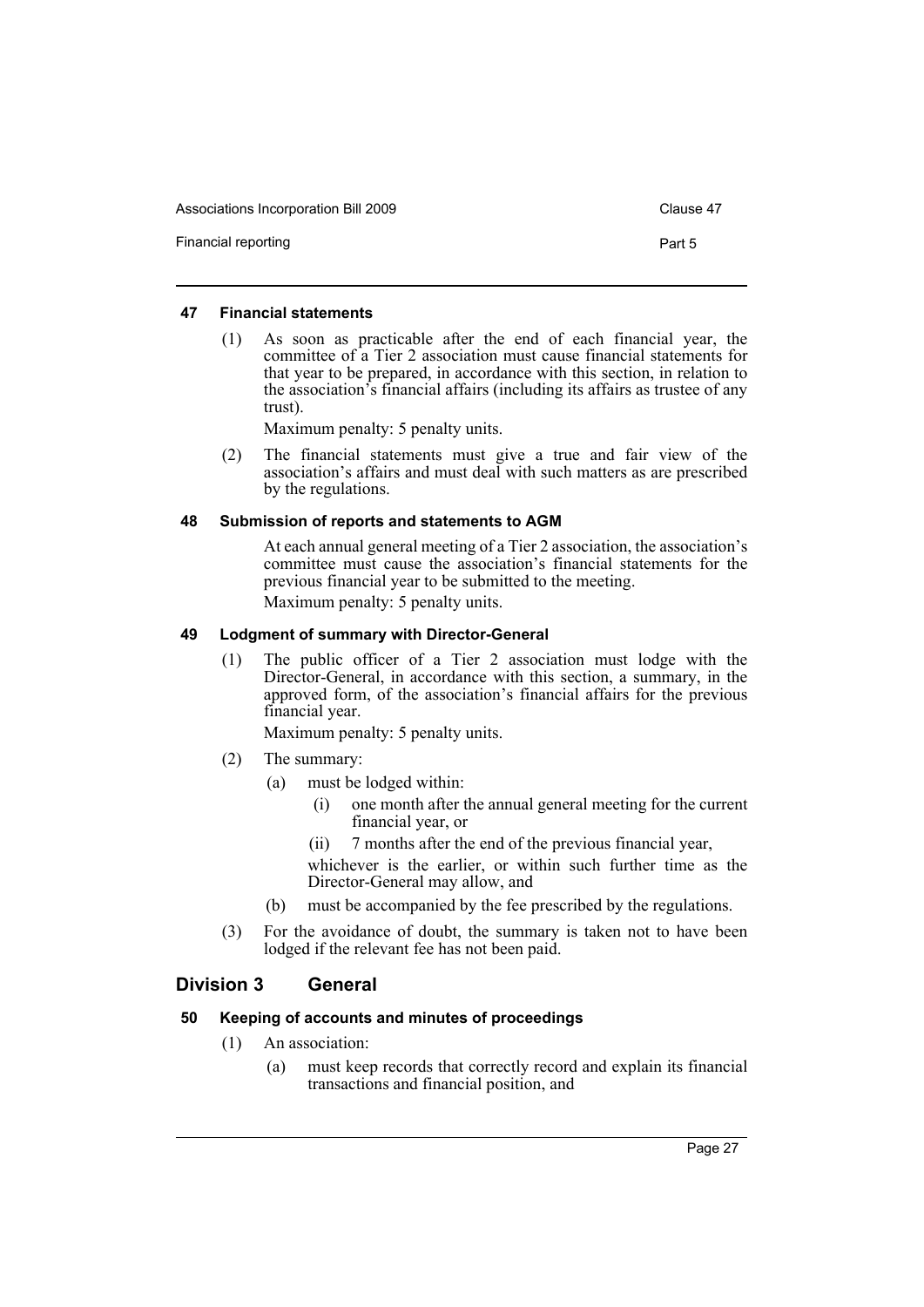#### Clause 51 Associations Incorporation Bill 2009

Part 5 Financial reporting

(b) must keep minutes of the proceedings of its committee meetings and general meetings.

Maximum penalty: 5 penalty units.

- (2) In the case of a Tier 1 association within the meaning of Division 1, the records referred to in subsection (1) (a) must be sufficient to enable financial statements to be prepared in accordance with the Australian Accounting Standards.
- (3) If any document required to be kept under this section is, either in whole or in part, in a language other than the English language, a copy of the document wholly in the English language must be kept with the document.
- (4) The regulations may make provision for or in respect of the keeping and inspection of records and minutes under this section.

#### <span id="page-32-0"></span>**51 Audit at the Director-General's direction**

- (1) The Director-General may direct an association to cause the whole or any specified part of an association's financial records to be audited, and an auditor's report lodged with the Director-General, within a specified time.
- (2) Such a direction may be given regardless of whether the financial records have previously been audited.
- (3) An association to which such a direction is given must ensure that the direction is complied with.

Maximum penalty: 5 penalty units.

- (4) An auditor's report under this section must state whether the association's financial records:
	- (a) have been properly kept, and
	- (b) give a true and fair view of the association's affairs.

### <span id="page-32-1"></span>**52 Auditor to be qualified and independent**

- (1) Subject to subsection (2), an audit under this Part must be carried out by:
	- (a) a registered company auditor within the meaning of the *Corporations Act 2001* of the Commonwealth, or
	- (b) a person approved by the Director-General for the purposes of this Part, either generally or in relation to a specified association or class of associations, or a person who belongs to a class of persons so approved.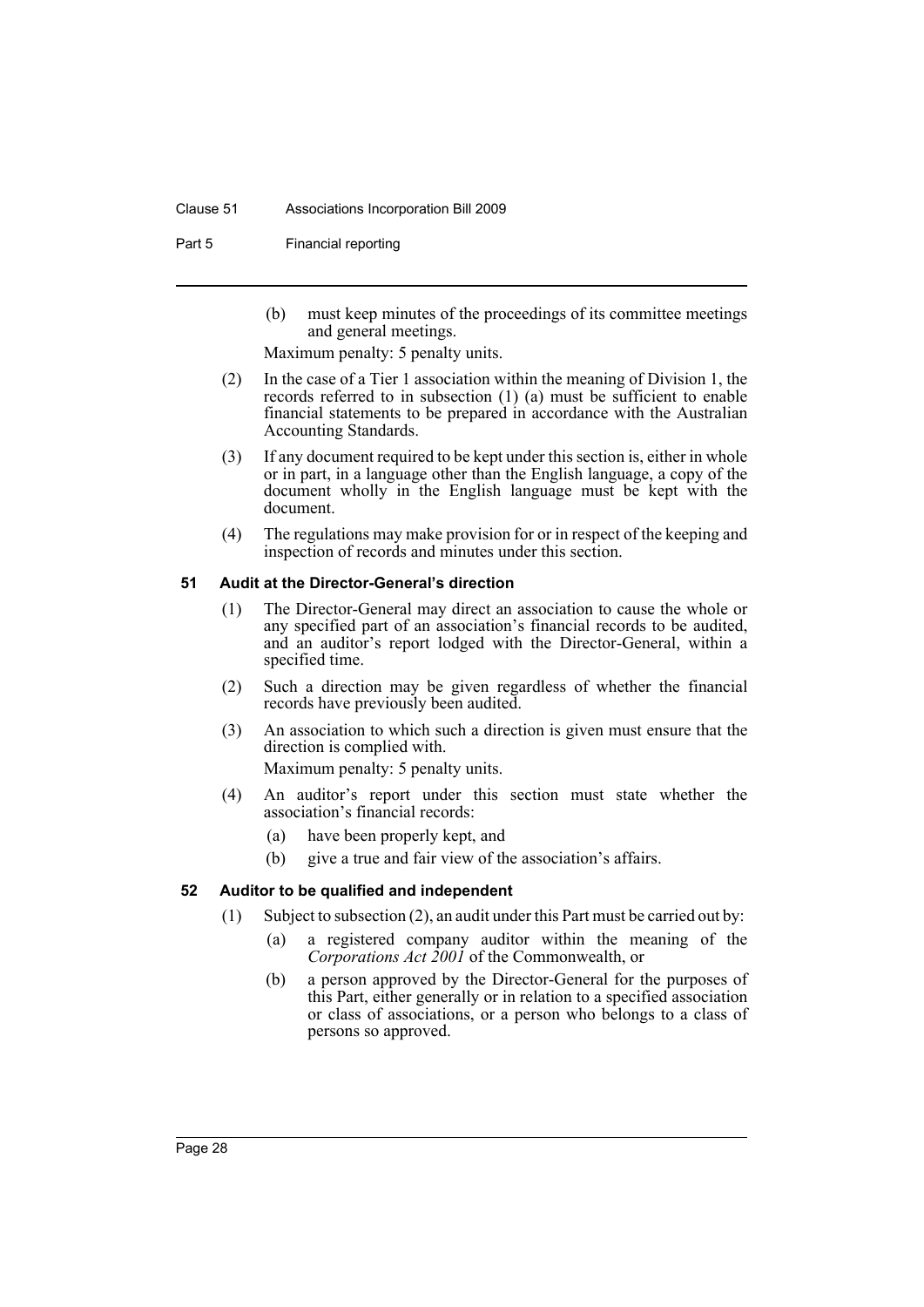| Associations Incorporation Bill 2009 | Clause 53 |
|--------------------------------------|-----------|
| Financial reporting                  | Part 5    |

- (2) Except with the written approval of the Director-General, an audit under this Part may not be carried out by any person who is, or who has at any time within the last 2 years been:
	- (a) a member of the association, or
	- (b) an employee of, or provider of professional services (other than audit services) to, the association or to a committee member or public officer of the association.

## <span id="page-33-0"></span>**53 Power of Director-General to grant exemptions**

- (1) The Director-General may, by order in writing, exempt an association or any class of associations, from the requirements of this Part in relation to the preparation and auditing of financial statements.
- (2) Any such exemption:
	- (a) may be given subject to conditions, and
	- (b) may be limited as to time, and
	- (c) may be varied, suspended or revoked by the Director-General by a further order in writing.
- (3) An order under this section takes effect:
	- (a) if it applies to a particular association, when the order is served on the association, or
	- (b) if it applies to a class of associations, when the order is published in the Gazette.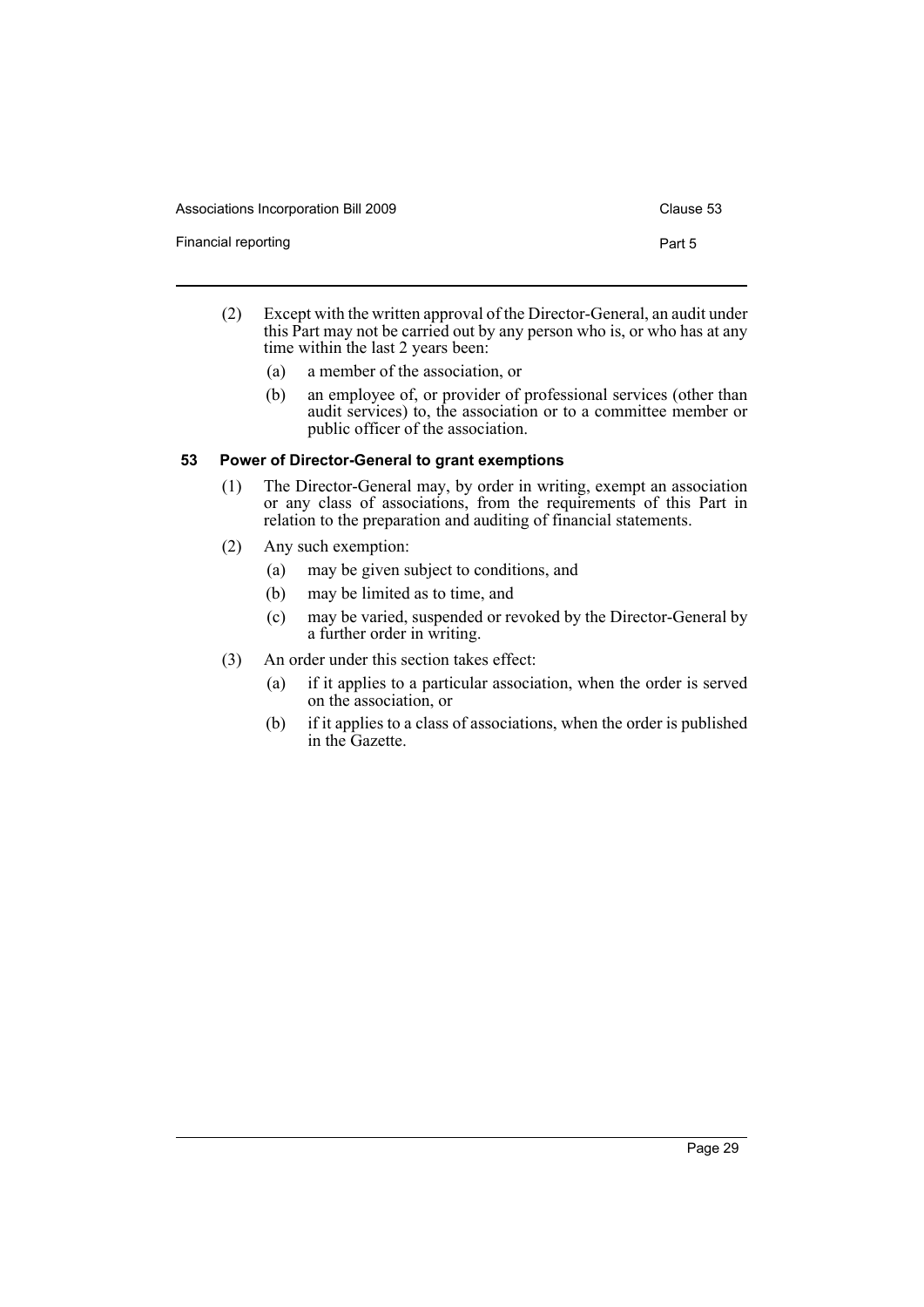# <span id="page-34-0"></span>**Part 6 External administration and winding up**

## <span id="page-34-1"></span>**Division 1 External administration on grounds of insolvency**

#### <span id="page-34-2"></span>**54 Appointment of administrator—Corporations legislation** (cf Co-operatives Act 1992, sections 332 and 332A)

- (1) An association is declared to be an applied Corporations legislation matter for the purposes of Part 3 of the *Corporations (Ancillary Provisions) Act 2001* in relation to the provisions of Part 5.3A and Division 3 of Part 5.9 of the *Corporations Act 2001* of the Commonwealth, subject to the following modifications:
	- (a) those provisions are to be read as if an association and its committee were, respectively, a company and its board,
	- (b) those provisions are to be read as including the provisions of subsections  $(2)$  and  $(3)$ ,
	- (c) a reference in those provisions to sections 128 and 129 of the *Corporations Act 2001* of the Commonwealth is to be read as a reference to sections 23 and 24 of this Act,
	- (d) a reference in those provisions to an administrator appointed under a provision of Part 5.3A is to be read as including a reference to an administrator appointed by the Director-General under this section,
	- (e) a reference in those provisions to ASIC is to be read as a reference to the Director-General,
	- (f) such other modifications (within the meaning of Part 3 of the *Corporations (Ancillary Provisions) Act 2001*) as may be prescribed by the regulations.
- (2) Without limiting subsection (1), the Director-General may appoint a person as an administrator for the purposes of the provisions of Part 5.3A of the *Corporations Act 2001* of the Commonwealth (as applying under this section) if of the opinion that the association is, or is likely to become, insolvent.
- (3) A person appointed under subsection (2) may, but need not, be a registered liquidator within the meaning of the *Corporations Act 2001* of the Commonwealth.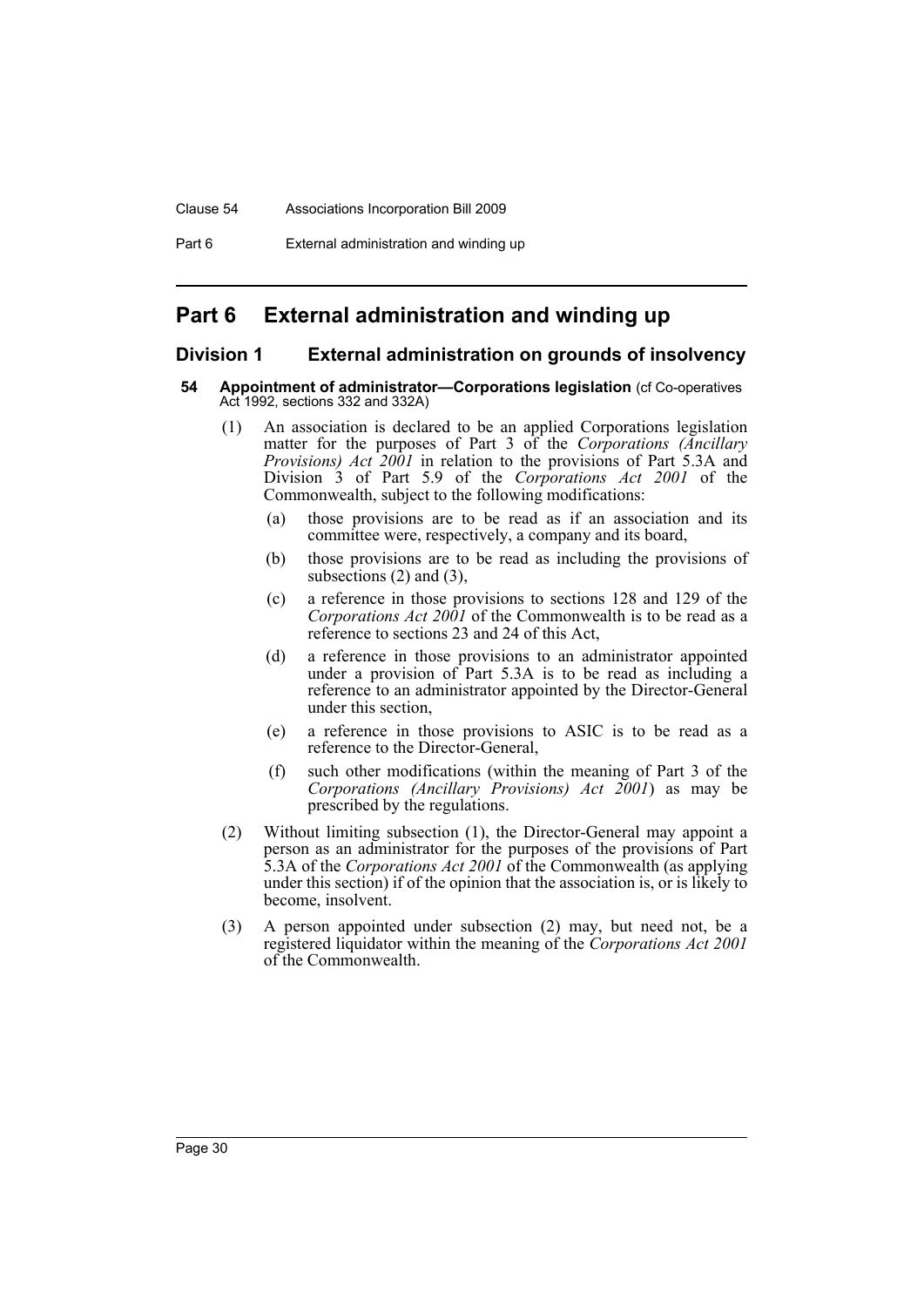| Associations Incorporation Bill 2009   | Clause 55 |
|----------------------------------------|-----------|
| External administration and winding up | Part 6    |

## <span id="page-35-0"></span>**Division 2 External administration on grounds other than insolvency**

#### <span id="page-35-1"></span>**55 Appointment of administrator by Director-General**

The Director-General may appoint an administrator to administer an association's affairs if:

- (a) the association has persistently failed to comply with the requirements of this Act or the regulations, and
- (b) having regard to those circumstances, the Director-General is satisfied that it is in the interests of the association's members or creditors for an administrator to be appointed.

#### <span id="page-35-2"></span>**56 Effect of appointment of administrator** (cf Co-operatives Act 1992, section 334)

- (1) On the appointment of an administrator for an association:
	- (a) the committee members and the public officer cease to hold office, and
	- (b) the administrator may terminate any contract of employment with the association or any contract for the provision of secretarial, administrative or other services to the association.
- (2) An administrator for an association has the functions of the association's committee and the functions of the association's public officer.
- <span id="page-35-3"></span>**57 Revocation of appointment** (cf Co-operatives Act 1992, section 335)
	- (1) An administrator holds office until the administrator's appointment is revoked or the administrator dies.
	- (2) When a liquidator of an association is appointed, the appointment of any administrator of the association is automatically revoked.
	- (3) Immediately on the revocation of an administrator's appointment, the administrator must prepare and submit a report to the Director-General showing how the administration was carried out, and for that purpose an administrator has access to the association's records and documents.
	- (4) On providing the report and accounting fully in relation to the administration of the association to the satisfaction of the Director-General, the administrator is released from any further duty to account in relation to the administration of the association otherwise than on account of fraud, dishonesty, negligence or wilful failure to comply with this Act or the regulations.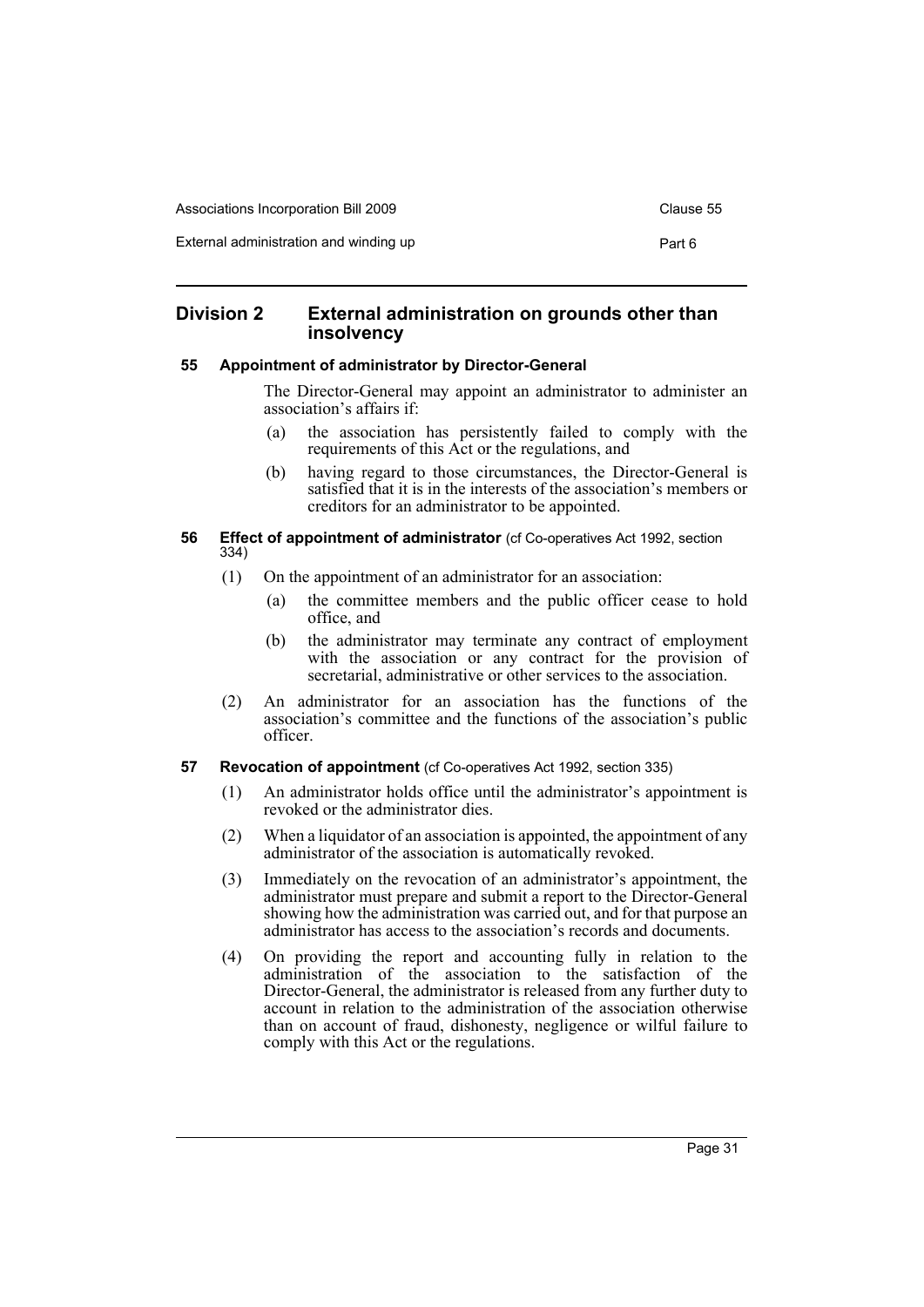#### Clause 58 Associations Incorporation Bill 2009

Part 6 External administration and winding up

- (5) Before revoking the appointment of an administrator of an association, the Director-General:
	- (a) must appoint another administrator, or
	- (b) must ensure that committee members and the public officer have been elected in accordance with the association's constitution at a meeting convened by the administrator in accordance with the constitution, or
	- (c) must appoint committee members and a public officer for the association.
- (6) Committee members elected or appointed under subsection (5):
	- (a) take office on revocation of the administrator's appointment, and
	- (b) if appointed, hold office until the next annual general meeting of the association after the revocation of that appointment.
- (7) The public officer of an association appointed under subsection (5) (c) takes office on revocation of the administrator's appointment.

## **58 Expenses of administration** (cf Co-operatives Act 1992, section 336)

- (1) The expenses of and incidental to the conduct of an association's affairs by an administrator are payable from the association's funds.
- (2) The expenses of conducting an association's affairs include:
	- (a) if the administrator is a public servant, such amount as the Director-General may certify as being the Crown's costs in relation to the administrator's remuneration, or
	- (b) if the administrator is not a public servant, such amount as the Director-General may approve in relation to the administrator's remuneration.
- (3) An amount certified under subsection (2) (a) may be recovered in a court of competent jurisdiction as a debt due to the Crown.
- (4) An administrator has, in relation to the expenses specified in subsection (1), the same priority on the winding up of an association as the liquidator of the association has.
- **59 Liabilities arising from administration** (cf Co-operatives Act 1992, section 337)
	- (1) An administrator is liable for any loss incurred by the association because of any fraud, dishonesty, negligence or wilful failure by the administrator to comply with this Act, the regulations or the association's constitution.
	- (2) An administrator is not liable for any other loss, but must account for the loss in a report given under section 57.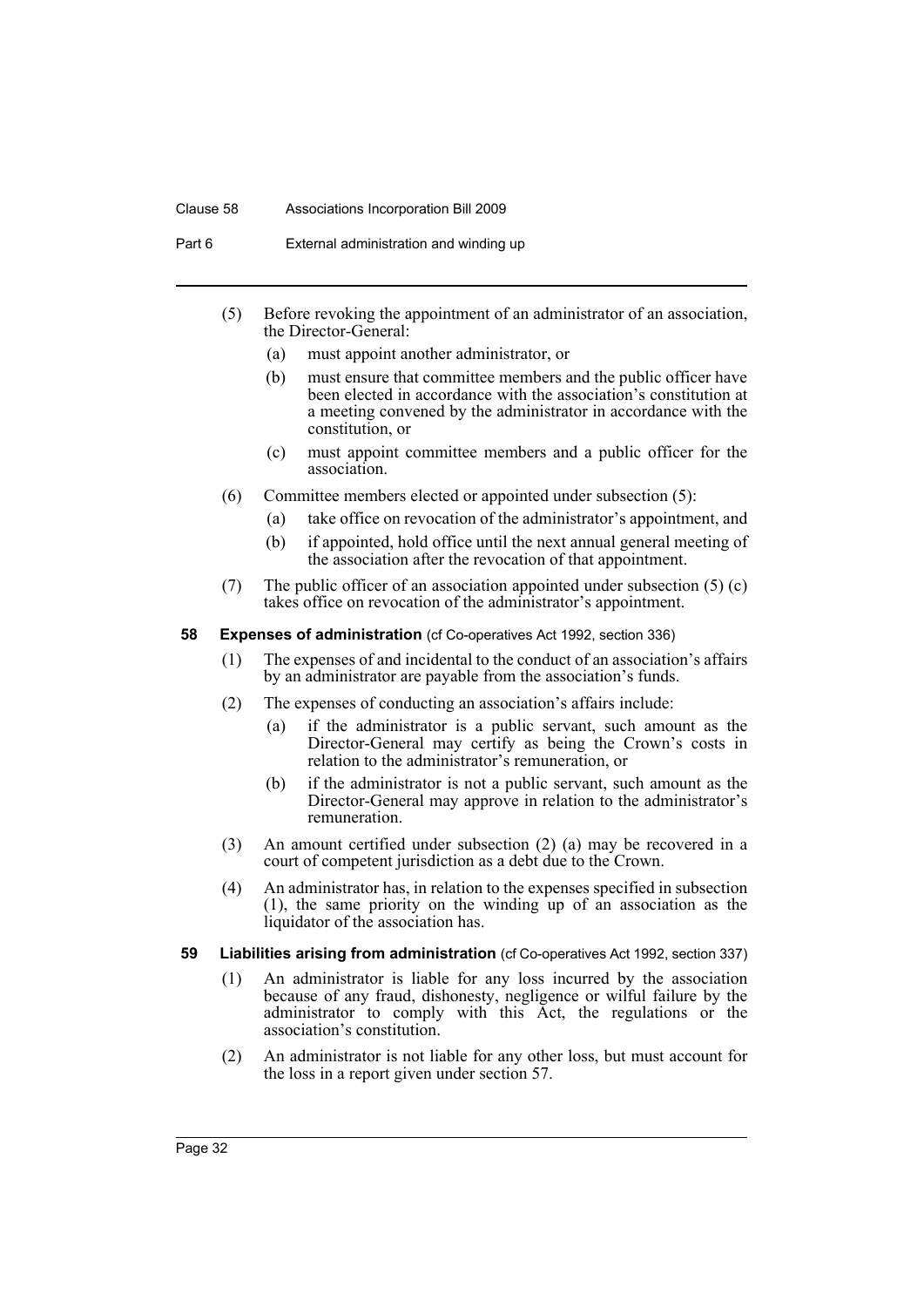| Associations Incorporation Bill 2009   | Clause 60 |
|----------------------------------------|-----------|
| External administration and winding up | Part 6    |

## **60 Stay of proceedings** (cf Co-operatives Act 1992, section 337B)

- (1) If the Director-General appoints an administrator to conduct an association's affairs, a person must not begin or continue any legal proceedings against the association until the administrator's appointment is revoked except with the leave of the Supreme Court and, if the Court grants leave, in accordance with any terms and conditions that the Court imposes.
- (2) A person intending to apply for the leave of the Supreme Court under subsection (1) must give the Director-General not less than 10 days' notice of intention to apply.
- (3) On the hearing of an application under subsection (1), the Director-General may be represented and may oppose the granting of the application.

#### **61** Administrator to report to Director-General (cf Co-operatives Act 1992, section 337C)

On the receipt of a request from the Director-General, the administrator for an association must, without delay, prepare and give to the Director-General a report showing how the administration is being carried out.

## **Division 3 Winding up**

## **62 Voluntary winding up**

An association may be wound up voluntarily if the association so resolves by special resolution.

## **63 Involuntary winding up**

- (1) The Supreme Court may order the winding up of an association if:
	- (a) the association has by special resolution resolved that it be wound up by the Court, or
	- (b) the association does not commence its operations within one year after the date of its registration under this Act or suspends its operations for a whole year, or
	- (c) the association is insolvent, or
	- (d) the association has conducted its affairs (including its affairs as trustee of any trust) so as to provide pecuniary gain for its members, or
	- (e) the association has engaged in activities inconsistent with its objects, or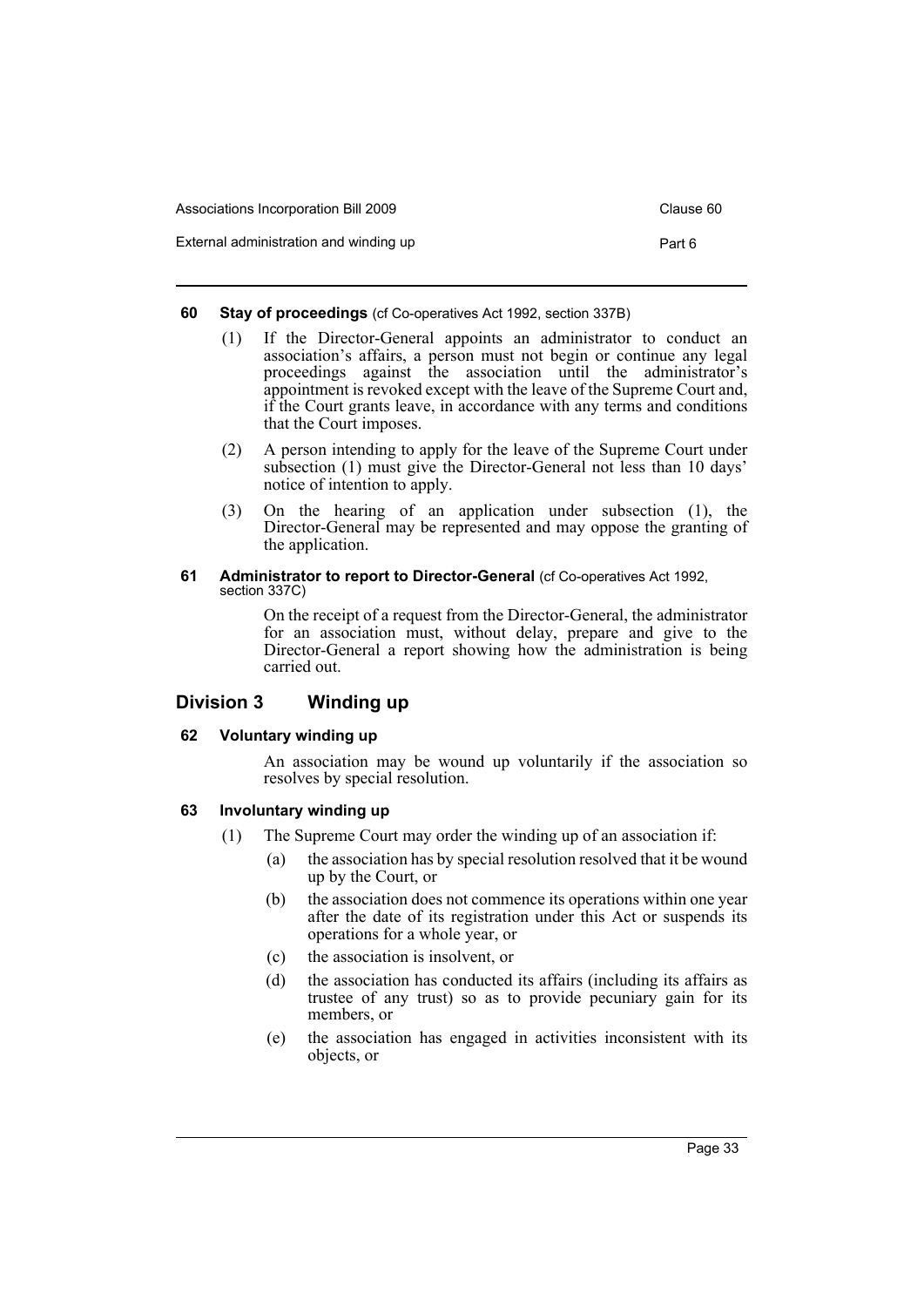#### Clause 64 Associations Incorporation Bill 2009

Part 6 External administration and winding up

- (f) the committee of the association has acted in affairs of the association in the interests of the committee or the committee members rather than in accordance with its objects, or in any other manner whatever that appears to the Court to be unfair or unjust to the association's members, or
- (g) the association would, if not registered under this Act, not be eligible to be so registered, or
- (h) the Director-General has, pursuant to section 73, directed the association to apply for cancellation of its registration and the association has failed to do so within the time fixed by the direction, or
- (i) the Court is of the opinion that it is just and equitable that the association be wound up.
- (2) An application to the Supreme Court for the winding up of an association may be made by the association, by a member or creditor of the association or by the Director-General.

#### **64 Modifications to text of applied Corporations Act 2001 of the Commonwealth**

- (1) The winding up of an association is declared to be an applied Corporations legislation matter for the purposes of Part 3 of the *Corporations (Ancillary Provisions) Act 2001* in relation to Parts 5.5 and 5.6 of the *Corporations Act 2001* of the Commonwealth, subject to:
	- (a) the modifications referred to in subsection (2), and
	- (b) such other modifications (within the meaning of Part 3 of the *Corporations (Ancillary Provisions) Act 2001*) as may be prescribed by the regulations.
- (2) The following modifications to the text of the *Corporations Act 2001* of the Commonwealth apply for the purposes of subsection (1):
	- (a) a reference to a company or body is to be read as a reference to an association,
	- (b) a reference to the directors of a company is to be read as a reference to the committee members of an association,
	- (c) a reference to ASIC is to be read as a reference to the Director-General,
	- (d) a reference to a company's principal place of business is to be read as a reference to an association's official address,
	- (e) the reference to 5 years in section 1316 of that Act is taken to be a reference to 3 years.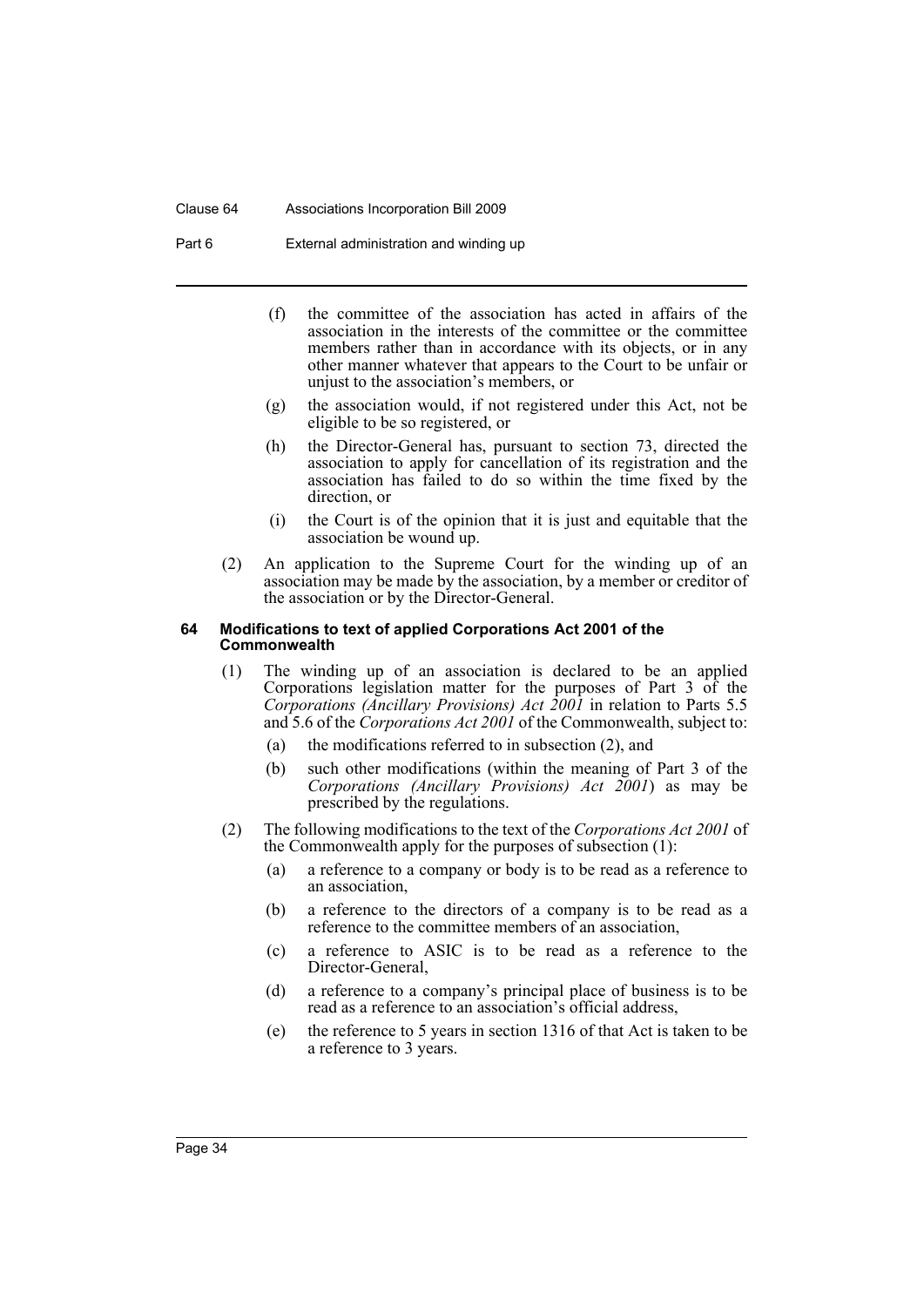| Associations Incorporation Bill 2009   | Clause 65 |
|----------------------------------------|-----------|
| External administration and winding up | Part 6    |

## **65 Distribution of surplus property**

- (1) In this section, a reference to the surplus property of an association is a reference to that property of the association remaining after satisfaction of the debts and liabilities of the association and the costs, charges and expenses of the winding up of the association.
- (2) In a winding up of an association, the surplus property of the association is to be distributed in accordance with a special resolution of the association.
- (3) Any such distribution of surplus property:
	- (a) must be approved by the Director-General, and
	- (b) is not to be made to or for the benefit of:
		- (i) any member or former member of the association, or
		- (ii) any person to be held on trust for any member or former member of the association,

unless the member or former member is an association (whether incorporated or unincorporated) whose constitution, at the time of the distribution, prohibits the distribution of property to its members, and

- (c) is subject to any trust affecting that property or any part of it.
- (4) Surplus property or any part of it that consists of property supplied by a government department or public authority, including any unexpended portion of a grant, must be returned to the department or authority that supplied it or to a body nominated by the department or authority.
- (5) A person aggrieved by the operation of this section in relation to an association's surplus property may apply to the Supreme Court for an order as to its disposal.
- (6) The Supreme Court may deal with such an application by making such orders as it thinks fit with respect to the disposal of the association's surplus property.

## **66 Appeal**

- (1) A person aggrieved by any act, omission or decision of an association's liquidator or provisional liquidator may appeal to the Supreme Court in respect of the act, omission or decision.
- (2) The Supreme Court may deal with such an appeal by confirming, reversing or modifying the act or decision, or remedying the omission, as the case may be, and by making such other orders as it thinks fit.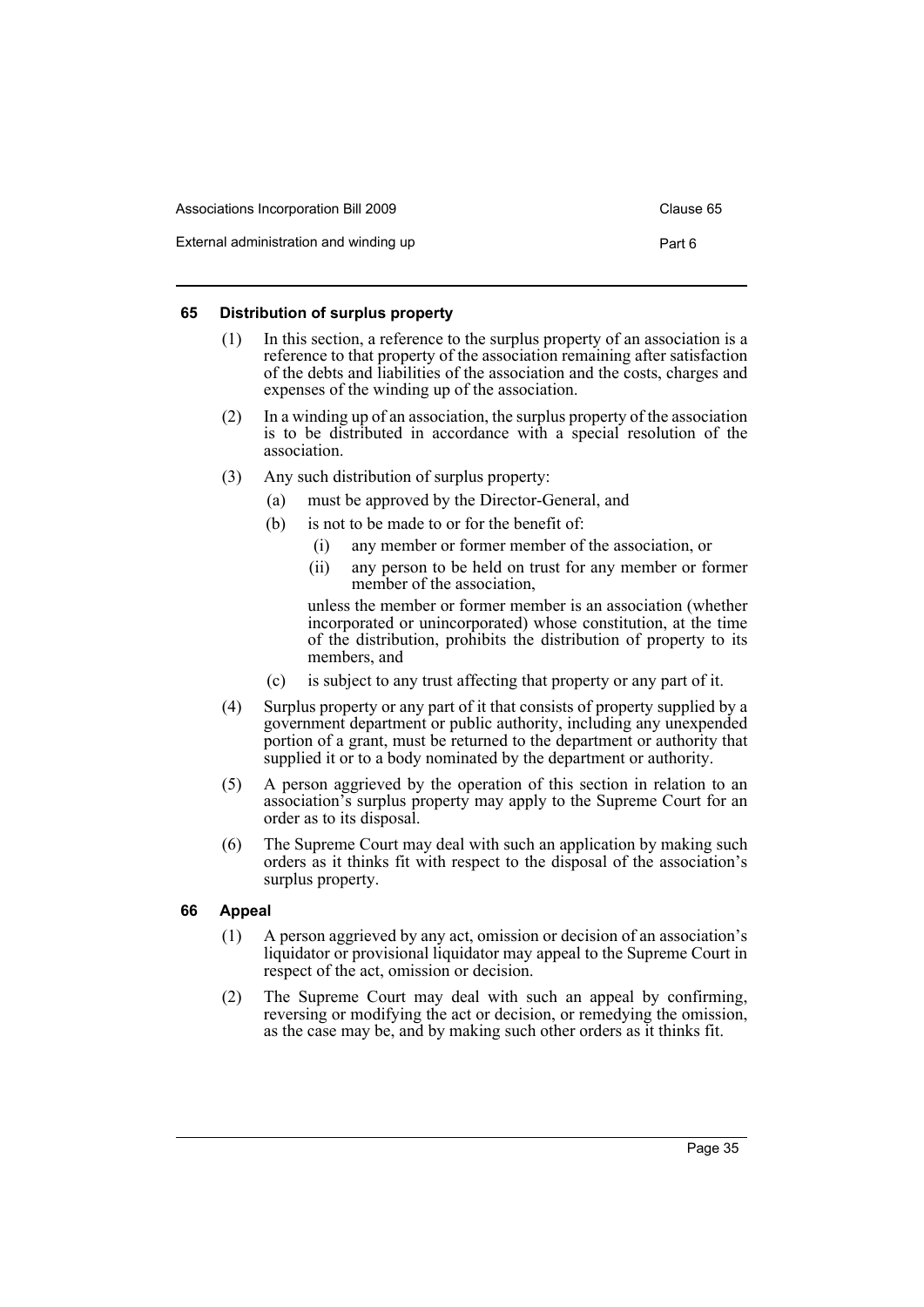#### Clause 67 Associations Incorporation Bill 2009

Part 6 External administration and winding up

## **Division 4 Offences relating to incurring of debts or fraudulent conduct**

## **67 Definitions**

- (1) This Division applies to an association:
	- (a) that is insolvent, or
	- (b) that is being, or has been, wound up, or
	- (c) whose registration has been cancelled under Division 1 or 2 of Part 7.
- (2) In this Division, *appropriate officer* means:
	- (a) in relation to an association that has been or is being wound up, the liquidator, or
	- (b) in relation to an association whose registration has been cancelled by the Director-General or that is insolvent, the Director-General.
- (3) For the purposes of this section, an association is taken to be insolvent if, and only if, execution or other process issued on a judgment, decree or order of any court in favour of a creditor of the association is returned unsatisfied in whole or in part.

#### **68 Incurring of debts in respect of association to which this Division applies**

- (1) If an association incurs a debt and:
	- (a) immediately before the debt is incurred:
		- (i) there are reasonable grounds for believing that the association is or will become insolvent, or
		- (ii) there are reasonable grounds to expect that, if the association incurs the debt, the association will become insolvent, and
	- (b) the association is or becomes an association to which this Division applies,

any person who was a committee member of the association at the time the debt was incurred is guilty of an offence.

Maximum penalty: 50 penalty units or imprisonment for 1 year, or both.

- (2) The association and any person who was a committee member of the association at the time the debt was incurred are jointly and severally liable for the payment of the debt.
- (3) In any proceedings against a person under subsection (1), it is a defence if the defendant proves:
	- (a) that the debt was incurred without the defendant's express or implied authority or consent, or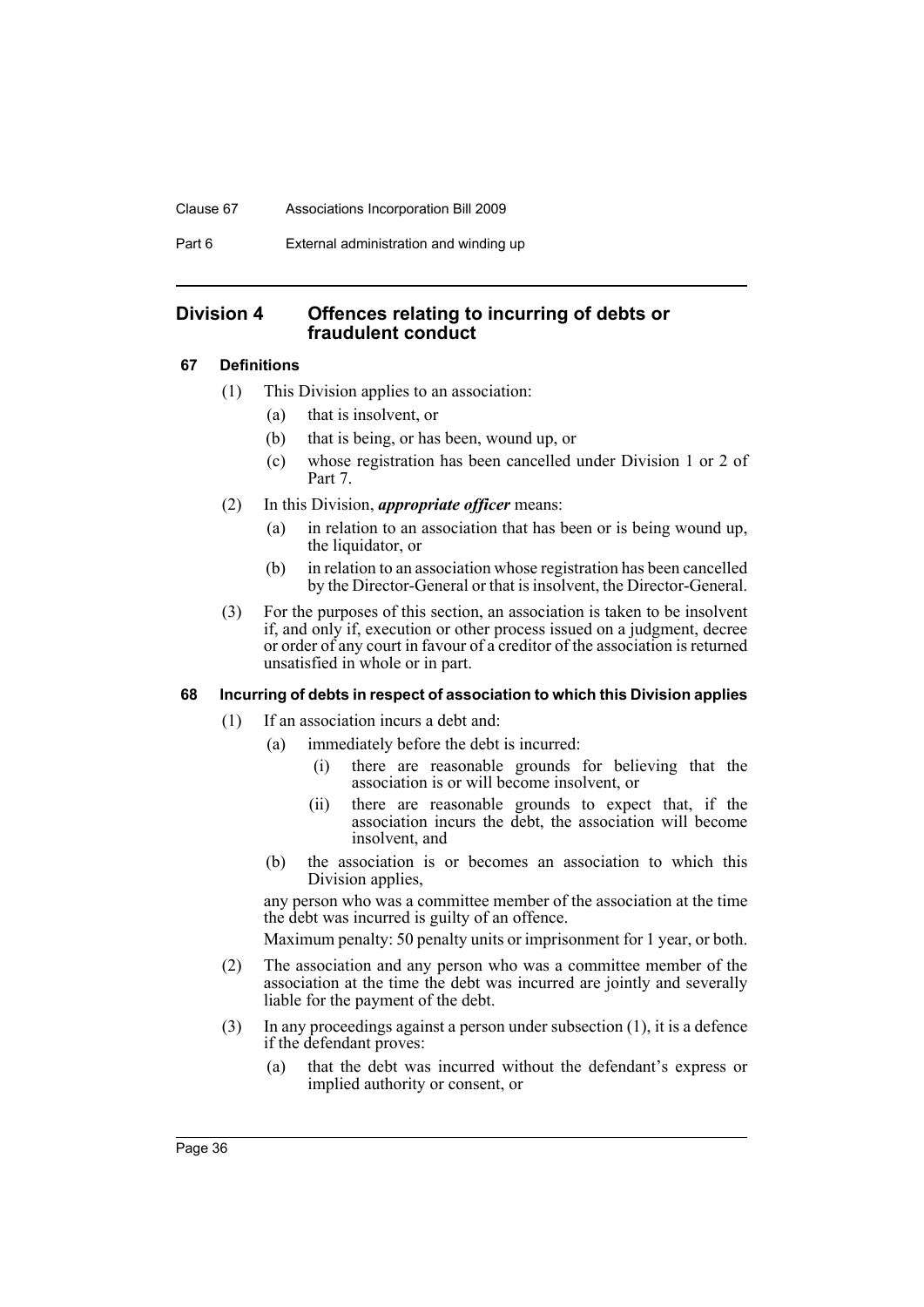| Associations Incorporation Bill 2009   | Clause 69 |
|----------------------------------------|-----------|
| External administration and winding up | Part 6    |

- (b) that, at the time the debt was incurred, the defendant did not have reasonable grounds:
	- (i) to believe that the association was insolvent, or
	- (ii) to expect that, if the association incurred that debt, it would become insolvent.
- (4) If subsection (2) renders a person or persons liable to pay a debt incurred by an association, the payment by that person or either or any of those persons of the whole or any part of the debt does not render the association liable to the person or persons concerned in respect of the amount so paid.

#### **69 Fraudulent conduct in respect of association to which this Division applies**

If:

- (a) an association does any act (including the entering into of a contract or transaction) with intent to defraud any person or for any other fraudulent purpose, and
- (b) the association is or becomes an association to which this Division applies,

any person who was knowingly concerned in the doing of the act with that intent or for that purpose is guilty of an offence.

Maximum penalty: 100 penalty units or imprisonment for 2 years, or both.

## **70 Powers of Supreme Court**

- (1) If a person (*the offender*) is convicted of an offence under section 68 (1) in respect of the incurring of a debt, the Supreme Court, on the application of:
	- (a) the Director-General, or
	- (b) the person to whom the debt is payable (*the creditor*),

may declare that the offender is personally responsible, without any limitation of liability, for payment to the creditor of the amount of the debt or such part of it as the Court thinks fit.

- (2) If a person (*the offender*) is convicted of an offence under section 69, the Supreme Court, on the application of:
	- (a) the Director-General, or
	- (b) the appropriate officer, or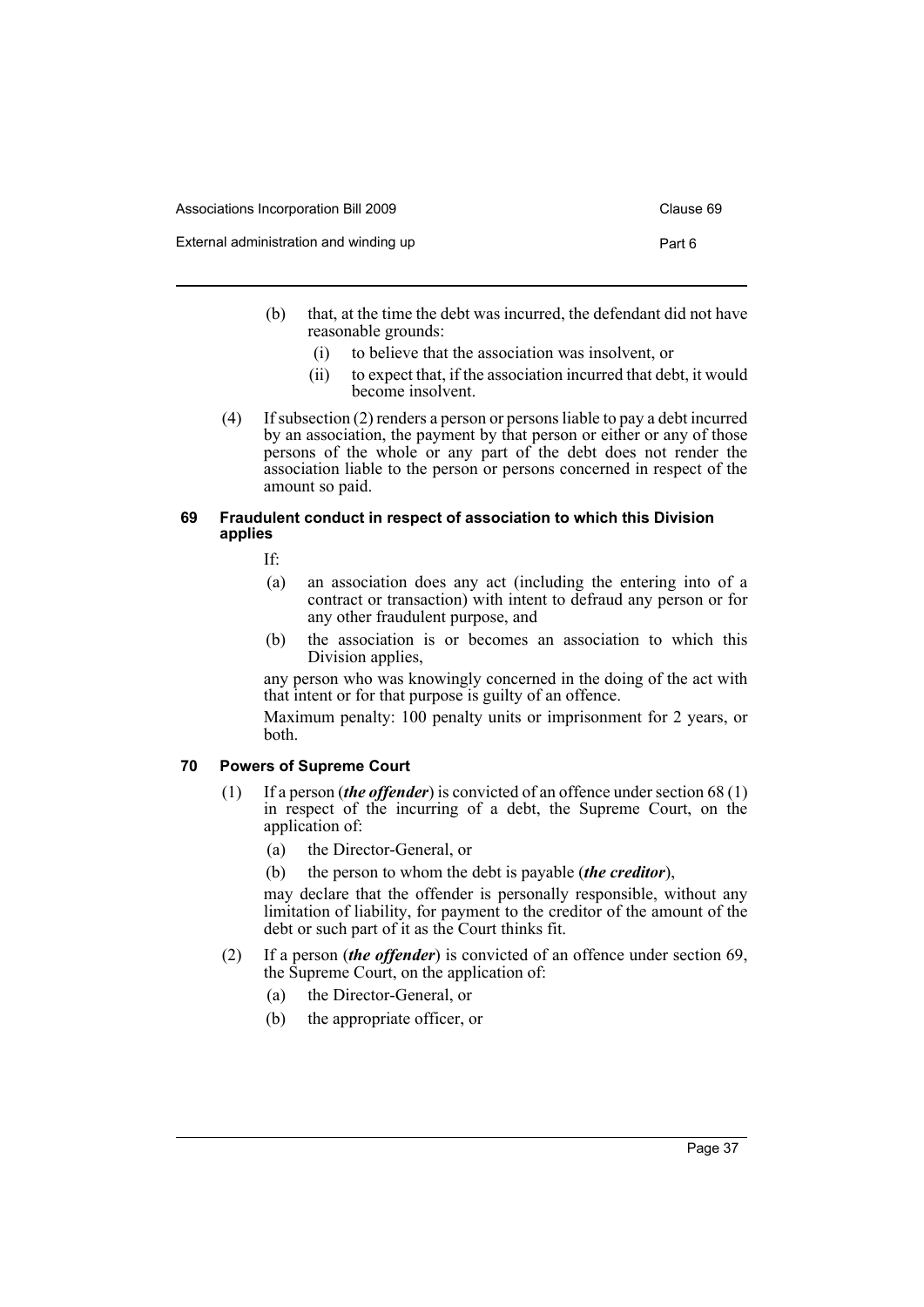#### Clause 71 Associations Incorporation Bill 2009

Part 6 External administration and winding up

(c) a member or creditor of the association authorised by the Director-General to make such an application,

may declare that the offender is personally responsible, without any limitation of liability, for payment to the association of the amount required to satisfy so much of the debts of the association as the Court thinks fit.

- (3) If the Supreme Court makes a declaration under subsection (1), it may make such further orders as it thinks fit for the purpose of giving effect to that declaration.
- (4) In particular, the Supreme Court may order that the offender's liability is a charge on:
	- (a) a debt or obligation due from the association to the creditor, or
	- (b) a right or interest under a charge on any property of the association held by or vested in the offender or a person on behalf of the offender, or a person claiming as assignee from or through the offender or a person acting on behalf of the offender.
- (5) The Supreme Court may, from time to time, make such further order as it thinks fit for the purpose of enforcing a charge imposed under subsection (4).
- (6) For the purpose of subsection (4) (b), *assignee* includes a person to whom or in whose favour, by the direction of the offender:
	- (a) the debt, obligation or charge was created, issued or transferred, or
	- (b) the interest was created,

but does not include an assignee for valuable consideration given in good faith and without actual knowledge of any of the matters on which the conviction or declaration was made.

## **71 Certain rights not affected**

Nothing in this Division affects any rights of a person to indemnity, subrogation or contribution.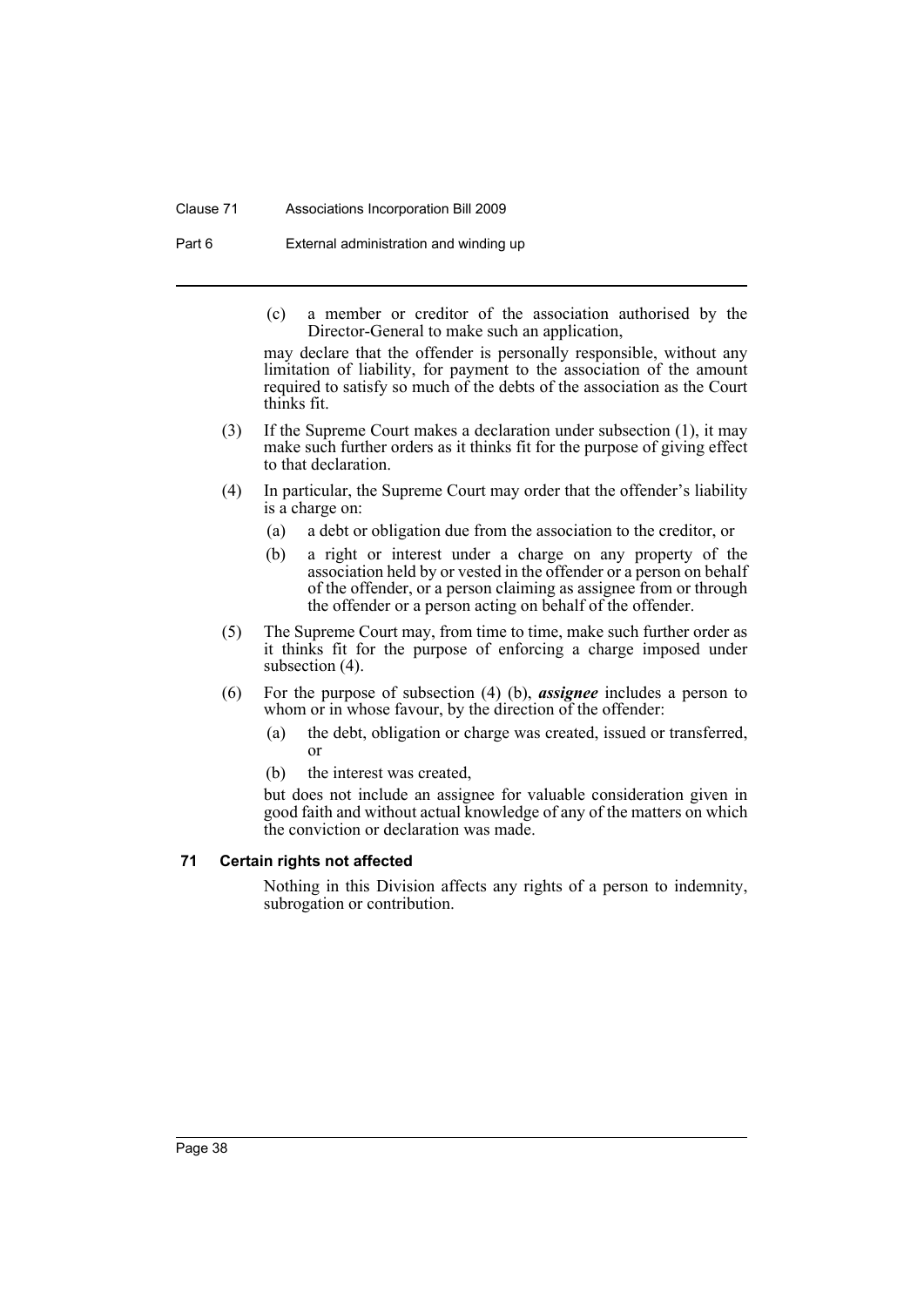|  | Associations Incorporation Bill 2009 |
|--|--------------------------------------|
|--|--------------------------------------|

Cancellation and transfer of registration **Part 7** Part 7

# **Part 7 Cancellation and transfer of registration**

# **Division 1 Voluntary cancellation**

## **72 Application for cancellation**

- (1) An association may apply to the Director-General for cancellation of its registration.
- (2) The application:
	- (a) must be in the approved form, and
	- (b) must include a copy of the special resolution by which the association has approved:
		- (i) the cancellation of its registration, and
		- (ii) the proposed distribution of its assets, and
	- (c) must be accompanied by a statement (verified by statutory declaration by 2 committee members) that the association has no outstanding liabilities.

## **73 Director-General may direct association to apply for cancellation**

- (1) The Director-General may, by order in writing served on an association, direct the association to apply for cancellation of its registration within such time (being not less than 3 months) as is fixed by the direction.
- (2) The Director-General may not give such a direction unless he or she is satisfied that, having regard to the objects of this Act, the association should no longer be registered:
	- (a) because some provision of the association's constitution is contrary to law, or
	- (b) because of the Director-General's assessment of the nature or extent of the association's activities, or
	- (c) because of the Director-General's assessment of the nature or extent of the association's dealings with the public, or
	- (d) for any other reason that appears sufficient to the Director-General.

## **74 Decision on application**

(1) The Director-General may determine an application for cancellation of an association's registration by cancelling the registration or by refusing the application.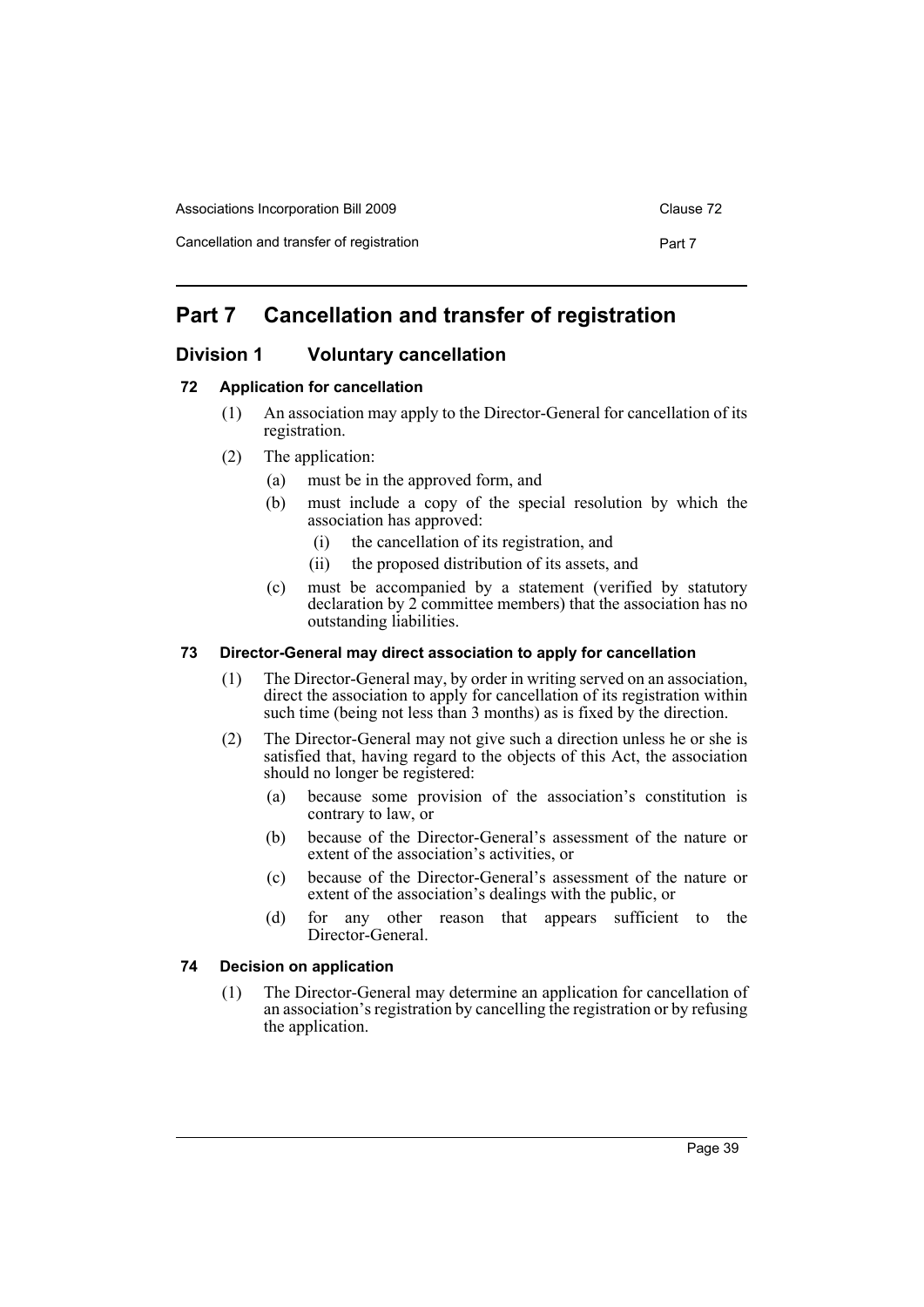#### Clause 75 Associations Incorporation Bill 2009

Part 7 Cancellation and transfer of registration

- (2) An application for cancellation of an association's registration must be refused if the Director-General suspects:
	- (a) that the association has outstanding obligations under this Act, or
	- (b) that the association has outstanding liabilities, or
	- (c) that the proposed distribution of assets does not comply with section 75.
- (3) On cancelling an association's registration, the Director-General is to cause notice of that fact to be published in the Gazette and to be given to the association.

#### **75 Distribution of assets**

- (1) On the cancellation of its registration under this Division, an association's assets are to be distributed in accordance with a special resolution of the association.
- (2) Any such distribution of assets:
	- (a) must be approved by the Director-General, and
	- (b) is not to be made to or for the benefit of:
		- (i) any member or former member of the association, or
		- (ii) any person to be held on trust for any member or former member of the association,

unless the member or former member is an association (whether incorporated or unincorporated) whose constitution, at the time of the distribution, prohibits the distribution of property to its members, and

- (c) is subject to any trust affecting those assets or any part of them.
- (3) Any asset that has been supplied by a government department or public authority (including any unexpended portion of a grant) must be returned to the department or authority that supplied it or delivered to such person or body as that department or authority may direct.
- (4) A person aggrieved by the operation of this section in relation to an association's assets may apply to the Supreme Court for an order as to their disposal.
- (5) The Supreme Court may deal with such an application by making such orders as it thinks fit with respect to the disposal of the association's assets.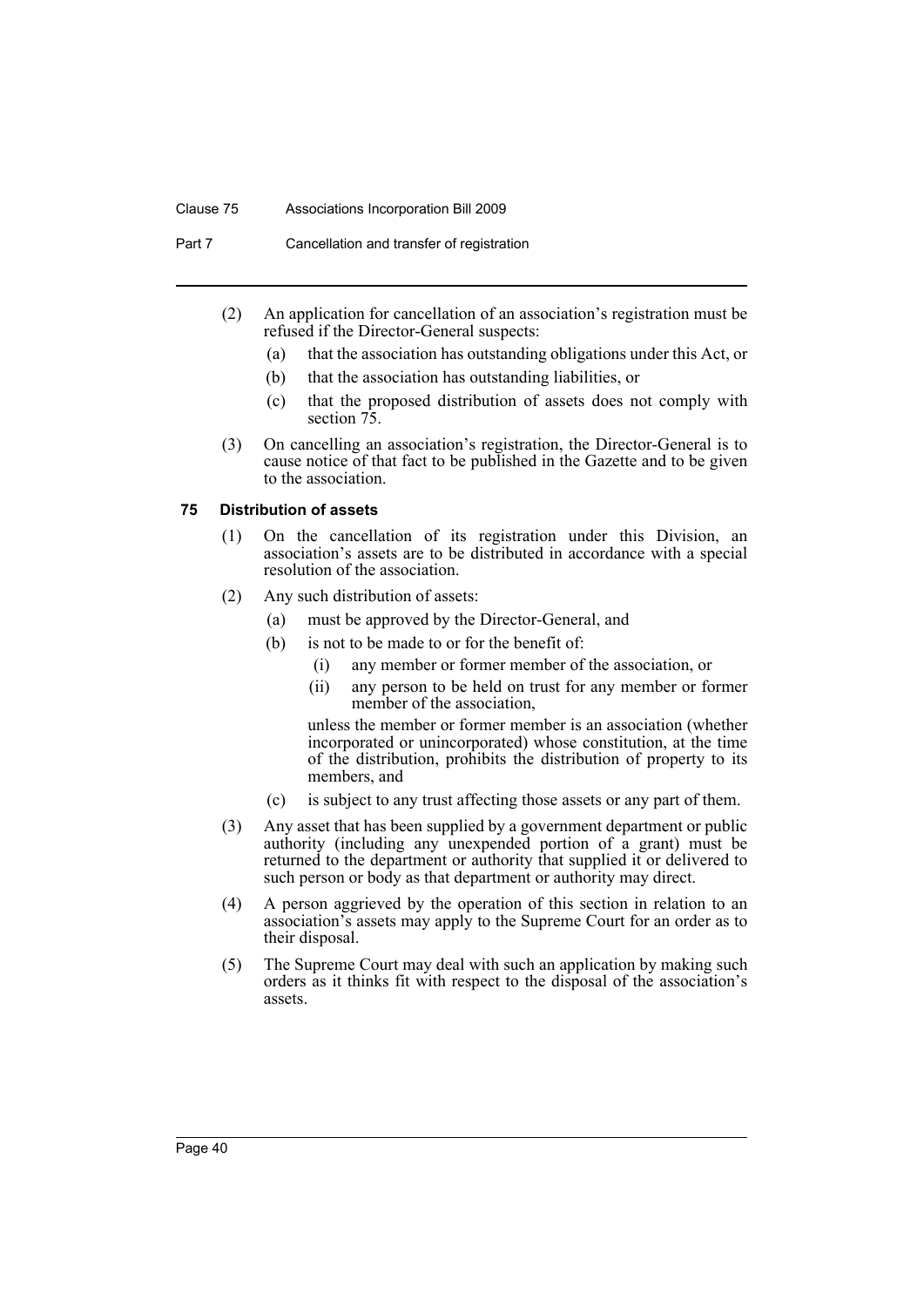Associations Incorporation Bill 2009 Clause 76

Cancellation and transfer of registration **Part 7** Part 7

## **Division 2 Involuntary cancellation**

#### **76 Director-General may cancel registration**

- (1) The Director-General may cancel an association's registration if satisfied that:
	- (a) the association is not in operation, whether or not it has been wound up, or
	- (b) the association has fewer than 5 members, or
	- (c) the association has failed to establish and maintain a committee in accordance with section 28, or
	- (d) the association's committee does not include 3 or more members of whom each is aged 18 years or more and of whom at least 3 are ordinarily resident in Australia, or
	- (e) the association's public officer is not aged 18 years or more or not ordinarily resident in New South Wales, or
	- (f) the association is, or has been, conducting its affairs (including its affairs as trustee of any trust) so as to provide pecuniary gain for its members, or
	- (g) during the last 3 financial years, the association has not held an annual general meeting, or
	- (h) during the last 3 financial years, no financial statements for the association have been lodged with the Director-General, or
	- (i) the association has failed to comply with a direction under section 11 for the change of its name, or
	- (j) the association has become registered under this Act because of fraud or mistake.
- (2) An association's registration is not to be cancelled under this section if:
	- (a) the association is being wound up, or
	- (b) the Administrative Decisions Tribunal has ordered the Director-General not to cancel the association's registration.
- (3) Before cancelling an association's registration under this section, the Director-General:
	- (a) must cause notice of the proposed cancellation to be given to the association stating the ground or grounds referred to in subsection (1) that the Director-General believes exist, and
	- (b) must give the association and its members at least 28 days within which to make submissions to the Director-General with respect to the proposed cancellation, and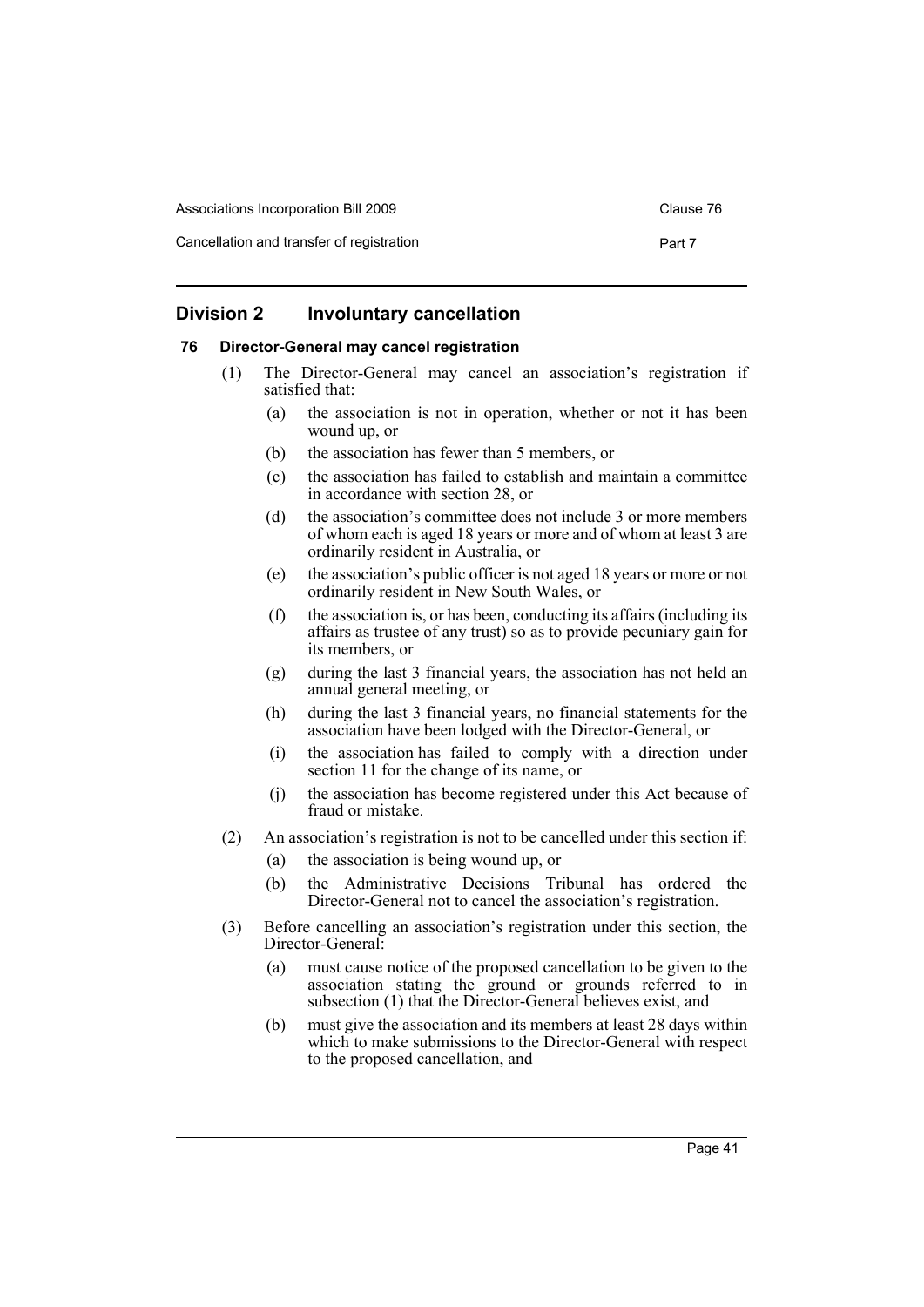#### Clause 77 Associations Incorporation Bill 2009

Part 7 Cancellation and transfer of registration

- (c) must give due consideration to any submissions that are made within that period.
- (4) After cancelling an association's registration under this section, the Director-General must cause notice of that fact to be given to the association.
- (5) Any notice to be sent to an association under this section must be sent by registered post addressed to the association:
	- (a) at the association's official address, or
	- (b) if the Director-General suspects that the association's official address is no longer in use, at such other address as appears to the Director-General to be an address that is used by the association.

#### **77 Distribution of assets**

- (1) On the cancellation of an association's registration under this Division, the association's property vests in the Director-General.
- (2) The Director-General:
	- (a) may give such directions as the Director-General considers just for or with respect to the payment of the association's debts and liabilities, the distribution of its property and the winding up of its affairs, and
	- (b) may appoint a person for the purpose of investigating the affairs of the association with a view to the realisation of its property, payment of its debts, discharge of its liabilities, distribution of its property and winding up of its affairs, and
	- (c) may do all such other acts and things as are reasonably necessary to be done for the purpose of the exercise of the Director-General's powers under this section.
- (3) The Director-General is entitled to be paid out of an association's property any costs reasonably incurred in the exercise of the Director-General's powers under this section in relation to the association.
- (4) Section 65 applies to and in respect of the distribution of any property remaining after satisfaction of the association's debts and liabilities under subsection (2) and the payment of the Director-General's costs under subsection  $(3)$  in the same way as it applies to and in respect of the distribution of surplus property under that section.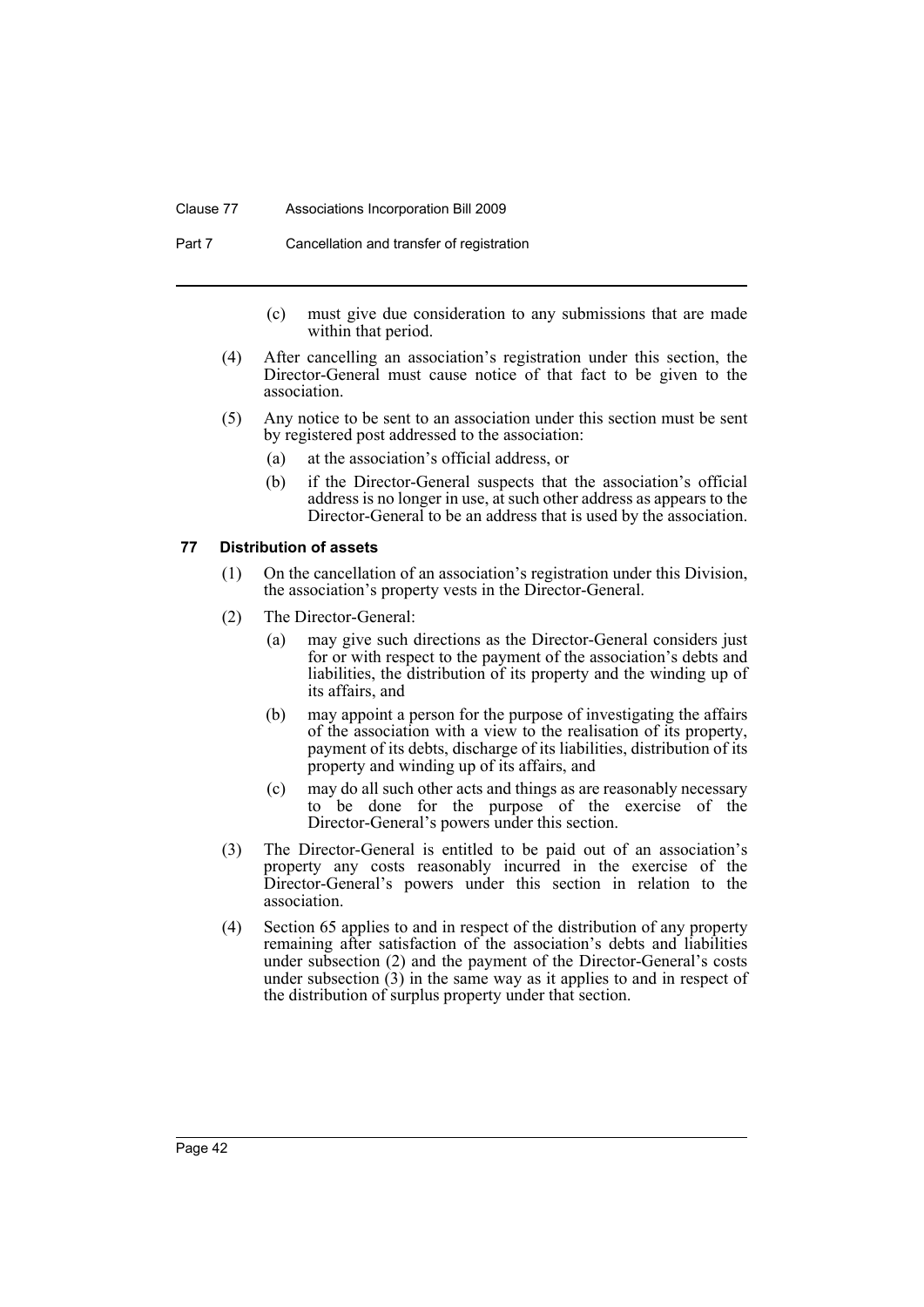| Associations Incorporation Bill 2009      | Clause 78 |
|-------------------------------------------|-----------|
| Cancellation and transfer of registration | Part 7    |

# **Division 3 Transfer of registration**

## **78 Application for transfer of registration declaration**

- (1) An association may apply to the Director-General for a transfer of registration declaration in relation to its proposed registration under a corresponding law.
- (2) Such an application must be authorised by a special resolution passed by the association.
- (3) An application:
	- (a) must be in the approved form, and
	- (b) must identify the corresponding law under which the association proposes to seek registration, and
	- (c) must include a copy of the special resolution referred to in subsection (2), and
	- (d) must include any information required by the regulations, and
	- (e) must be accompanied by the fee prescribed by the regulations.

## **79 Decision on application**

- (1) The Director-General may determine an association's application for a transfer of registration declaration:
	- (a) by making the transfer of registration declaration in terms:
		- (i) that identify the corresponding law under which the association proposes to seek registration, and
		- (ii) that indicate that the Director-General has no objection to the association becoming registered under that law, or
	- (b) by refusing the application.
- (2) An application for a transfer of registration declaration may be refused if the application does not comply with section 78.
- (3) On making a transfer of registration declaration, the Director-General is to cause a certificate as to the terms of the declaration to be given to the applicant.

## **80 Effect of transfer of registration declaration**

- (1) A transfer of registration declaration authorises the association to which it relates to transfer its incorporation to the corresponding law identified in the declaration.
- (2) If the association becomes registered under the corresponding law, the Director-General must cancel its registration under this Act.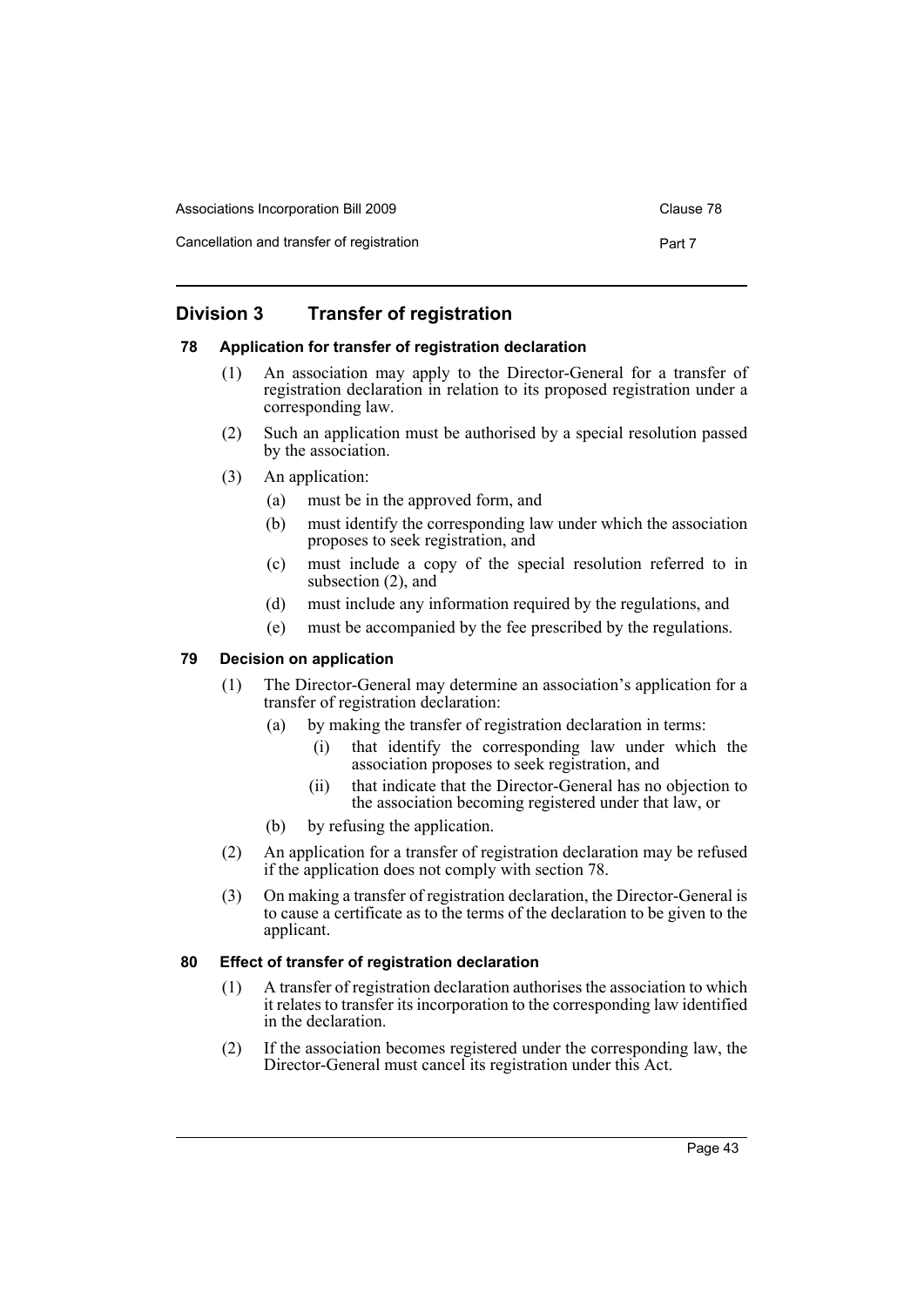#### Clause 81 Associations Incorporation Bill 2009

Part 7 Cancellation and transfer of registration

## **Division 4 General**

#### **81 Loss of corporate status**

- (1) Subject to any other Act or law, an association ceases to be a body corporate when its registration is cancelled.
- (2) This Act (except for this Division and Division 4 of Part 6) does not apply to an association whose registration is cancelled.

#### **82 Notice of cancellation to be sent to association**

- (1) On cancelling an association's registration, the Director-General is to cause notice of that fact to be published in the Gazette and sent to the association.
- (2) Any notice to be sent to an association under this section must be sent by registered post addressed to the association:
	- (a) at the association's official address, or
	- (b) if the Director-General suspects that the association's official address is no longer in use, at such other address as appears to the Director-General to be an address that is used by the association.

#### **83 Certain liabilities not affected by cancellation**

The cancellation of an association's registration does not affect any liability of any former public officer or former committee member, and any such liability may be enforced as if the association's registration had not been cancelled.

#### **84 Reinstatement of registration**

- (1) If the Director-General is satisfied that an association's registration should not have been cancelled under this Part, and the association has not become incorporated under any other Act or law, the Director-General may reinstate its registration under this section.
- (2) If an association's registration is reinstated under this section, the body corporate previously established by this Act in relation to the association is, as from the time of reinstatement, taken to have continued in existence as if the association's registration had not been cancelled.
- (3) The regulations may make provision of a savings or transitional nature consequent on the reinstatement of an association's registration and incorporation under this section.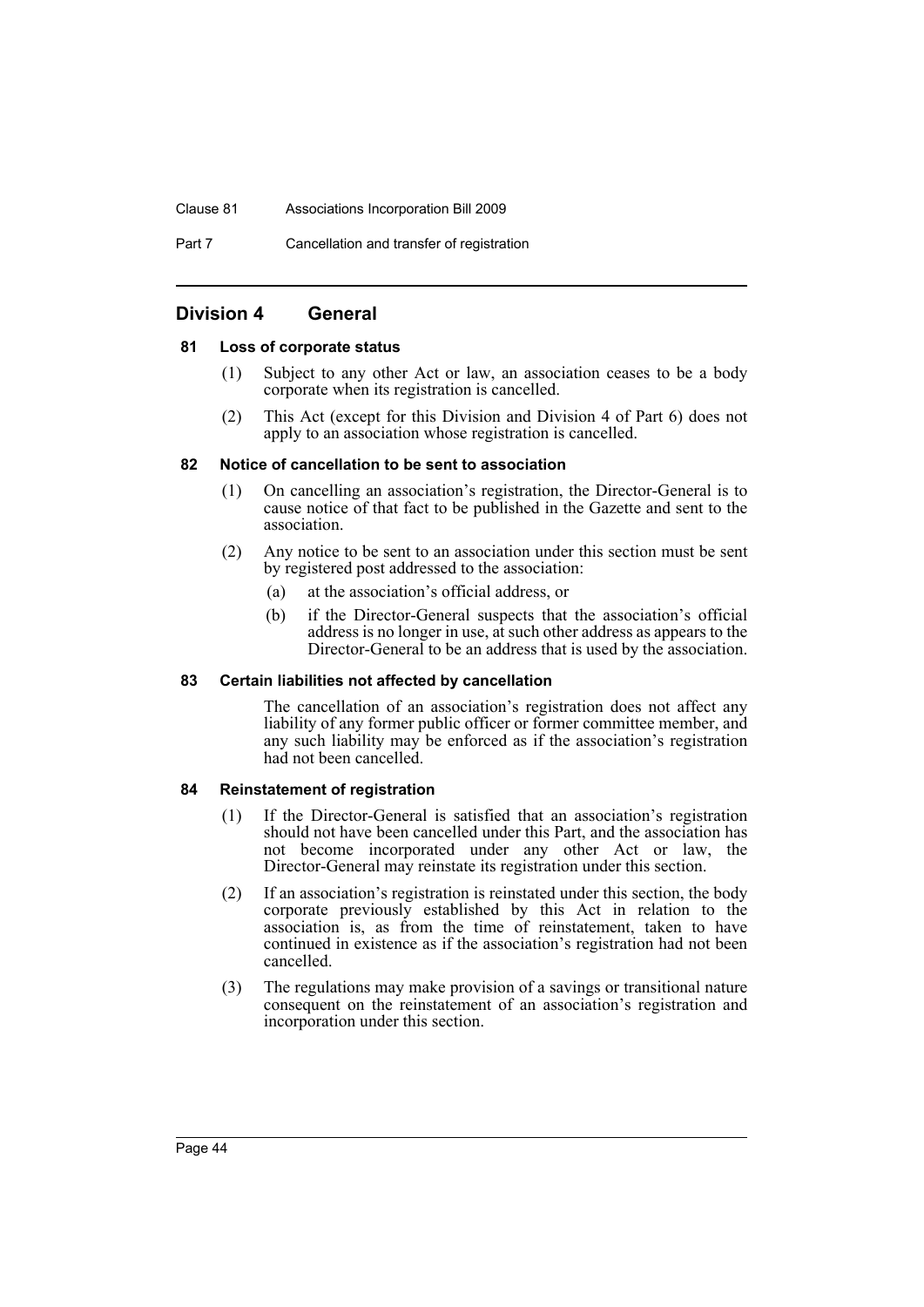Associations Incorporation Bill 2009 Clause 85

Enforcement provisions **Part 8** 

# **Part 8 Enforcement provisions**

## **Division 1 Power to require information and documents**

## **85 Power to require information and documents**

- (1) The Director-General may, by notice in writing served on any person, require the person to do either or both of the following within such time as is specified in the notice:
	- (a) to furnish the Director-General with such information as the person possesses in connection with the affairs of an association,
	- (b) to produce to the Director-General such documents as the person possesses in connection with the affairs of an association.
- (2) A person must not fail to comply with a requirement under this section. Maximum penalty: 60 penalty units.

**Note.** The furnishing of false or misleading information and the production of false or misleading documents are offences under Division 3 of Part 5 of the *Crimes Act 1900*.

(3) A person is not excused from furnishing information or producing a document pursuant to a requirement under this section on the ground that to do so may tend to incriminate the person, but any information so furnished or document so produced is not admissible in evidence against the person in any criminal proceedings other than proceedings for an offence under Division 3 of Part 5 of the *Crimes Act 1900*.

#### **86 Power to enter premises**

- (1) An authorised officer:
	- (a) may enter any premises at which an association carries on any activity, and
	- (b) may inspect, and take copies of or extracts from, any document that relates to the carrying on of business at or from the premises,

for the purpose of ascertaining whether the provisions of this Act are being complied with.

- (2) The power of entry conferred by subsection (1) may not be exercised:
	- (a) in relation to any part of premises that is used for residential purposes, or
	- (b) outside the hours during which business is being carried on at or from the premises,

except with the consent of the occupier of the premises.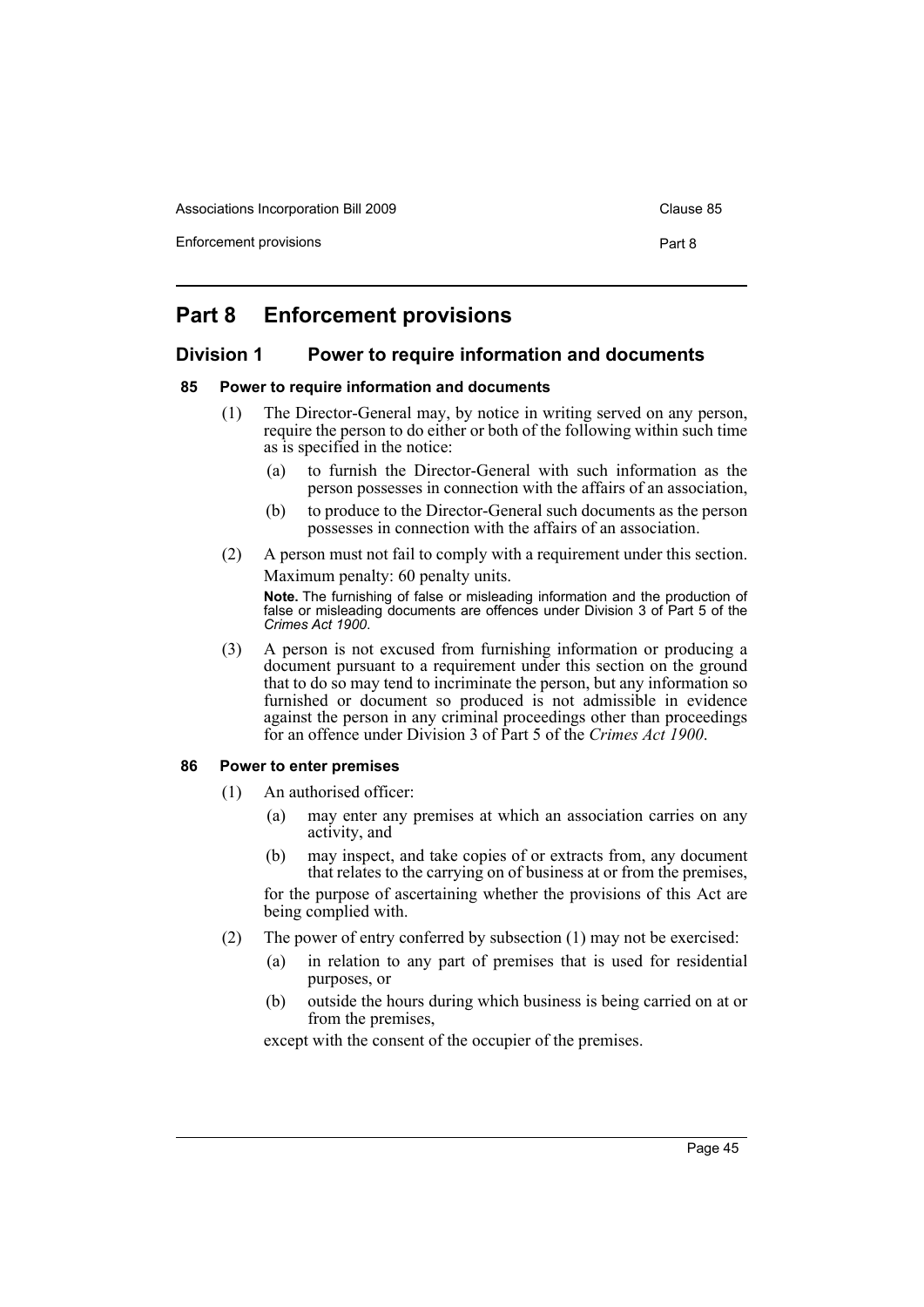#### Clause 87 Associations Incorporation Bill 2009

Part 8 Enforcement provisions

#### **87 Search warrants**

- (1) An authorised officer under this Act may apply to an authorised officer within the meaning of the *Law Enforcement (Powers and Responsibilities) Act* 2002 for the issue of a search warrant if the authorised officer under this Act believes on reasonable grounds that a provision of this Act or the regulations is being or has been contravened at any premises.
- (2) An authorised officer within the meaning of the *Law Enforcement (Powers and Responsibilities) Act 2002* to whom such an application is made may, if satisfied that there are reasonable grounds for doing so, issue a search warrant authorising a named authorised officer under this Act to enter the premises and to exercise any of the authorised officer's functions under this Part.
- (3) Division 4 of Part 5 of the *Law Enforcement (Powers and Responsibilities) Act 2002* applies to a search warrant issued under this section.

#### **88 Manner in which power of entry to be exercised**

- (1) The powers conferred on an authorised officer by this Division may not be exercised in relation to any premises unless:
	- (a) the officer is in possession of a certificate of authority, issued in accordance with the regulations, that evidences his or her authority to exercise those powers, and
	- (b) the occupier of the premises has been given at least 24 hours' notice that those powers are to be exercised or the Director-General has given prior authority for the exercise of those powers without the need for such notice.
- (2) Authority under subsection (1) (b) may only be given if the Director-General is satisfied, in the circumstances of the case, that the giving of 24 hours' notice would frustrate the purpose for which the powers are to be exercised.
- (3) Reasonable force may be used for the purpose of effecting entry under this Division.

#### **89 Damage to be minimised**

- (1) In exercising the powers conferred by this Division, an authorised officer must do as little damage as possible.
- (2) The Director-General must compensate all interested parties for any damage caused by an authorised officer as a consequence of the exercise of the powers conferred by this Division.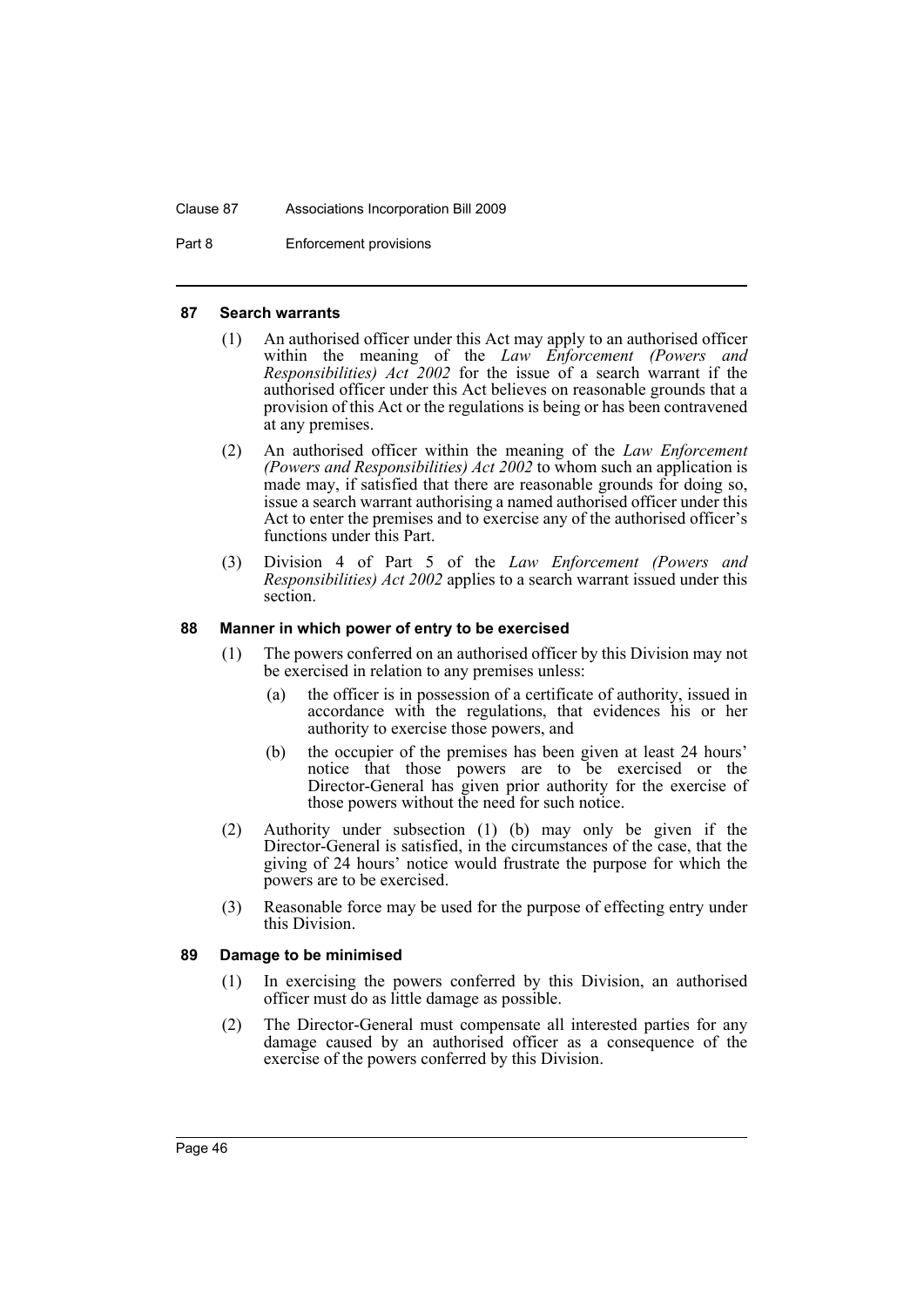Associations Incorporation Bill 2009 Clause 90

Enforcement provisions **Part 8** 

- 
- (3) Subsection (2) does not apply to the extent to which the occupier of the premises has obstructed or hindered the authorised officer in the exercise of the powers conferred by this Division.

## **Division 2 Offences**

## **90 Offence of using certain names**

(1) Any person or body (other than an association) that calls itself by a name that includes the word "Incorporated" or "Inc" is guilty of an offence.

Maximum penalty: 2 penalty units.

(2) Subsection (1) does not apply to a body that is incorporated, whether in New South Wales or elsewhere, under a name that includes either of those words.

## **91 Offences by committee members**

- (1) If an association contravenes, whether by act or omission, any provision of this Act or the regulations, each committee member of the association is taken to have contravened the same provision if he or she knowingly authorised or permitted the contravention.
- (2) A person may be proceeded against and convicted under a provision pursuant to subsection (1) whether or not the association has been proceeded against or convicted under that provision.
- (3) In the case of a contravention of section 40, each person who, pursuant to subsection (1), is taken to have contravened that section is, together with the association, jointly and severally liable for all debts incurred by the association as a consequence of that contravention.
- (4) Nothing in this section affects any liability imposed on an association for an offence committed by the association under this Act.
- (5) For the purposes of this section, an association's public officer (not otherwise being a committee member) is taken to be a committee member.

## **92 Obstruction of authorised officers**

A person must not obstruct or hinder an authorised officer in the exercise of the officer's functions under this Act. Maximum penalty: 60 penalty units.

#### **93 Penalty notices**

(1) An authorised officer may serve a penalty notice on a person if it appears to the officer that the person has committed an offence against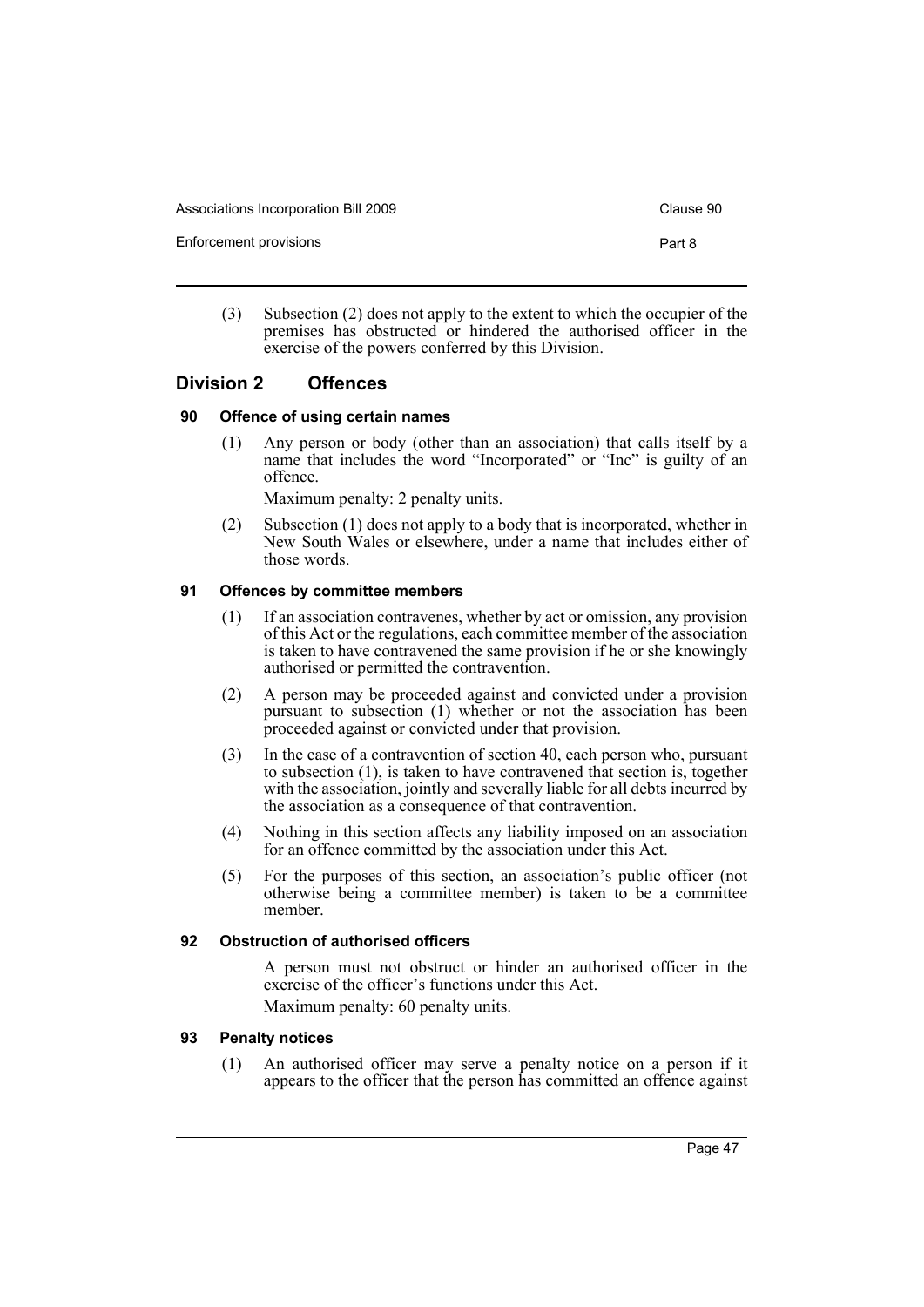#### Clause 94 Associations Incorporation Bill 2009

Part 8 Enforcement provisions

this Act, being an offence prescribed by the regulations as a penalty notice offence.

- (2) A penalty notice is a notice to the effect that, if the person served does not wish to have the matter determined by a court, the person can pay, within the time and to the person specified in the notice, the amount of the penalty prescribed by the regulations for the offence if dealt with under this section.
- (3) A penalty notice may be served personally or by post.
- (4) If the amount of penalty prescribed for an alleged offence is paid under this section, no person is liable to any further proceedings for the alleged offence.
- (5) Payment under this section is not to be regarded as an admission of liability for the purpose of, and does not in any way affect or prejudice, any civil claim, action or proceedings arising out of the same occurrence.
- (6) The regulations:
	- (a) may prescribe an offence for the purposes of this section by specifying the offence or by referring to the provision creating the offence, and
	- (b) may prescribe the amount of penalty payable for the offence if dealt with under this section, and
	- (c) may prescribe different amounts of penalties for different offences or classes of offences.
- (7) The amount of a penalty prescribed under this section for an offence is not to exceed the maximum amount of penalty that could be imposed for the offence by a court.
- (8) This section does not limit the operation of any other provision of, or made under, this or any other Act relating to proceedings that may be taken in respect of offences.

## **94 Proceedings for offences**

- (1) Proceedings for an offence against this Act or the regulations may be dealt with summarily before a Local Court.
- (2) Proceedings for an offence under section 31 (1), 32, 33, 40 (1), 68 (1) or 69 may be commenced not later than 3 years from when the offence was alleged to have been committed.

**Note.** Under section 179 of the *Criminal Procedure Act 1986*, proceedings for any other summary offence under this Act must be commenced not later than 6 months from when the offence was alleged to have been committed.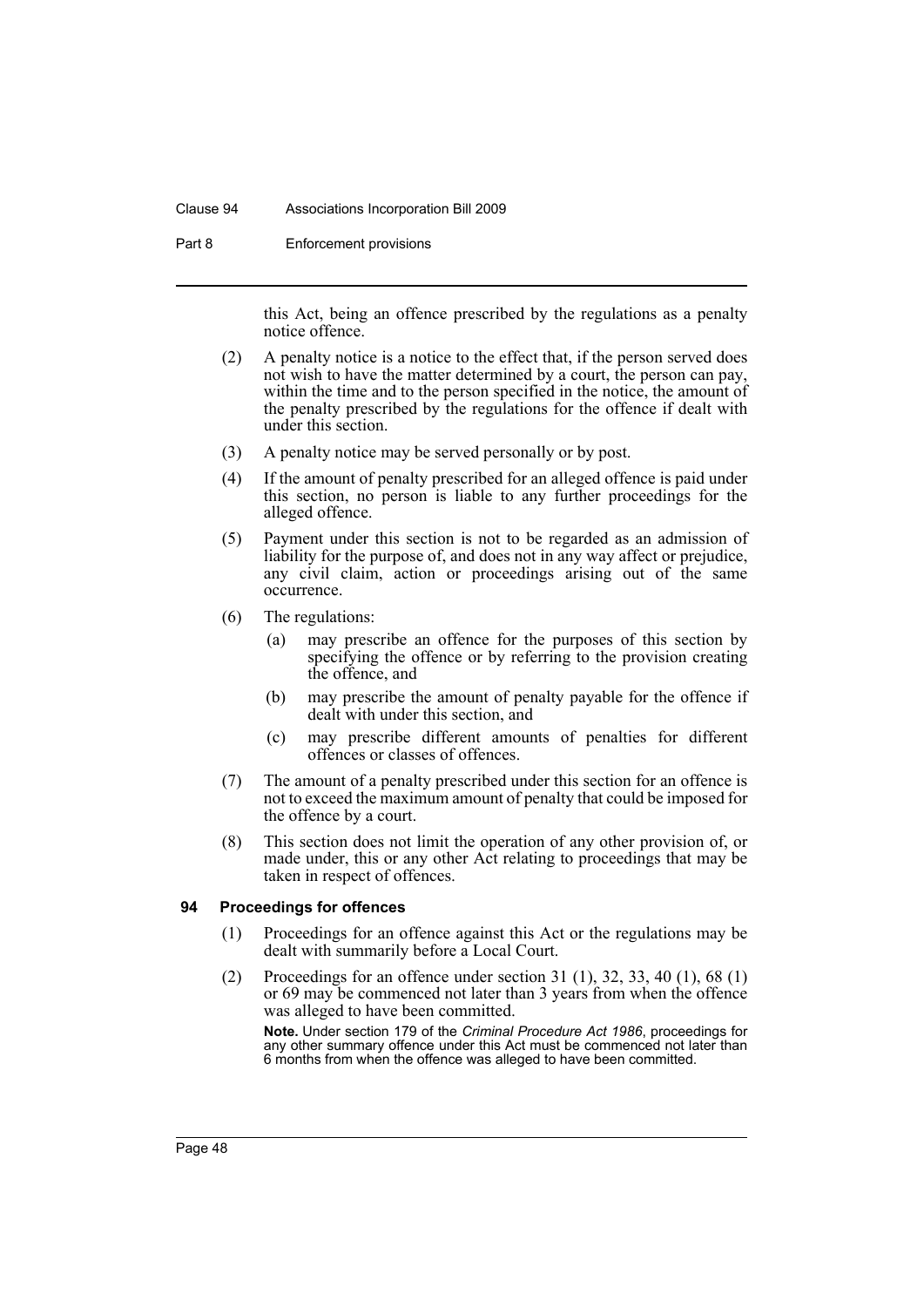Application of Corporations legislation **Part 9** Part 9

# **Part 9 Application of Corporations legislation**

## **95 Excluded matters**

(1) An association is declared to be an excluded matter for the purposes of section 5F of the *Corporations Act 2001* of the Commonwealth in relation to the whole of the Corporations legislation.

**Note.** This section ensures that neither the *Corporations Act 2001* of the Commonwealth, nor the *Australian Securities and Investments Commission Act 2001* of the Commonwealth, will apply to an association other than to the extent specified in this section. Section 5F of the *Corporations Act 2001* provides that if a State law declares a matter to be an excluded matter in relation to the whole of the Corporations legislation, other than to a specified extent, then that legislation will apply, except to the specified extent, in relation to that matter in the State concerned. However, other provisions of this Act provide for the application of provisions of the Corporations legislation to associations as laws of the State.

- (2) Subsection (1) does not exclude the application of the following provisions of the Corporations legislation to an association to the extent to which those provisions would otherwise be applicable to the association:
	- (a) provisions relating to the role of an association in the formation of a company,
	- (b) provisions relating to the registration of an association as a company under Chapter 5B of the *Corporations Act 2001* of the Commonwealth,
	- (c) provisions relating to substantial shareholdings, by or involving an association, in a company,
	- (d) provisions conferring or imposing functions on an association as a member, or former member, of a corporation,
	- (e) provisions relating to dealings by an association in financial products of a corporation,
	- (f) provisions conferring or imposing functions on an association in its dealings with a corporation,
	- (g) provisions relating to any of the following activities of an association:
		- (i) the activity of operating, or being concerned in the operation of, a managed investment scheme,
		- (ii) the activity of providing advice about, or dealing in, insurance,
		- (iii) any activity regulated by or under Chapter 2L (Debentures), Part 5.7 (Winding up bodies other than companies), Chapter 6D (Fundraising) or Chapter 7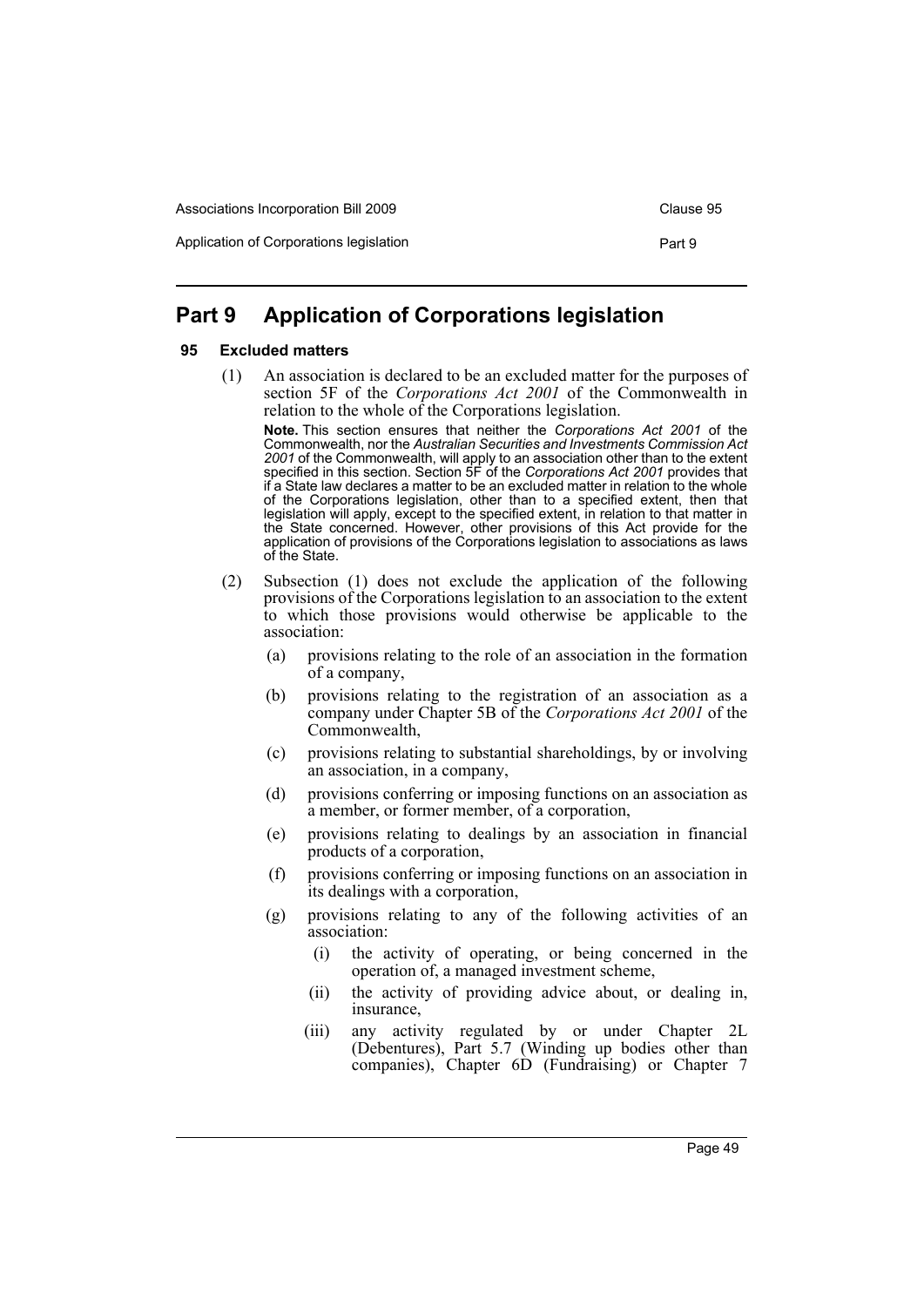#### Clause 96 Associations Incorporation Bill 2009

Part 9 **Application of Corporations legislation** 

(Financial services and markets) of the *Corporations Act 2001* of the Commonwealth.

- (3) To avoid doubt, it is declared that subsection (1) does not operate to exclude the operation of:
	- (a) Chapter 2F, 2L, 5C, 6D or 7 or section 1324 of the *Corporations Act 2001* of the Commonwealth, or
	- (b) Part 1, 2 or 3 of the *Australian Securities and Investments Commission Act 2001* of the Commonwealth to the extent necessary to enforce the provisions of the Corporations legislation referred to in subsection  $(2)$   $(a)$ – $(g)$  and in paragraph (a) of this subsection.
- (4) In this section, *the Corporations legislation* means the Corporations legislation, within the meaning of the *Corporations Act 2001* of the Commonwealth, to which Part 1.1A of that Act applies.

#### **96 Applying the Corporations legislation to associations**

(1) The regulations may declare any matter relating to associations to be an applied Corporations legislation matter for the purposes of Part 3 of the *Corporations (Ancillary Provisions) Act 2001* in relation to any excluded Corporations legislation provision or provisions (with such modifications as may be specified in the declaration).

**Note.** Part 3 of the *Corporations (Ancillary Provisions) Act 2001* provides for the application of provisions of the *Corporations Act 2001* of the Commonwealth and Part 3 of the *Australian Securities and Investments Commission Act 2001* of the Commonwealth as laws of New South Wales in respect of any matter declared by a law of New South Wales (whether with or without modification) to be an applied Corporations legislation matter for the purposes of that Part in relation to those Commonwealth provisions.

- (2) Without limiting subsection (1), any such regulations:
	- (a) may specify modifications to the definitions and other interpretative provisions of the Corporations legislation relevant to any excluded Corporations legislation provision that is the subject of the declaration, and
	- (b) may specify that a reference to ASIC in any excluded Corporations legislation provision that is the subject of the declaration is to be read as a reference to another person, and
	- (c) may identify any excluded Corporations legislation provision to which the declaration relates by reference to that provision as in force at a particular time, and
	- (d) may specify a New South Wales court (other than the Supreme Court) to exercise any function conferred on a court or the Supreme Court by any excluded Corporations legislation provision to which the declaration relates.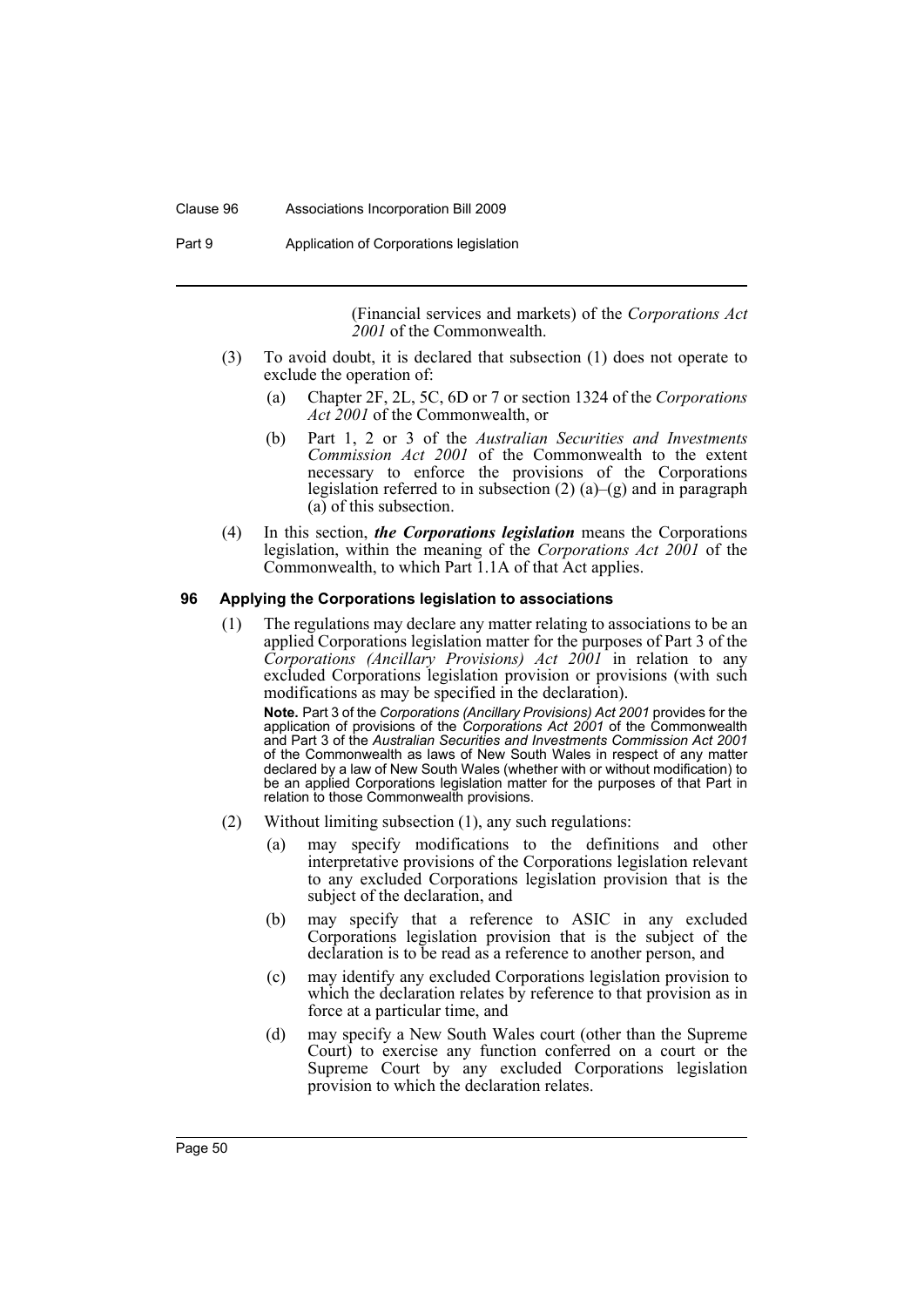| Associations Incorporation Bill 2009    | Clause 97 |
|-----------------------------------------|-----------|
| Application of Corporations legislation | Part 9    |

- (3) Words and expressions used in this section and also in Part 3 of the *Corporations (Ancillary Provisions) Act 2001* have the same meanings as they have in that Part.
- (4) In this section, *excluded Corporations legislation provision* means any provision of the Corporations legislation that does not apply to associations as a law of the Commonwealth.

## **97 Modifications to applied provisions**

- (1) If a provision of this Act declares a matter to be an applied Corporations legislation matter for the purposes of Part 3 of the *Corporations (Ancillary Provisions) Act 2001* (*the declaratory provision*) in relation to any provisions of the Corporations legislation (*the applied provisions*), the declaratory provision is taken to specify the following modifications:
	- (a) a reference in the applied provisions to the constitution of a company is to be read as a reference to the constitution of an association,
	- (b) a cross-reference in the applied provisions to another provision of the Corporations legislation is, if that cross-reference is not appropriate (because for example the provision cross-referred to is not among the applied provisions), to be read as a cross-reference to the equivalent provision of this Act,
	- (c) a reference in the applied provisions to the Commonwealth is to be read as a reference to New South Wales,
	- (d) any of the applied provisions that are not relevant to associations or which are incapable of application to associations are to be ignored,
	- (e) modifications directed by the Director-General under subsection (2).
- (2) The Director-General may, by order published in the Gazette, give directions as to the modifications that are necessary or desirable for the effectual operation of applied provisions.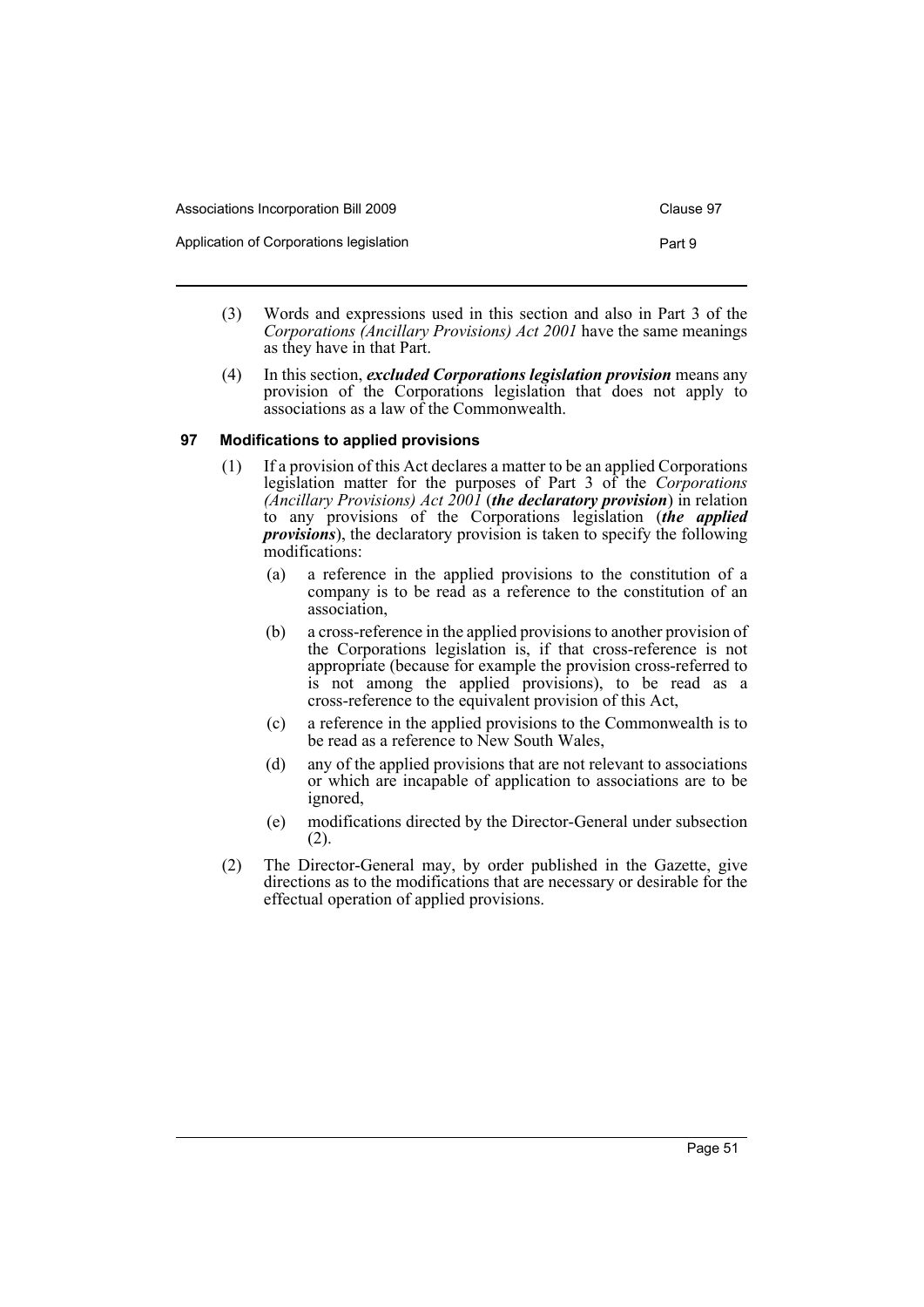#### Clause 98 Associations Incorporation Bill 2009

Part 10 Miscellaneous

# **Part 10 Miscellaneous**

## **98 Register of Incorporated Associations**

- (1) The Director-General is to keep a Register of Incorporated Associations in such form, and containing such particulars, as the Director-General thinks fit.
- (2) On payment of the fee prescribed by the regulations, a person is entitled:
	- (a) to inspect any document that has been lodged with the Director-General under this Act, not being a document that has been destroyed or otherwise disposed of, and
	- (b) to be given a copy (including a copy certified by the Director-General) of, or an extract (including an extract certified by the Director-General) from, any such document.

## **99 Power of Director-General to refuse to register or reject documents**

- (1) The Director-General may refuse to register or may reject a document submitted to the Director-General if the Director-General considers the document:
	- (a) contains matter contrary to law, or
	- (b) contains matter that is false or misleading in a material particular in the form or context in which it is included, or
	- (c) because of an omission or misdescription, has not been properly completed, or
	- (d) does not comply with the requirements of this Act, or
	- (e) contains an error, alteration or erasure, or
	- (f) has been submitted by electronic transmission in a form that is not readily or satisfactorily accessible by the Director-General.
- (2) If the Director-General refuses to register or rejects a document under subsection (1), the Director-General may ask that:
	- (a) the document be appropriately altered, or
	- (b) a fresh document be submitted in its place, or
	- (c) if the document has not been properly completed—a supplementary document in the approved form be submitted.

## **100 Evidentiary certificates**

A certificate issued by the Director-General to the effect that:

(a) a specified association was or was not, on a specified date or during a specified period, registered under this Act, or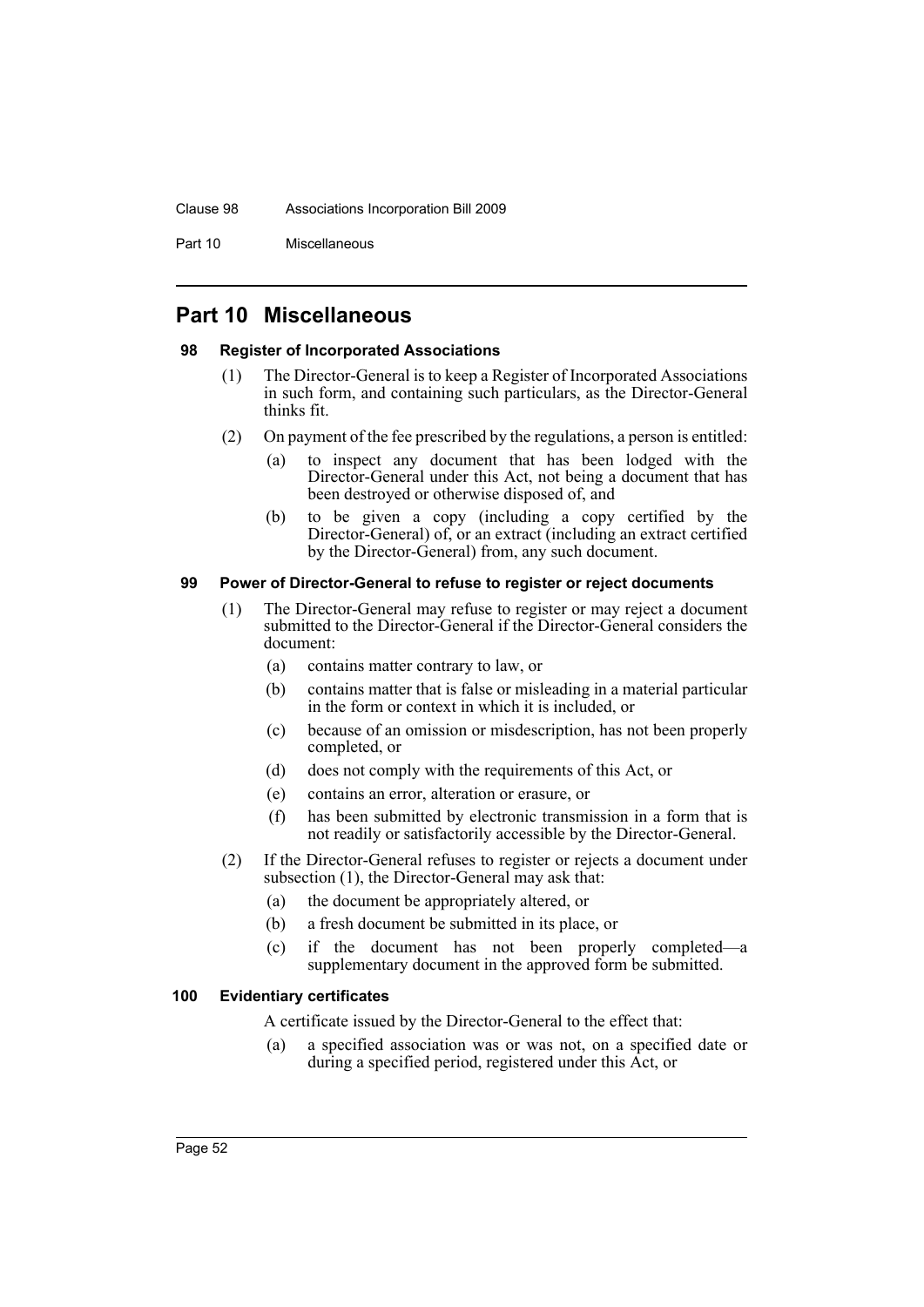Associations Incorporation Bill 2009 Clause 101

Miscellaneous **Part 10** 

- 
- (b) an association was or was not, on a specified date or during a specified period, registered under this Act by a name so specified, or
- (c) a requirement of this Act specified in the certificate had or had not been complied with by a specified date or within a specified period, or
- (d) a specified address was or was not, on a specified date or during a specified period, the official address of a specified association, or
- (e) the constitution of a specified association was or was not, on a specified date or during a specified period, in terms so specified, is evidence of the matter or matters so certified.

#### **101 Service of documents**

- (1) A document addressed to an association may be served on the association:
	- (a) by leaving it at, or by sending it by post to, the association's official address, or
	- (b) by delivering copies of it personally to the association's public officer or to each of 2 committee members of the association, or
	- (c) in such other manner as the Director-General may in the special circumstances of the case direct.
- (2) As soon as practicable after a document addressed to an association is received by a person who is, or has at any time within the past 12 months been, the association's public officer or a committee member of the association, the person must bring the document to the attention of the committee of the association.

Maximum penalty: 1 penalty unit.

(3) Nothing in this section affects the operation of any provision of a law or of the rules of a court authorising a document to be served on a person in any other manner.

#### **102 Authorised officers**

The Director-General may appoint any member of staff of the Department as an authorised officer for the purposes of this Act.

## **103 Exclusion of personal liability**

Anything done or omitted to be done:

(a) by the Director-General, or a person acting under the direction of the Director-General, or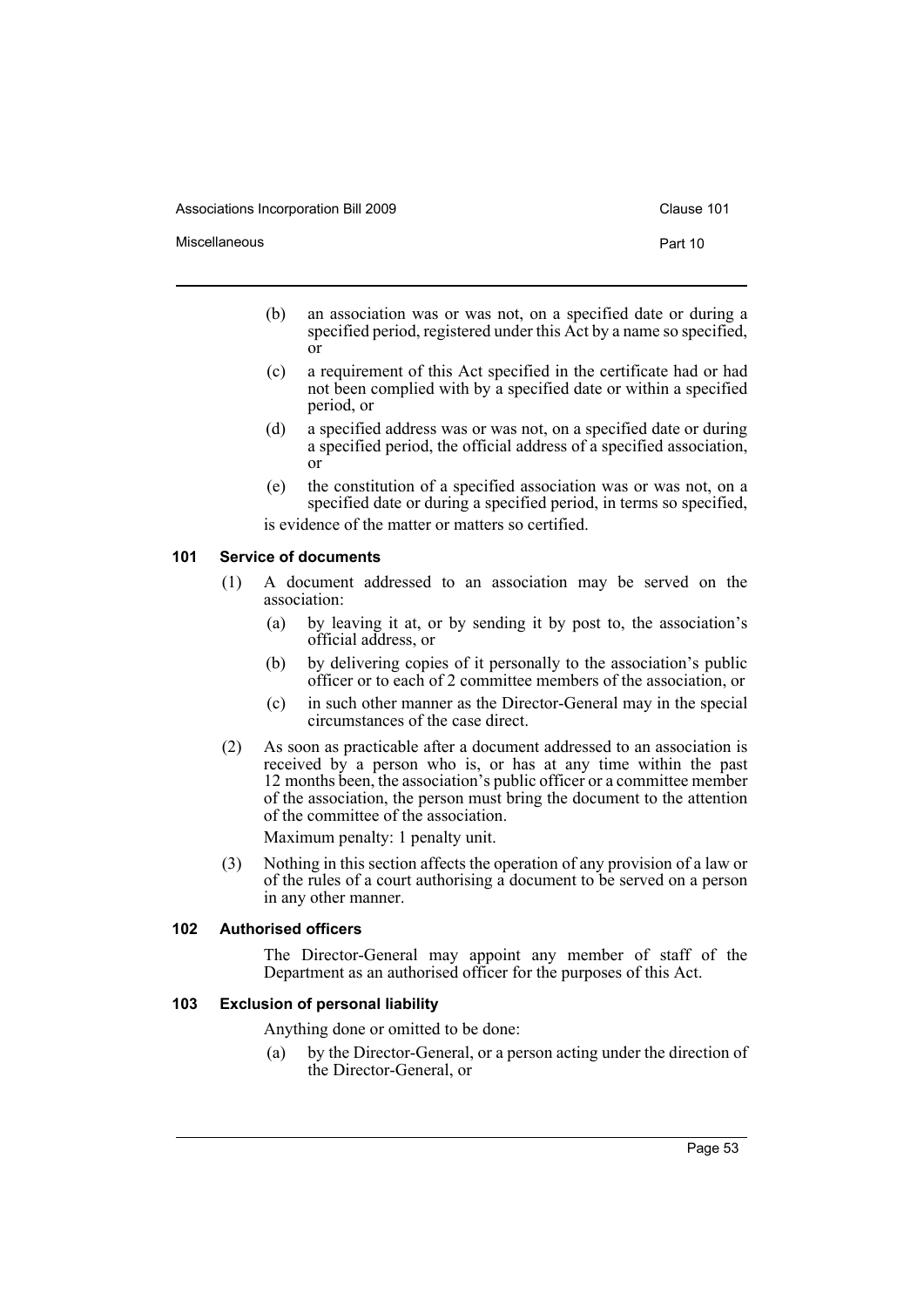#### Clause 104 Associations Incorporation Bill 2009

Part 10 Miscellaneous

(b) by an authorised officer,

does not subject the Director-General, person so acting or authorised officer personally to any action, liability, claim or demand if the thing was done, or omitted to be done, in good faith for the purpose of executing this Act.

#### **104 Review of decisions of Director-General**

- (1) An association may apply to the Administrative Decisions Tribunal for a review of:
	- (a) any decision by the Director-General under section 7, 12, 16, 74 or 79 to refuse an association's application, or
	- (b) any direction given to the association by the Director-General under section  $\overline{11}$  or 73, or
	- (c) any cancellation of the association's registration by the Director-General under section 76.
- (2) Section 53 of the *Administrative Decisions Tribunal Act 1997* does not apply to the cancellation of an association's registration.
- (3) A person aggrieved by a decision made by the Director-General to appoint an administrator under section 54 or 55 may apply to the Supreme Court for a review of the decision.

#### **105 Waiver, remittal and postponement of fees**

The Director-General may waive, remit or postpone payment of the whole or any part of a fee payable under this Act.

#### **106 Delegation of Director-General's functions**

- (1) The Director-General may delegate any of the Director-General's functions under this Act, other than this power of delegation.
- (2) Subject to the terms of the delegation, a person to whom a function has been delegated under subsection (1) may authorise another person to perform the function so delegated.

#### **107 Regulations**

- (1) The Governor may make regulations, not inconsistent with this Act, for or with respect to any matter that by this Act is required or permitted to be prescribed or that is necessary or convenient to be prescribed for carrying out or giving effect to this Act and, in particular, for or with respect to the following matters:
	- (a) the form and content of a model constitution,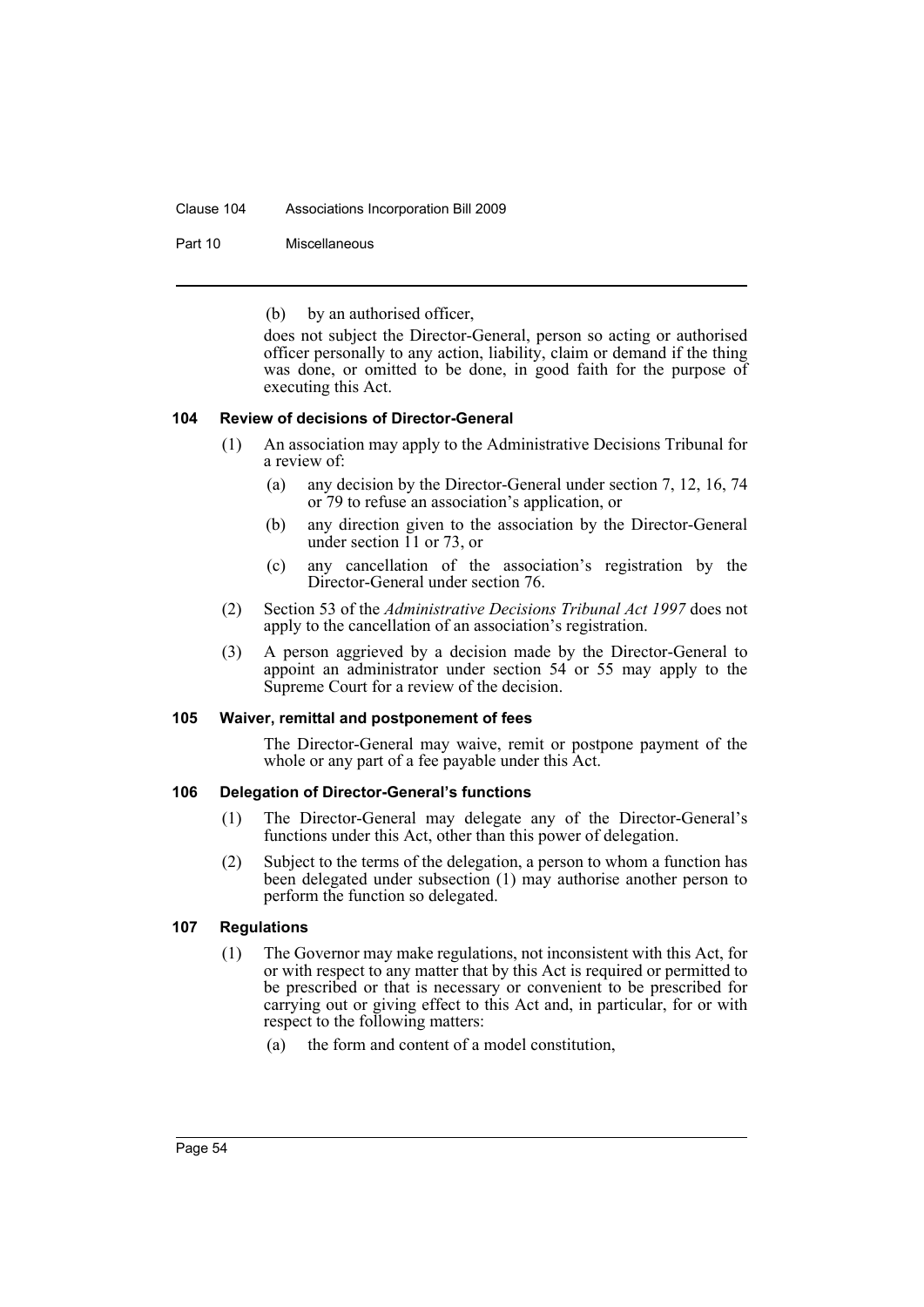Associations Incorporation Bill 2009 Clause 108

Miscellaneous **Part 10** 

- (b) the manner and form in which an application for an extension of time under section 37 (2) is to be made, and the fees that are payable in connection with any such application,
- (c) the additional fees that are payable for late payment of any prescribed fee,
- (d) the exemption by the Director-General of any association, or class of associations, from the requirements of this Act in relation to the preparation and auditing of financial statements,
- (e) the books, documents and other records that must be kept by associations.
- (2) A model constitution must address each of the matters referred to in Schedule 1, and may deal with any other matters.
- (3) A provision of a regulation may impose a penalty not exceeding 2 penalty units for any offence against the provision.

#### **108 Repeals**

The *Associations Incorporation Act 1984* and the *Associations Incorporation Regulation 1999* are repealed.

#### **109 Review of Act**

- (1) The Minister is to review this Act to determine whether the policy objectives of the Act remain valid and whether the terms of the Act remain appropriate for securing those objectives.
- (2) The review is to be undertaken as soon as possible after the period of 5 years from the date of assent to this Act.
- (3) A report on the outcome of the review is to be tabled in each House of Parliament within 12 months after the end of the period of 5 years.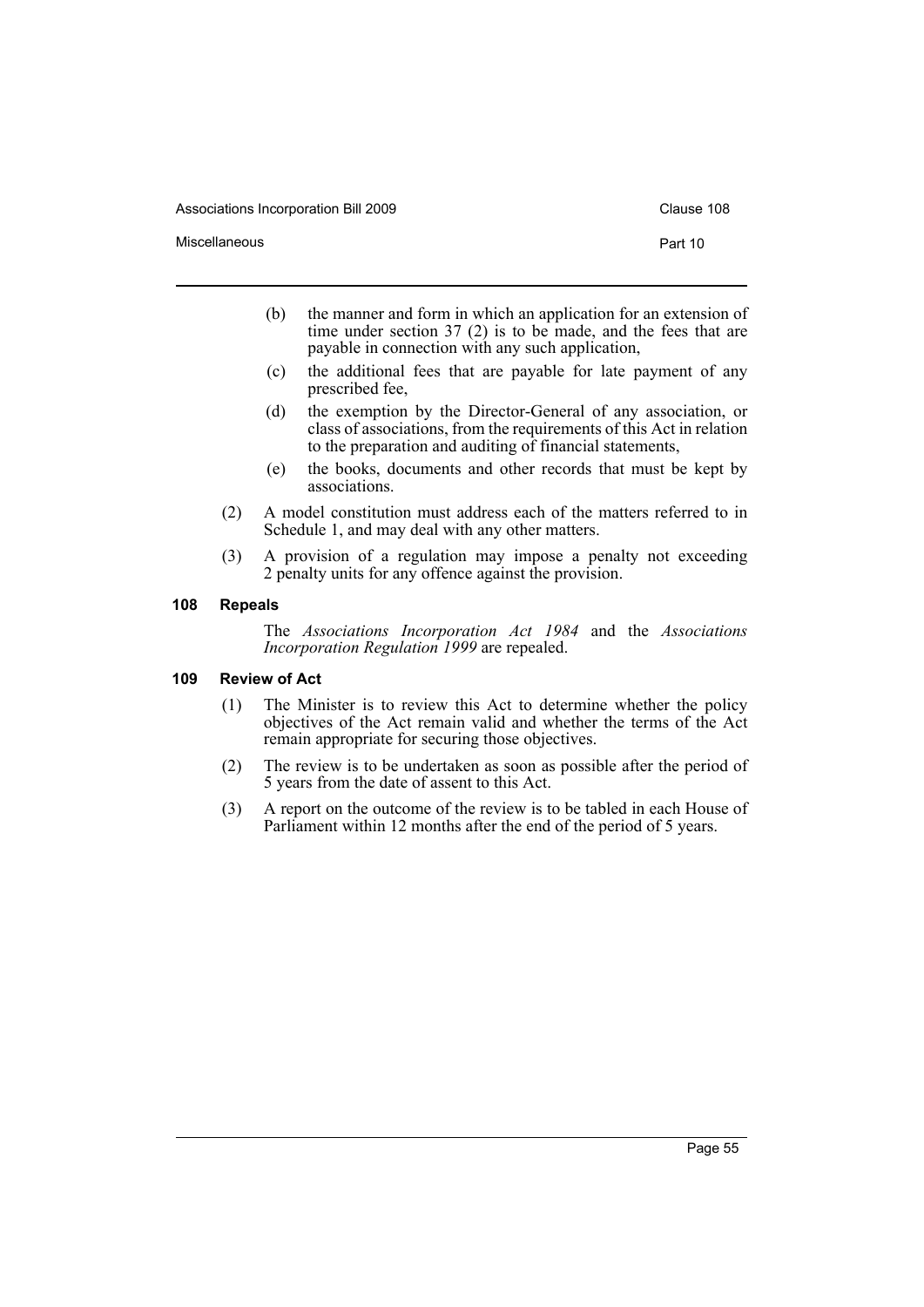Schedule 1 Matters to be addressed in association's constitution

# **Schedule 1 Matters to be addressed in association's constitution**

(Sections 6, 10 and 107)

## **1 Membership qualifications**

The qualifications (if any) for membership of the association.

## **2 Register of members**

The register of the association's members.

## **3 Fees, subscriptions etc**

The entrance fees, subscriptions and other amounts (if any) to be paid by the association's members.

#### **4 Members' liabilities**

The liability (if any) of the association's members to contribute towards the payment of the debts and liabilities of the association or the costs, charges and expenses of the winding up of the association.

#### **5 Disciplining of members**

The procedure (if any) for the disciplining of the association's members and the mechanism (if any) for appeals by members in respect of disciplinary action taken against them.

#### **6 Internal disputes**

The mechanism for the resolution of disputes between members (in their capacity as members) and between members and the association.

## **7 Committee**

The constitution and functions of the committee, including:

- (a) the election or appointment of the committee members, and
- (b) the terms of office of the committee members, and
- (c) the grounds on which, or reasons for which, the office of a committee member is to become vacant, and
- (d) the filling of casual vacancies occurring on the committee, and
- (e) the quorum and procedure at meetings of the committee.

## **8 Calling of general meetings**

The intervals between general meetings of the association's members and the manner of calling general meetings.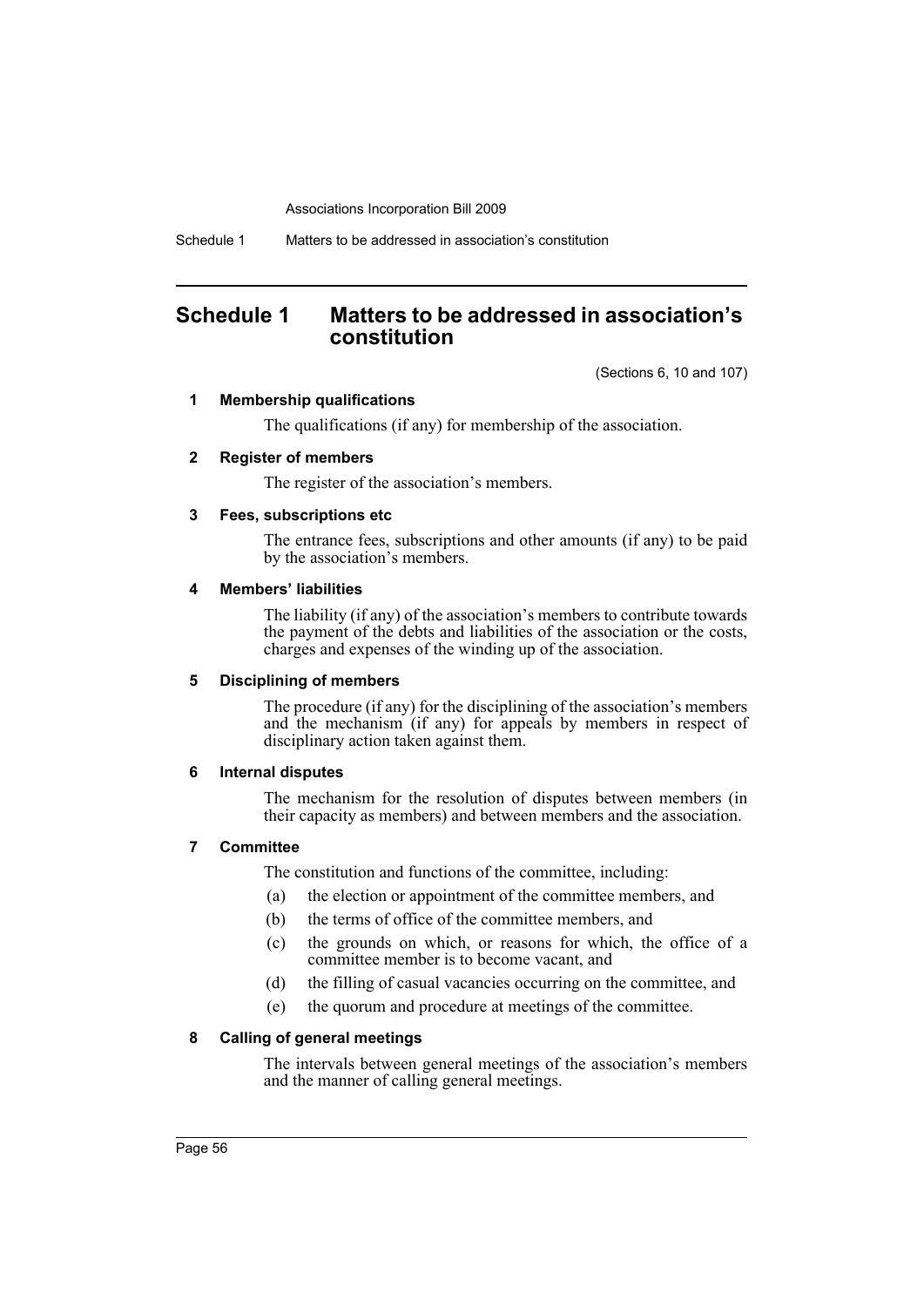## Matters to be addressed in association's constitution Schedule 1

#### **9 Notice of general meetings**

The time within which, and the manner in which, notices of general meetings and notices of motion are to be given, published or circulated.

## **10 Procedure at general meetings**

The quorum and procedure at general meetings of the association's members, and whether members are entitled to vote by proxy at general meetings.

## **11 Postal ballots**

The kinds of resolution that may be voted on by means of a postal ballot.

## **12 Sources of funds**

The sources from which the funds of the association are to be or may be derived.

## **13 Management of funds**

The manner in which the funds of the association are to be managed and, in particular, the mode of drawing and signing cheques on behalf of the association.

## **14 Custody of books etc**

The custody of books, documents and securities of the association.

## **15 Inspection of books etc**

The inspection by the association's members of books and documents of the association.

## **16 Financial year**

The association's financial year.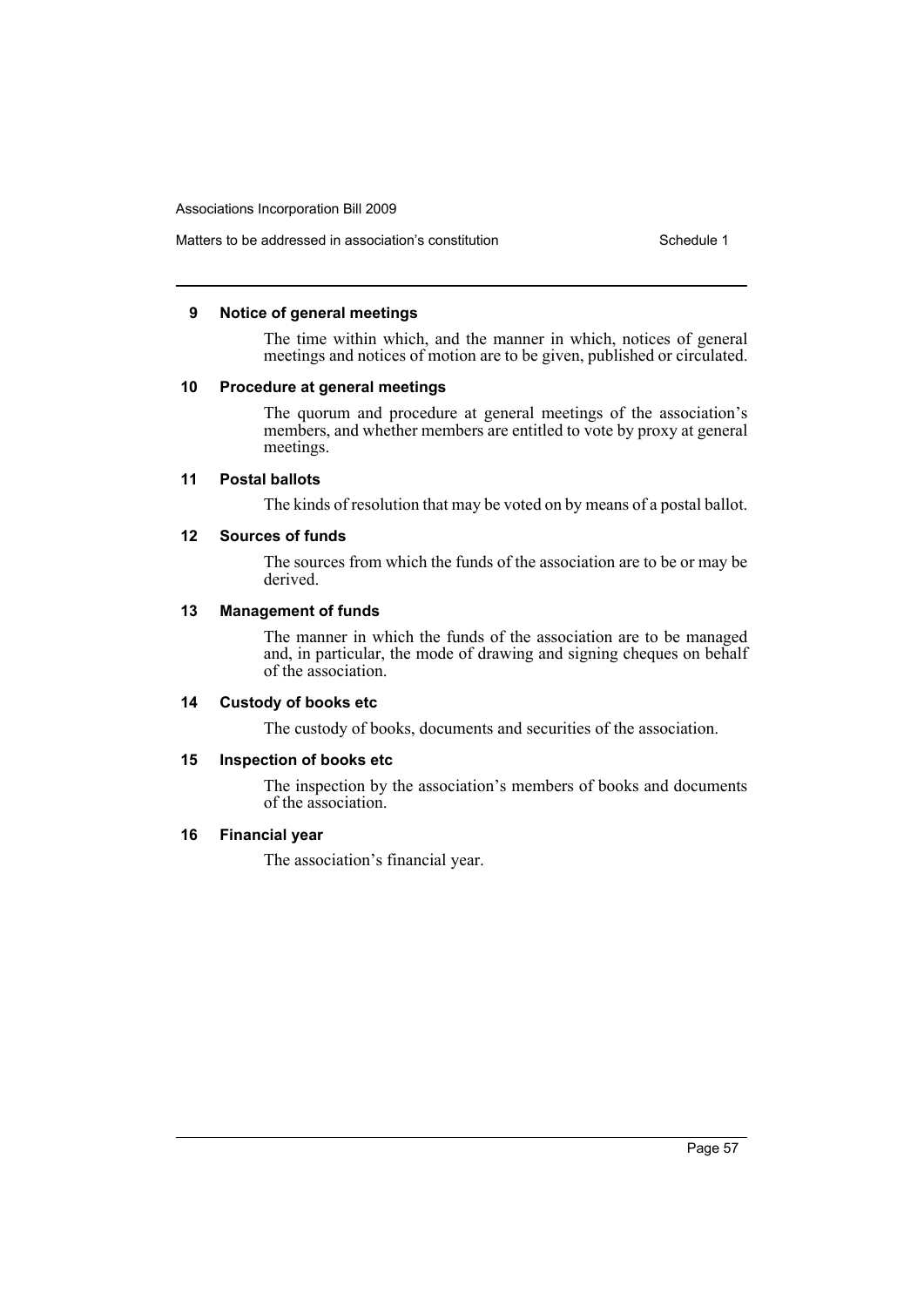Schedule 2 Provisions relating to association's assets, rights and liabilities

# **Schedule 2 Provisions relating to association's assets, rights and liabilities**

(Section 8)

#### **1 Definitions**

In this Schedule:

*assets* of a former body include assets held for or on behalf of the body or its members (in their capacity as members) and assets held for the objects of the body.

*former body*, in relation to an association, means:

- (a) an unincorporated body that has been incorporated as a consequence of its registration under this Act, or
- (b) each of 2 or more associations that have amalgamated to form the association.

## **2 Transfer of assets, rights and liabilities etc**

- (1) On an association's incorporation under this Act, the following provisions have effect:
	- (a) the assets of the former body vest in the association by virtue of this clause and without the need for any conveyance, transfer, assignment or assurance,
	- (b) the rights and liabilities of the former body become by virtue of this clause the rights and liabilities of the association,
	- (c) all proceedings relating to the assets, rights and liabilities of the former body that were commenced by or against the former body and still pending are taken to be proceedings by or against the association,
	- (d) any act, matter or thing in relation to the assets, rights and liabilities of the former body that was done or omitted to be done by, to or in respect of the former body is taken to have been done or omitted by, to or in respect of the association,
	- (e) subject to the regulations, any reference in any instrument, or in any document of any kind, to the former body or a predecessor of the former body is, to the extent to which it relates to the assets, rights or liabilities of the former body, to be read as, or as including, a reference to the association.
- (2) Assets that vest in an association by operation of this clause are not to be dealt with contrary to the provisions of any trust affecting them immediately before the association's incorporation under this Act,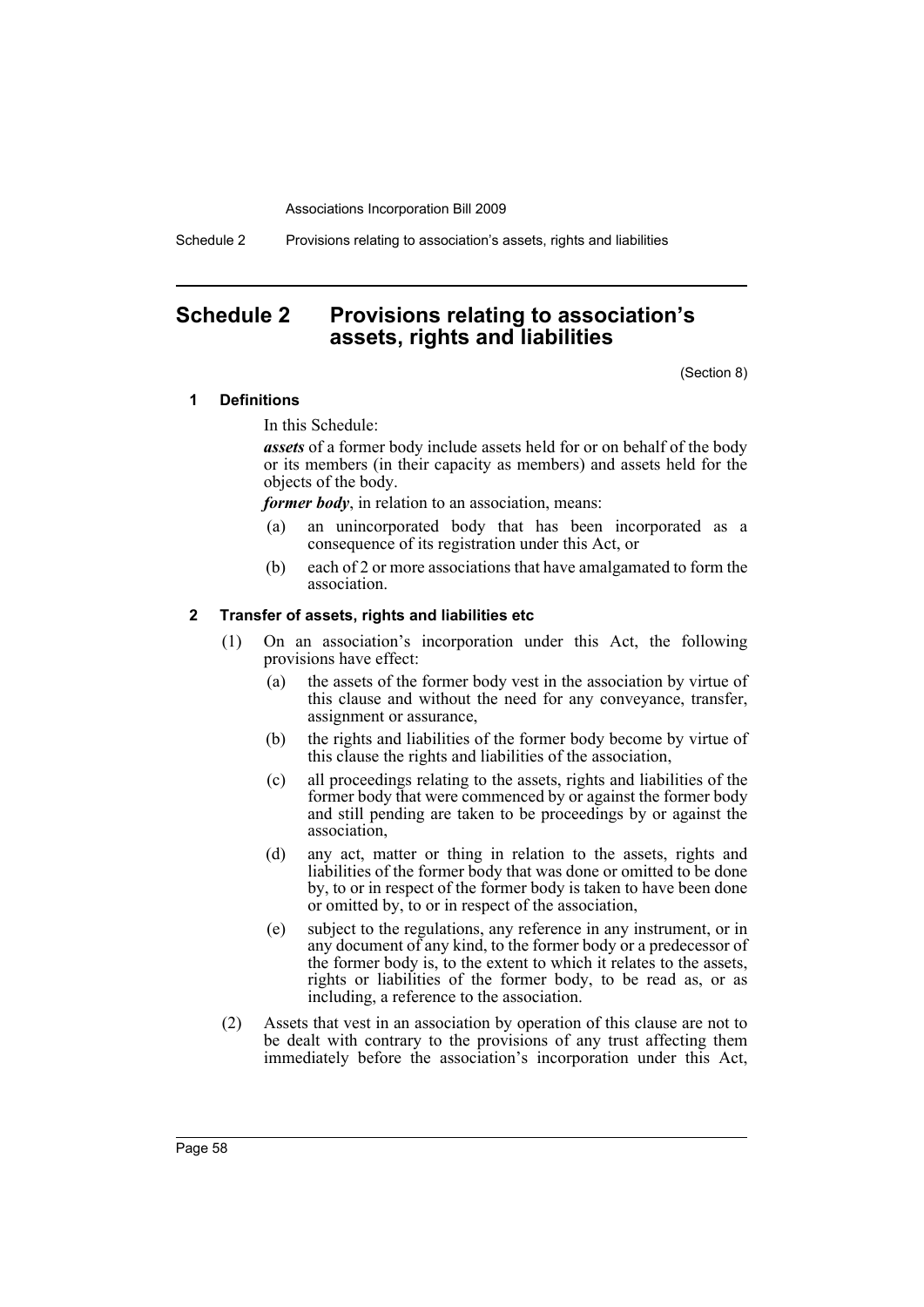Provisions relating to association's assets, rights and liabilities Schedule 2

being provisions as to the purposes for which the assets may or must be applied.

- (3) The operation of this clause is not to be regarded:
	- (a) as a breach of contract or confidence or otherwise as a civil wrong, or
	- (b) as a breach of any contractual provision prohibiting, restricting or regulating the assignment or transfer of assets, rights or liabilities, or
	- (c) as giving rise to any remedy by a party to an instrument, or as causing or permitting the termination of any instrument, because of a change in the beneficial or legal ownership of any asset, right or liability.
- (4) The operation of this clause is not to be regarded as an event of default under any contract or other agreement.

## **3 Certificate evidence**

- (1) A certificate that is issued by the public officer of an association, that is in the approved form, that is verified by statutory declaration and that states that, immediately before the association's incorporation under this Act:
	- (a) specified property was vested in a specified former body, or
	- (b) specified property was held by a person for or on behalf of a specified body or its members (in their capacity as members) or for its objects,

is evidence of the matters so stated.

(2) A certificate that is issued by the Director-General and that states that a specified body is a former body in relation to a specified association is evidence of the matter so stated.

## **4 Attornment not necessary**

No attornment to an association by any lessee of land vested in the association by operation of this Schedule is necessary.

## **5 Stamp duty etc**

- (1) A document or an instrument executed or registered solely:
	- (a) for a purpose ancillary to, or consequential on, the operation of this Schedule, or
	- (b) for the purpose of giving effect to this Schedule,

is not liable to duty under the *Duties Act 1997* or to any fee or charge payable under any Act for registration.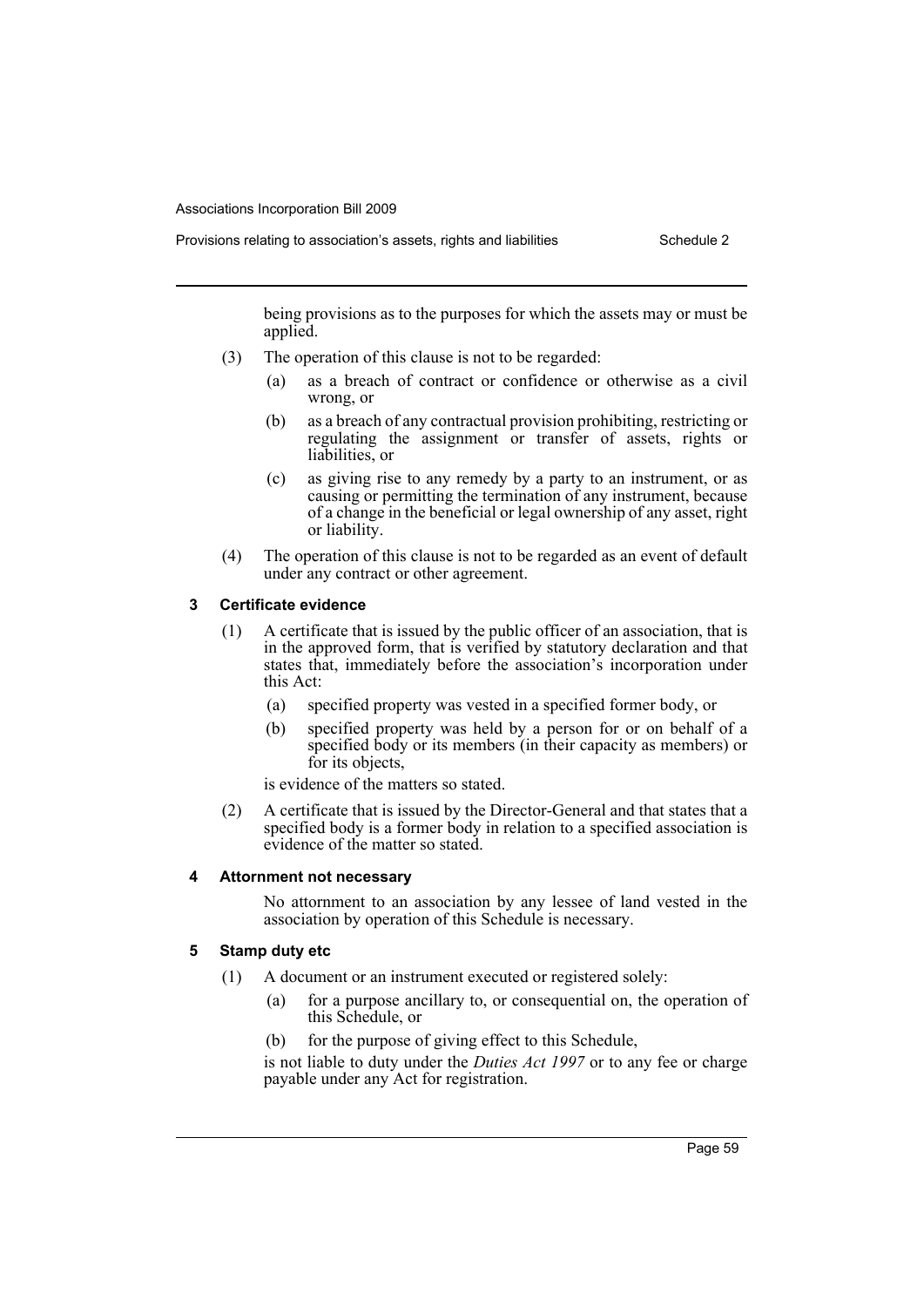- (2) A dutiable transaction within the meaning of the *Duties Act 1997* that is not in writing and that occurs solely:
	- (a) for a purpose ancillary to, or consequential on, the operation of this Schedule, or

(b) for the purpose of giving effect to this Schedule, is not liable to duty under the *Duties Act 1997*.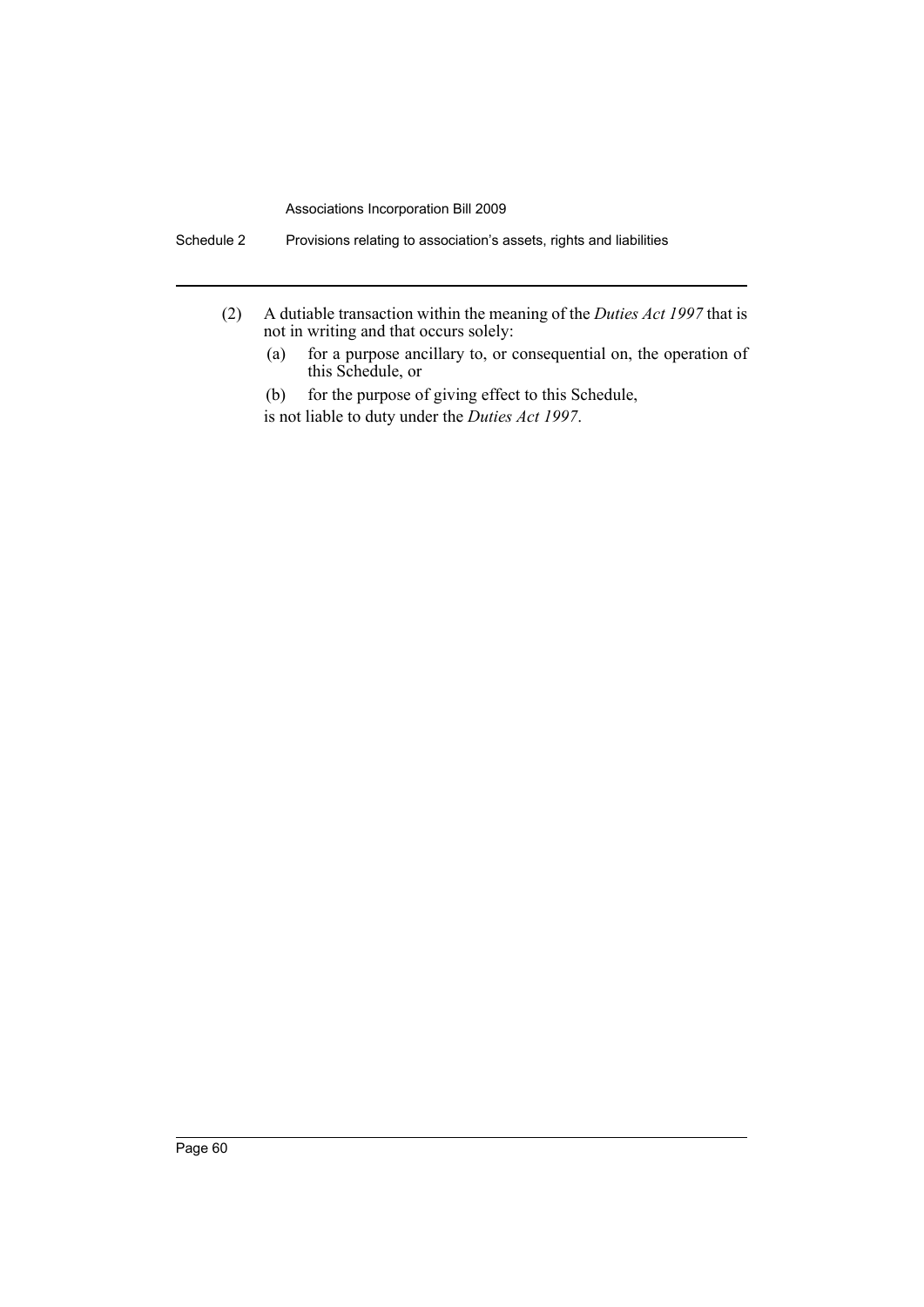Amendment of other Acts **Schedule 3** and the 3 set of the 3 set of the 3 set of the 3 set of the 3 set of the 3 set of the 3 set of the 3 set of the 3 set of the 3 set of the 3 set of the 3 set of the 3 set of the 3 set of

# **Schedule 3 Amendment of other Acts**

## **3.1 Baptist Churches of New South Wales Property Trust Act 1984 No 4**

**Section 44 Certain provisions of Associations Incorporation Act 2009 not to apply**

Omit "*Associations Incorporation Act 1984*" from section 44 (1). Insert instead "*Associations Incorporation Act 2009*".

# **3.2 Co-operatives Act 1992 No 18**

## **[1] Section 316 Application for transfer**

Omit "*Associations Incorporation Act 1984*" from section 316 (1) (b). Insert instead "*Associations Incorporation Act 2009*".

## **[2] Section 321A**

Insert after section 321:

## **321A Registration under the Associations Incorporation Act 2009**

(1) Sections 320 and 321 do not apply to or in respect of a co-operative that applies for registration under the *Associations Incorporation Act 2009*.

**Note.** See sections 6 and 9 of the *Associations Incorporation Act 2009* in relation to the registration under that Act of registrable corporations. See also the definition of *registrable corporation* in section 4 of that Act.

- (2) For the purposes of section 6 (3) (g) of the *Associations Incorporation Act 2009*, the Registrar may issue a document declaring that the requirements of this Act in relation to the transfer of a co-operative's registration under this Act to registration under that Act have been complied with.
- (3) If a former co-operative becomes registered under the *Associations Incorporation Act 2009*, the Registrar may cancel its registration under this Act.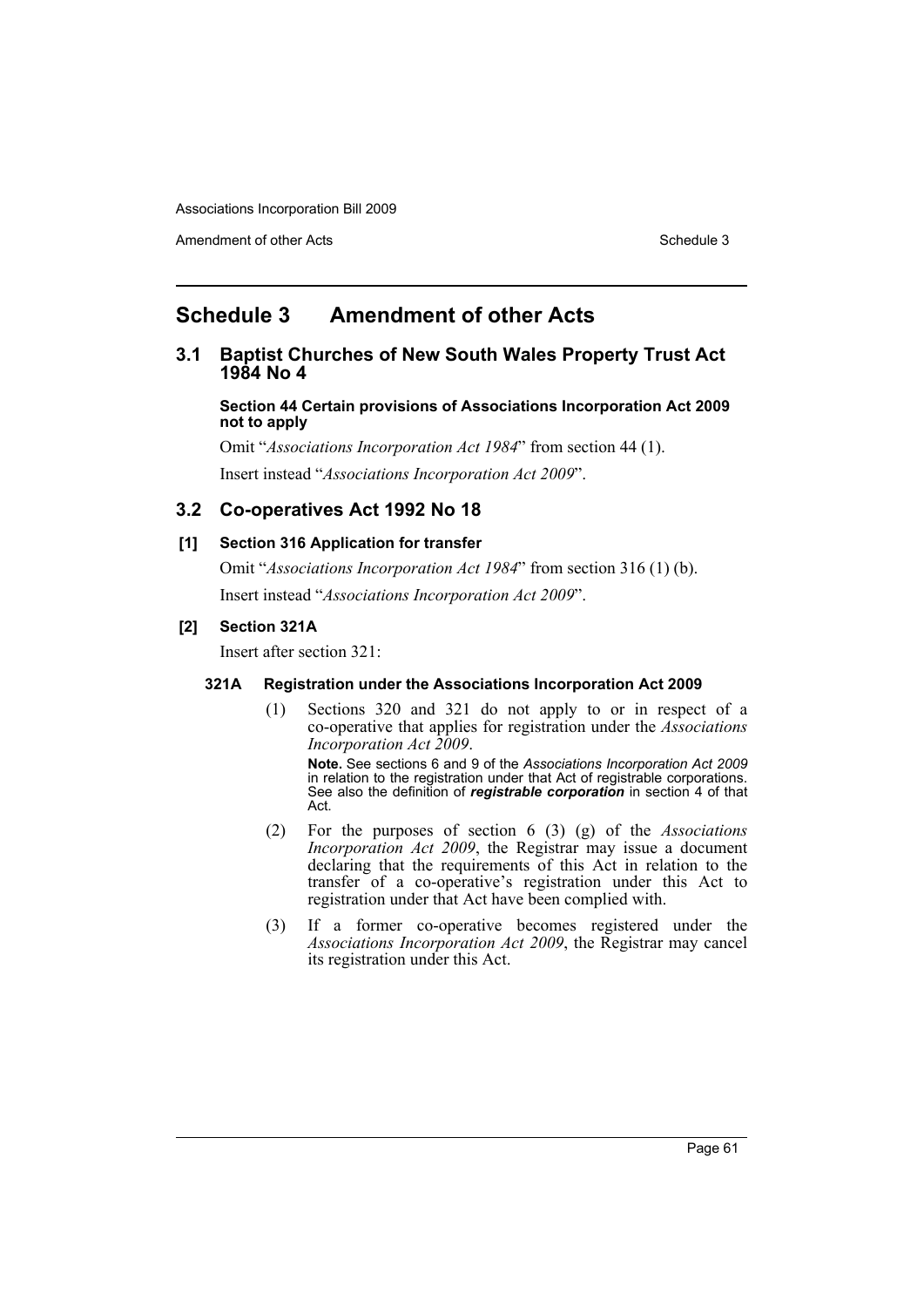Schedule 3 Amendment of other Acts

## **3.3 Country Women's Association of New South Wales Incorporation Act 1931**

#### **Section 11**

Omit the section. Insert instead:

#### **11 Registration of rules**

- (1) The rules of the corporation recorded in the register under the *Associations Incorporation Act 1984* are, on the repeal of that Act, to continue to be recorded in the Register of Incorporated Associations kept under the *Associations Incorporation Act 2009*.
- (2) After the commencement of the *Associations Incorporation Act 2009*, any alteration or repeal of a rule, or any new rule, does not take effect until a copy is lodged for recording in the register under that Act.
- (3) The officer in charge of the register under that Act may, for that purpose, apply provisions of that Act relating to the lodging of documents by associations.
- (4) The provisions of that Act relating to the inspection of the register under that Act apply to the inspection of rules recorded under this section.

## **3.4 Education Act 1990 No 8**

#### **Section 115 Constitution of associations and district councils**

Omit "*Associations Incorporation Act 1984*" from section 115 (1A). Insert instead "*Associations Incorporation Act 2009*".

## **3.5 Fines Act 1996 No 99**

## **Schedule 1 Statutory provisions under which penalty notices issued**

Insert in alphabetical order of Acts:

*Associations Incorporation Act 2009*, section 93

## **3.6 Frustrated Contracts Act 1978 No 105**

## **Section 6 Act does not apply to certain contracts**

Omit "*Associations Incorporation Act 1984*" from section 6 (2) (d). Insert instead "*Associations Incorporation Act 2009*".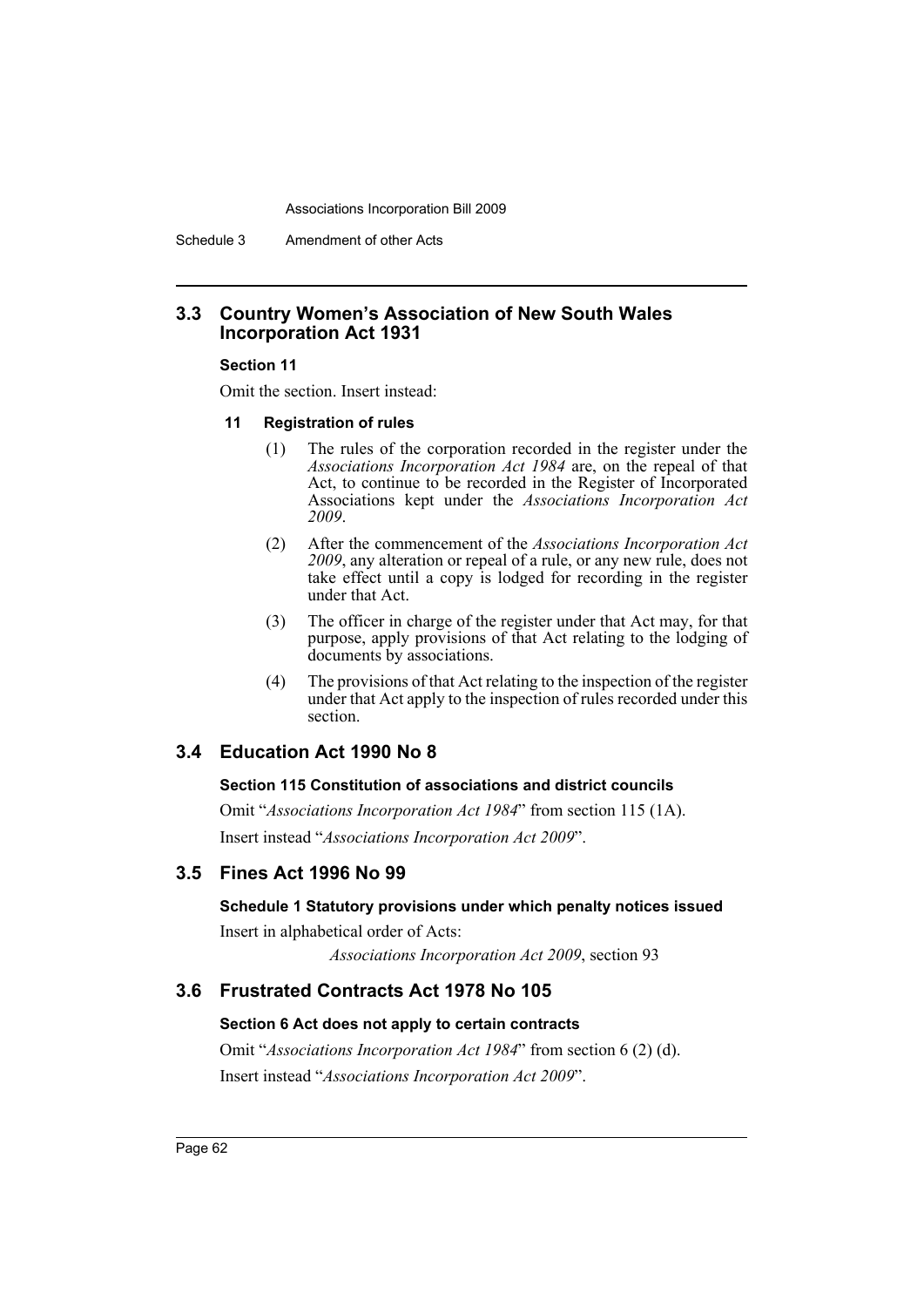Amendment of other Acts **Schedule 3** and the 3 sense of the 3 sense of the 3 sense of the 3 sense of the 3 sense of the 3 sense of the 3 sense of the 3 sense of the 3 sense of the 3 sense of the 3 sense of the 3 sense of t

# **3.7 Hunter Water Act 1991 No 53**

#### **Section 3 Definitions**

Omit "*Associations Incorporation Act 1984*" from the definition of *statutory body* in section 3 (2).

Insert instead "*Associations Incorporation Act 2009*".

## **3.8 Industrial Relations Act 1996 No 17**

## **Section 217 Organisations capable of applying for registration**

Omit "*Associations Incorporation Act 1984*" from section 217 (1) (a) and (c) wherever occurring.

Insert instead "*Associations Incorporation Act 2009*".

## **3.9 Law Enforcement (Powers and Responsibilities) Act 2002 No 103**

## **Schedule 2 Search warrants under other Acts**

Insert in alphabetical order:

*Associations Incorporation Act 2009*, section 87

## **3.10 Parents and Citizens Associations Incorporation Act 1976 No 50**

## **[1] Section 19 Public liability insurance**

Omit the definition of *approved public liability insurance* from section 19 (2). Insert instead:

> *approved insurer* means a person, or a person belonging to a class of persons:

- (a) approved as referred to in section 95 of the *Strata Schemes Management Act 1996*, or
- (b) approved by the Minister by order published in the Gazette.

*approved public liability insurance* means liability insurance with an approved insurer for a cover of at least \$2,000,000 or such other amount as may be prescribed by the regulations.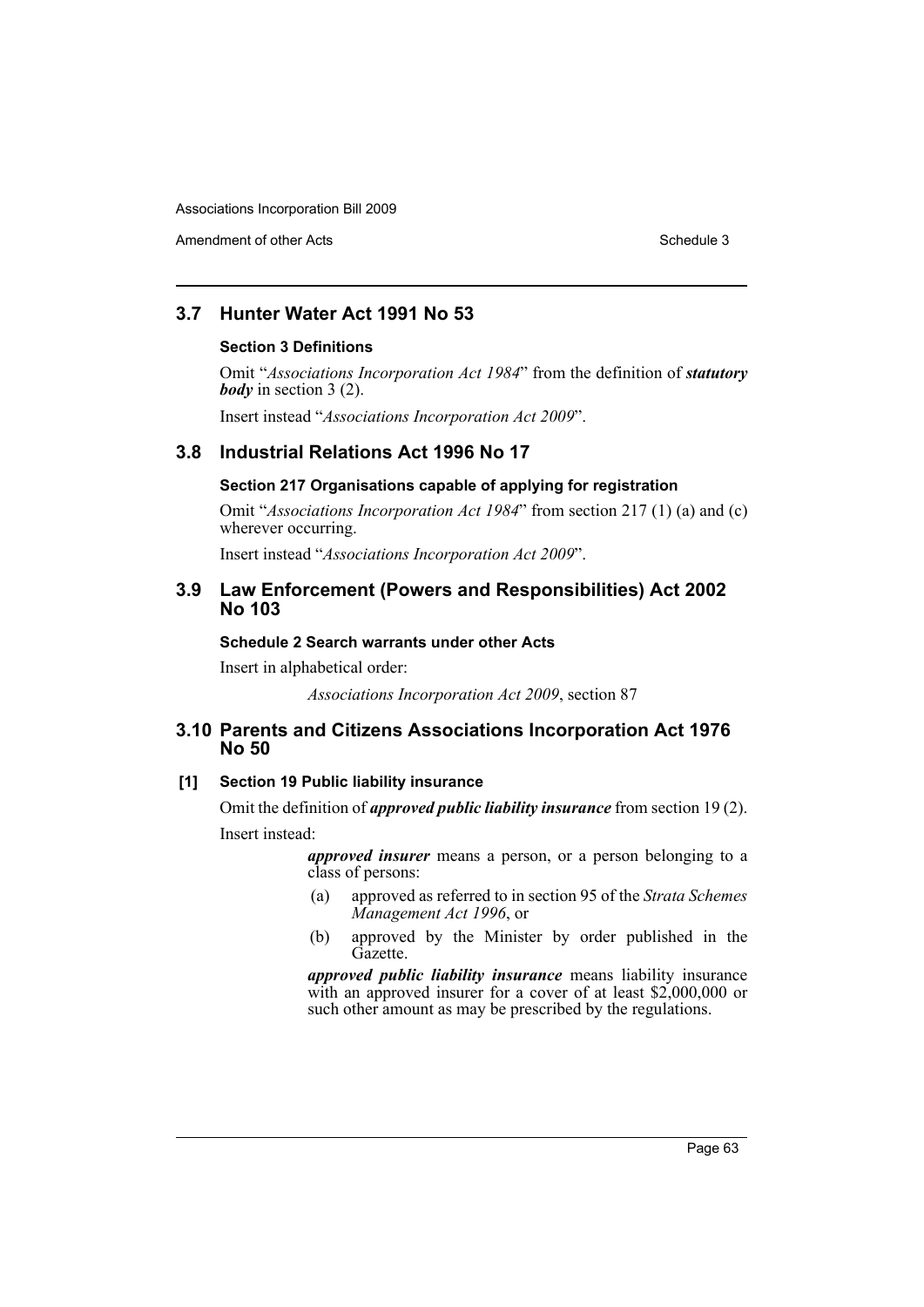Schedule 3 Amendment of other Acts

## **[2] Section 23 Regulations**

Omit "*Associations Incorporation Act 1984*". Insert instead "*Associations Incorporation Act 2009*".

# **3.11 Passenger Transport Act 1990 No 39**

## **Section 5A Persons who may be accredited**

Omit "*Associations Incorporation Act 1984*" from section 5A (1) (c). Insert instead "*Associations Incorporation Act 2009*".

# **3.12 Police Act 1990 No 47**

## **[1] Section 204A Use of "police" in operating name**

Omit "*Associations Incorporation Act 1984*" from section 204A (5). Insert instead "*Associations Incorporation Act 2009*".

## **[2] Section 204B Consents for the purposes of section 204A**

Omit "*Associations Incorporation Act 1984*" from section 204B (5) and (6) (b) wherever occurring. Insert instead "*Associations Incorporation Act 2009*".

## **[3] Section 204B (6) (b) (i)**

Omit "14 (5)". Insert instead "12 (3)".

## **[4] Section 204B (6) (b) (ii)**

Omit "54". Insert instead "76".

# **3.13 Sheriff Act 2005 No 6**

## **[1] Section 11 Use of word "sheriff" in operating name**

Omit "*Associations Incorporation Act 1984*" from section 11 (5). Insert instead "*Associations Incorporation Act 2009*".

## **[2] Section 12 Consents for the purposes of section 11**

Omit "*Associations Incorporation Act 1984*" from section 12 (5) and (6) (b) wherever occurring.

Insert instead "*Associations Incorporation Act 2009*".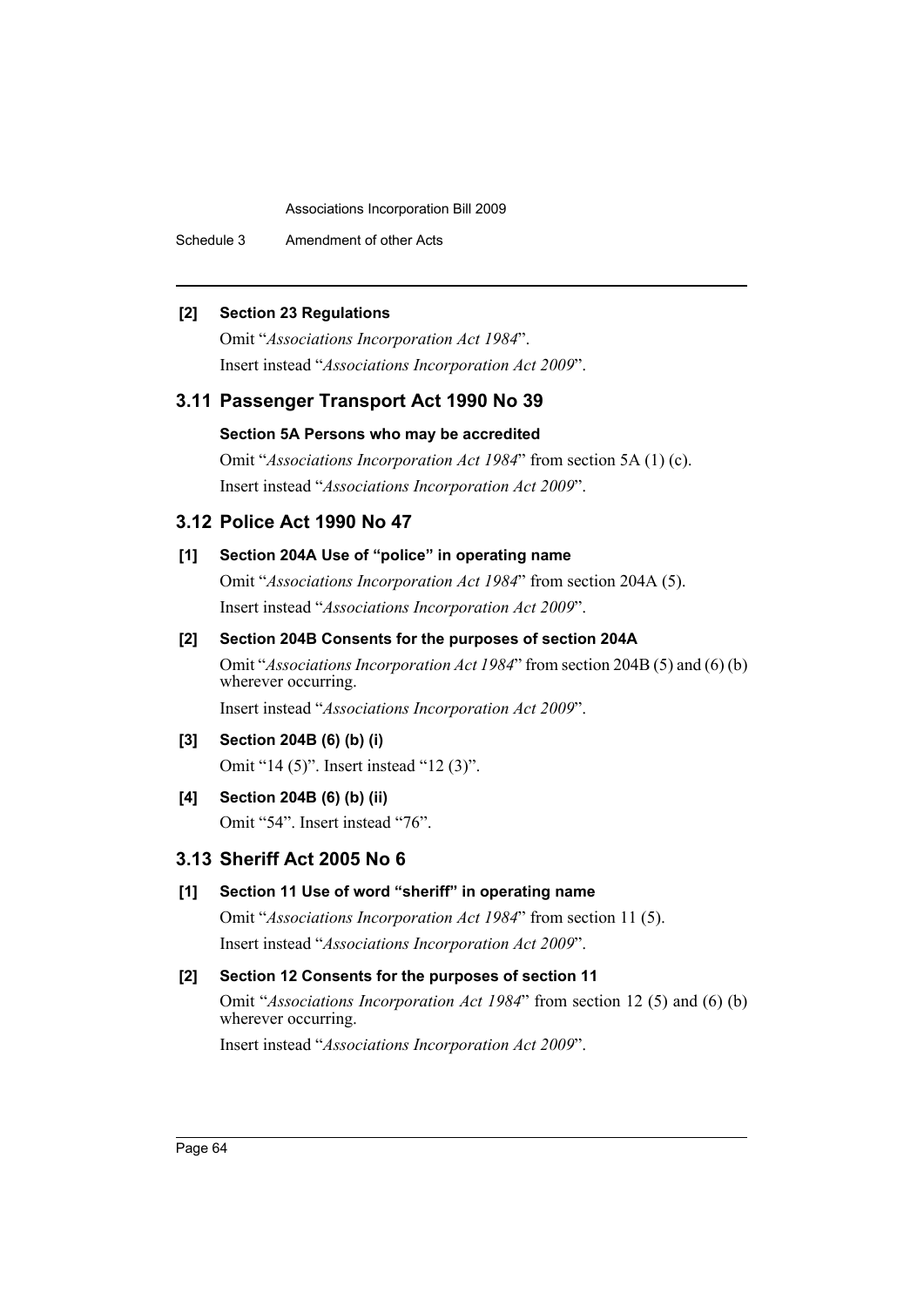Amendment of other Acts **Schedule 3** and the 3 set of the 3 set of the 3 set of the 3 set of the 3 set of the 3 set of the 3 set of the 3 set of the 3 set of the 3 set of the 3 set of the 3 set of the 3 set of the 3 set of

## **[3] Section 12 (6) (b) (i)**

Omit "14 (5)". Insert instead "12 (3)".

#### **[4] Section 12 (6) (b) (ii)**

Omit "54". Insert instead "76".

## **3.14 Sydney Water Act 1994 No 88**

## **Section 3 Definitions**

Omit "*Associations Incorporation Act 1984*" from paragraph (c) of the definition of *statutory body* in section 3 (2).

Insert instead "*Associations Incorporation Act 2009*".

# **3.15 Sydney Water Catchment Management Act 1998 No 171**

## **Section 3 Definitions**

Omit "*Associations Incorporation Act 1984*" from paragraph (c) of the definition of *public authority* in section 3 (1).

Insert instead "*Associations Incorporation Act 2009*".

## **3.16 Water Management Act 2000 No 92**

## **Dictionary**

Omit "*Associations Incorporation Act 1984*" from paragraph (c) of the definition of *statutory body*.

Insert instead "*Associations Incorporation Act 2009*".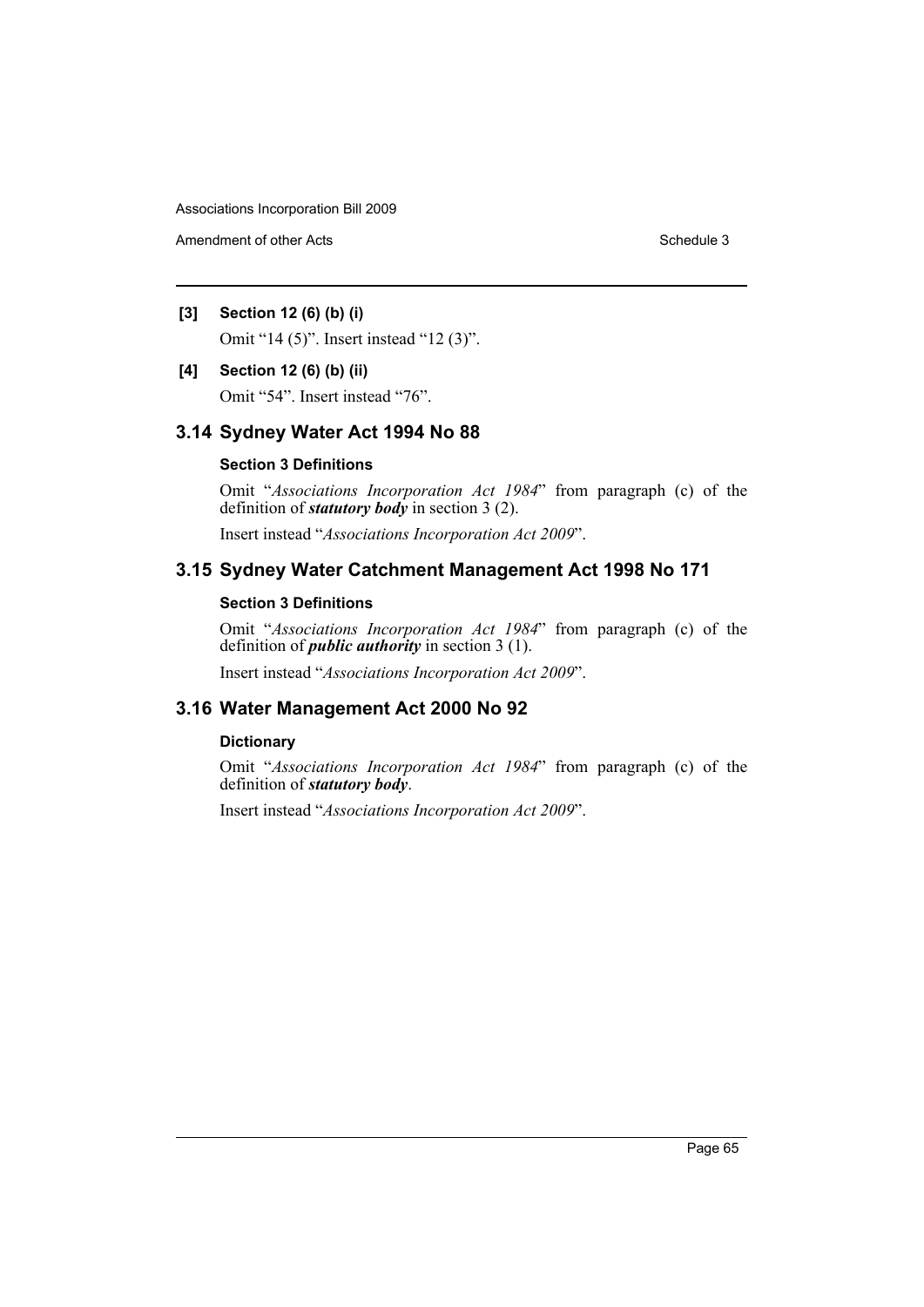# **Schedule 4 Savings, transitional and other provisions**

# **Part 1 Savings and transitional regulations**

## **1 Savings and transitional regulations**

- (1) The regulations may contain provisions of a savings or transitional nature consequent on the enactment of the following Acts: this Act
- (2) Any such provision may, if the regulations so provide, take effect from the date of assent to the Act concerned or a later date.
- (3) To the extent to which any such provision takes effect from a date that is earlier than the date of its publication on the NSW legislation website, the provision does not operate so as:
	- (a) to affect, in a manner prejudicial to any person (other than the State or an authority of the State), the rights of that person existing before the date of its publication, or
	- (b) to impose liabilities on any person (other than the State or an authority of the State) in respect of anything done or omitted to be done before the date of its publication.

# **Part 2 Provisions consequent on enactment of this Act**

## **2 Definitions**

In this Part:

*former association* means an association whose incorporation under the 1984 Act was in force immediately before the commencement of this Act.

*the 1984 Act* means the *Associations Incorporation Act 1984*, as in force immediately before its repeal by this Act.

#### **3 Continuation of registration of existing associations**

- (1) A former association is taken to have been registered under this Act.
- (2) The body corporate that arises from the registration of a former association under this Act is a continuation of, and the same legal entity as, the former association.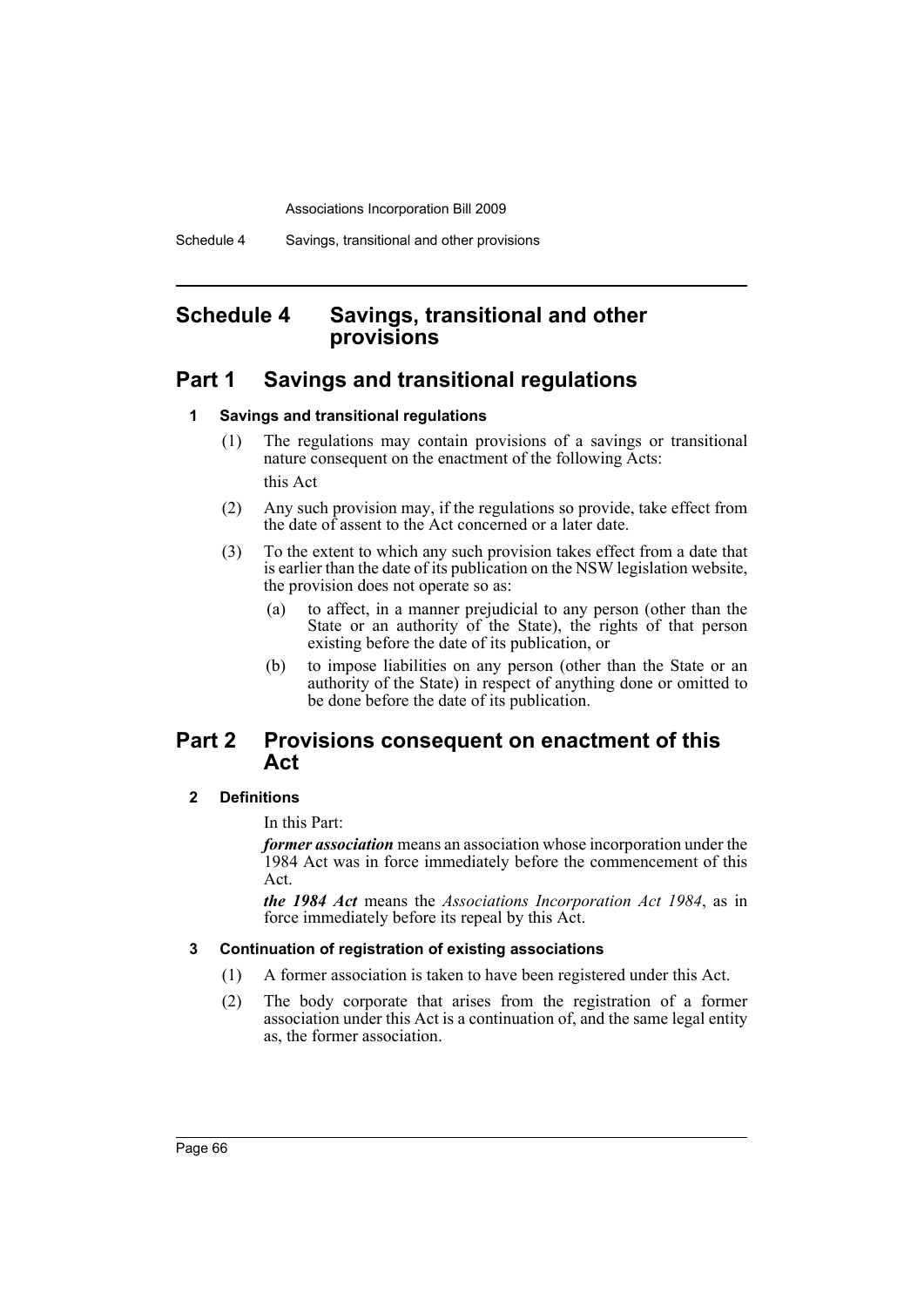#### **4 Rules of existing associations**

- (1) The rules of a former association are taken to be its constitution under this Act and, until the former association changes them under this Act, are taken to comply with the requirements of this Act.
- (2) To the extent to which a former association adopted the model rules established under the 1984 Act, and until it changes its rules under this Act, those model rules continue in force in relation to that association.

#### **5 Association members**

Subject to the former association's rules, a person who was a member of a former association, or a member of a former association's committee, continues to be such a member.

#### **6 Reservation of names**

Any name that, immediately before the commencement of Division 3 of Part 2, was reserved under the 1984 Act is taken to have been reserved under this Act.

#### **7 Continuation of register**

The register kept under section 59 of the 1984 Act is taken to be the Register of Incorporated Associations under this Act.

#### **8 Continuation of certain certificates**

A certificate issued under section 62 of the 1984 Act has the same evidentiary effect as a certificate issued under section 100 of this Act.

#### **9 Continuation of certain appeals**

An appeal made under section 72 of the 1984 Act is to be heard and determined as if this Act had not been enacted, but the decision on the appeal is to be given effect to as if it were a decision on an application under section 104 of this Act.

#### **10 Construction of other references**

Subject to this Schedule and the regulations, in any Act or instrument:

- (a) a reference to a provision of the 1984 Act for which there is a corresponding provision in this Act extends to the corresponding provision of this Act, and
- (b) a reference to any act, matter or thing referred to in a provision of the 1984 Act for which there is a corresponding provision in this Act extends to the corresponding act, matter or thing referred to in the corresponding provision of this Act.